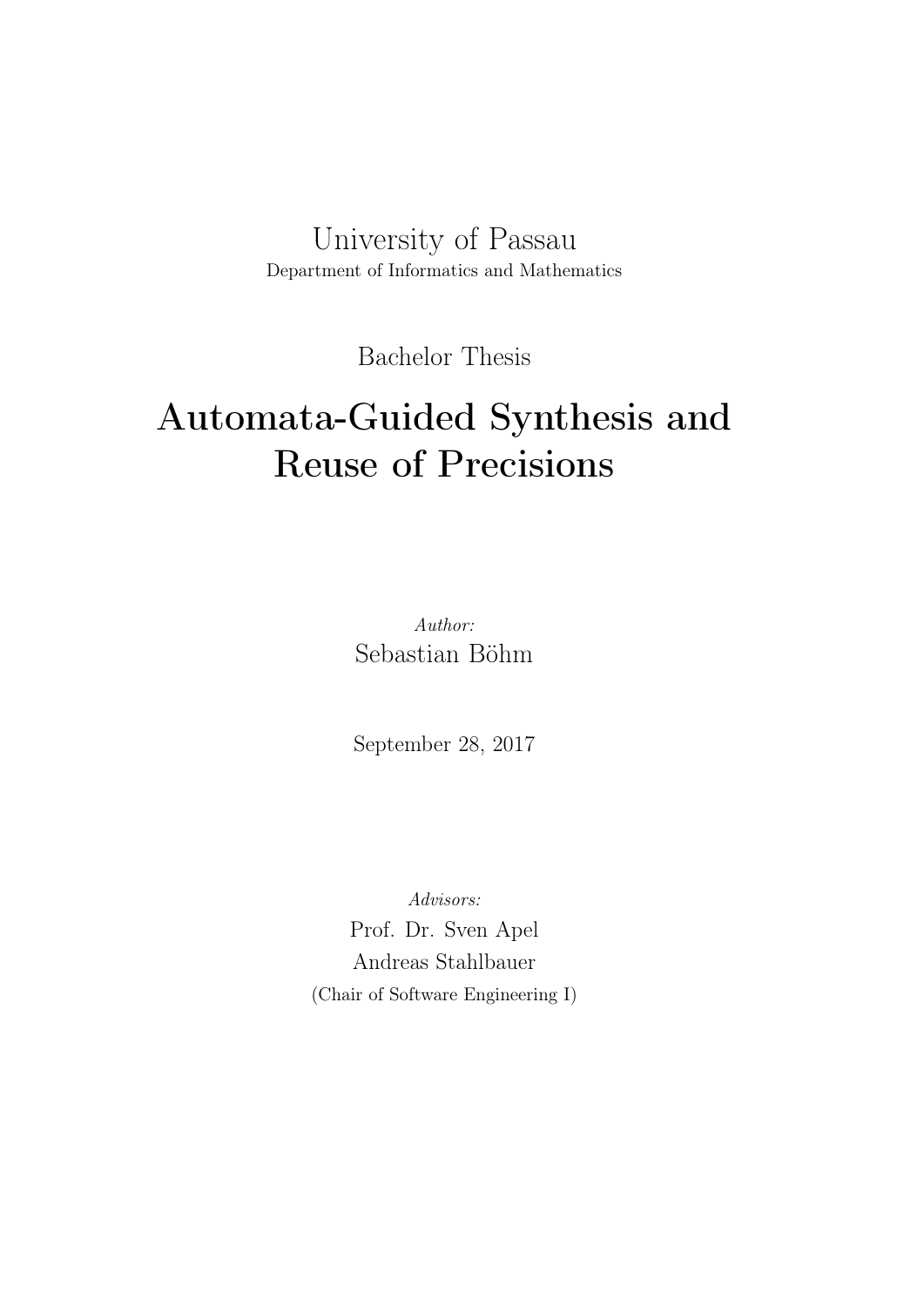Sebastian Böhm: Automata-Guided Synthesis and Reuse of Precisions Bachelor Thesis, University of Passau, 2017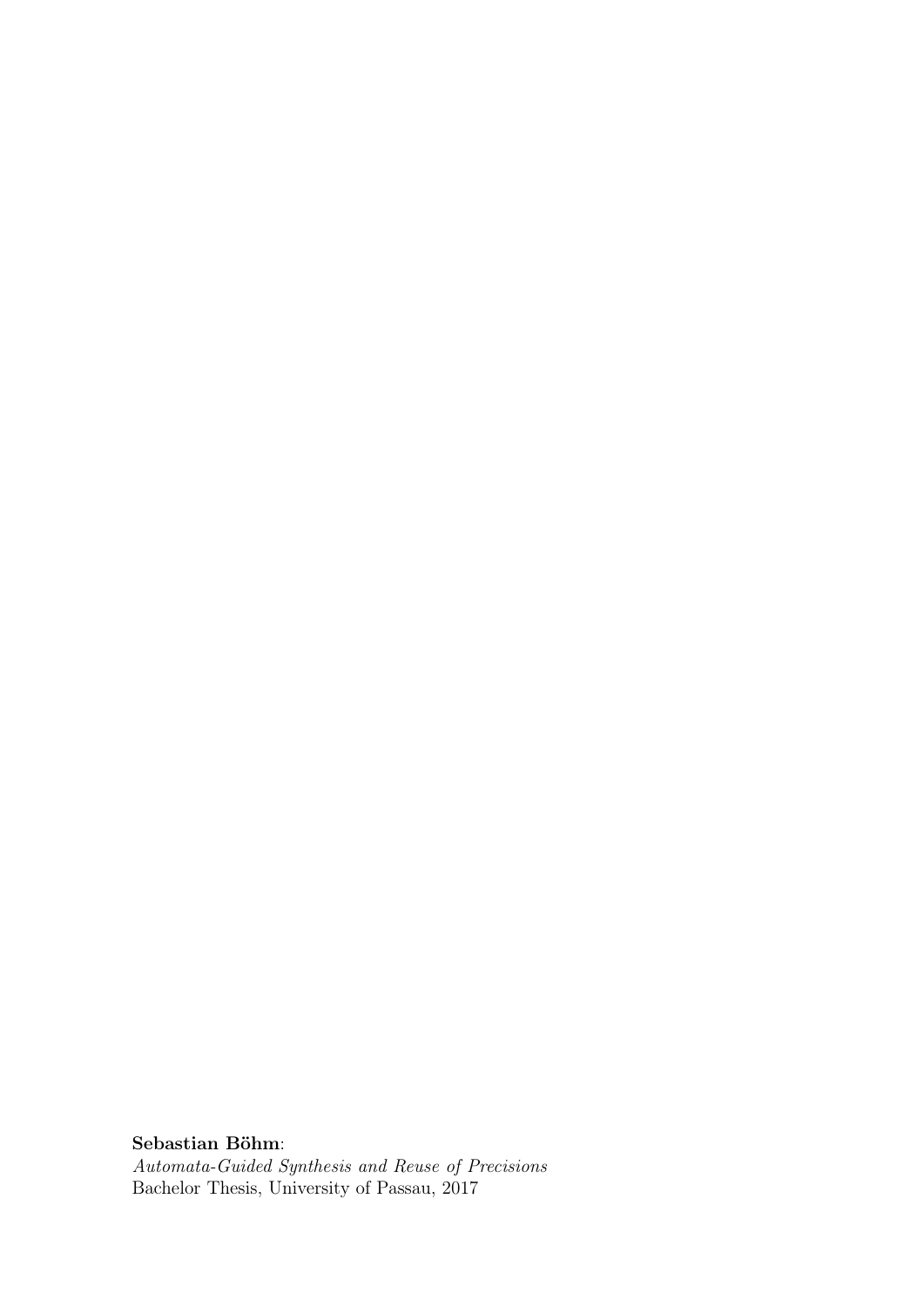#### Abstract

In software verification based on counterexample guided abstraction refinement (CEGAR) reducing the number of refinement iterations is desired in order to lower the costs of the verification algorithm. The general approach to achieve this is to provide the algorithm with additional precisions before a spurious counterexample is found and a refinement is needed. Ideally, the resulting abstract model is precise enough to contain less spurious counterexample paths.

In this work we discuss some shortcomings of precision reuse, an existing approach to reduce the number of refinements, by demonstrating them on simple examples. We find that its main problem is that the reused information is inherently static and cannot adapt to new verification tasks. With this insight we develop a new technique that synthesizes new precisions from symbolic automata on-the-fly by observing the creation and exploration of the abstract model and suggesting new precisions in certain situations. The flexibility of this approach can be further improved by allowing templates for the generation of precisions. Our method is defined as a configurable program analysis (CPA) and therefore, it can be easily integrated into existing analyses.

We show how specifications can be transformed into precision mining automata that synthesize precisions crucial for the separation of violating and non-violating program paths. This work also provides an implementation of this technique as well as an experimental evaluation to demonstrate its efficiency and effectiveness. Our experiments confirm, that precision mining from specifications can indeed severely reduce the number of refinements.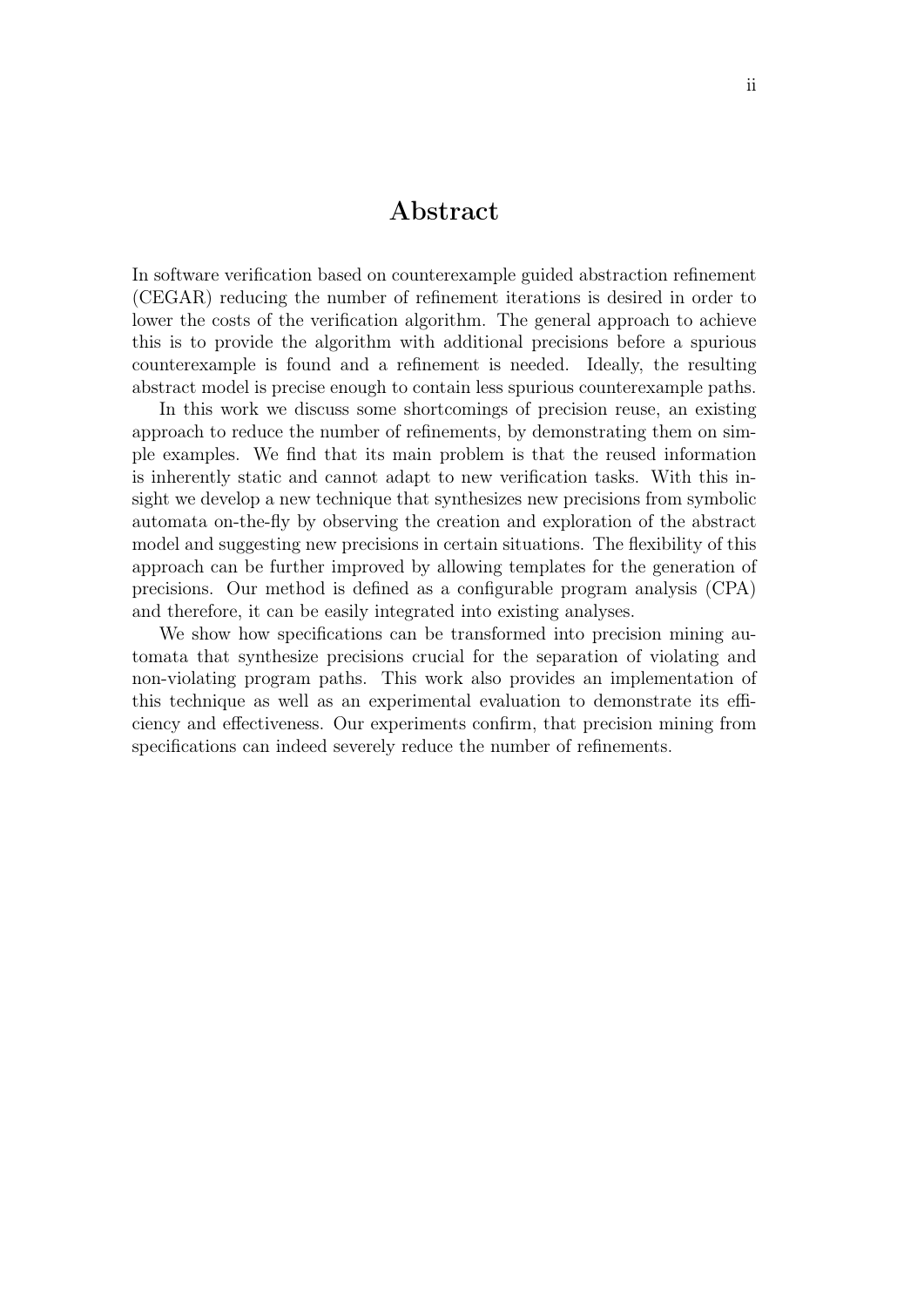# **Contents**

| 1        |     | Introduction                                                                             | $\mathbf{1}$            |
|----------|-----|------------------------------------------------------------------------------------------|-------------------------|
| $\bf{2}$ |     | <b>Background</b>                                                                        | $\overline{\mathbf{4}}$ |
| 3        |     | <b>Pitfalls of Precision Reuse</b>                                                       | 8                       |
|          | 3.1 |                                                                                          | 8                       |
|          | 3.2 | Investigating Negative Precision Reuse                                                   | 9                       |
|          |     | 3.2.1                                                                                    | 9                       |
|          |     | 3.2.2                                                                                    | 12                      |
|          | 3.3 |                                                                                          | 15                      |
| 4        |     | <b>Precision Mining using Symbolic Automata</b>                                          | 16                      |
|          | 4.1 | A Framework for Precision Mining                                                         | 16                      |
|          |     | Symbolic Automata for Precision Mining<br>4.1.1                                          | 17                      |
|          |     | 4.1.2                                                                                    | 17                      |
|          |     | Templates as Candidate Precisions<br>4.1.3                                               | 18                      |
|          | 4.2 | Using Specifications for Precision Mining                                                | 18                      |
|          |     | Example $\ldots \ldots \ldots \ldots \ldots \ldots \ldots \ldots \ldots \ldots$<br>4.2.1 | 19                      |
|          | 4.3 |                                                                                          | 21                      |
|          |     | More on Specification Automata<br>4.3.1                                                  | 21                      |
|          |     | Extention of Existing Analyses<br>4.3.2                                                  | 21                      |
| $\bf{5}$ |     | <b>Experimental Evaluation</b>                                                           | 23                      |
|          | 5.1 |                                                                                          | 23                      |
|          | 5.2 |                                                                                          | 24                      |
|          | 5.3 |                                                                                          | 25                      |
|          |     | 5.3.1 RQ 1.1: Efficiency in Terms of Refinements Saved                                   | 27                      |
|          |     | RQ 1.2: Efficiency in Terms of Analysis Speedup<br>5.3.2                                 | 28                      |
|          |     | RQ 1.3: Saved Refinements and Analysis Speedup<br>5.3.3                                  | 29                      |
|          |     | RQ 2.1: Effectiveness of Precision Mining<br>5.3.4                                       | 30                      |
|          | 5.4 |                                                                                          | 30                      |
|          | 5.5 |                                                                                          | 31                      |
|          |     | 5.5.1                                                                                    | 31                      |
|          |     | 5.5.2                                                                                    | 32                      |
| 6        |     | <b>Conclusion</b>                                                                        | 33                      |
|          |     | <b>A</b> Experimental Study Relults                                                      | 35                      |
|          |     | <b>Bibliography</b>                                                                      | 38                      |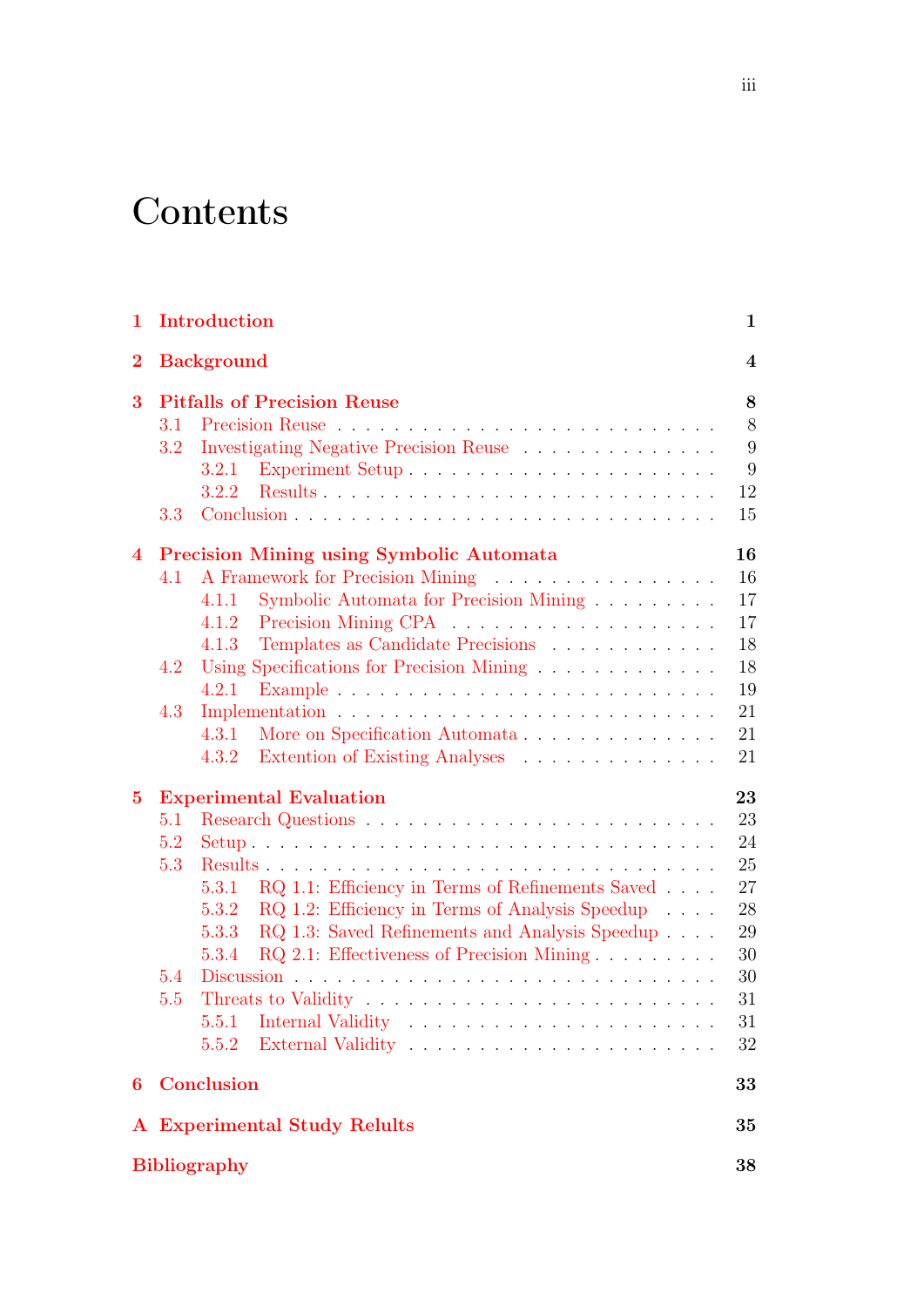# List of Figures

| 3.2 Loop precisions $\ldots \ldots \ldots \ldots \ldots \ldots \ldots \ldots \ldots \ldots \ldots 11$ |  |
|-------------------------------------------------------------------------------------------------------|--|
|                                                                                                       |  |
|                                                                                                       |  |
|                                                                                                       |  |
| 5.1 Box plots of saved refinements and speedup 28                                                     |  |
| 5.2 Correlation of saved refinements and speedup 29                                                   |  |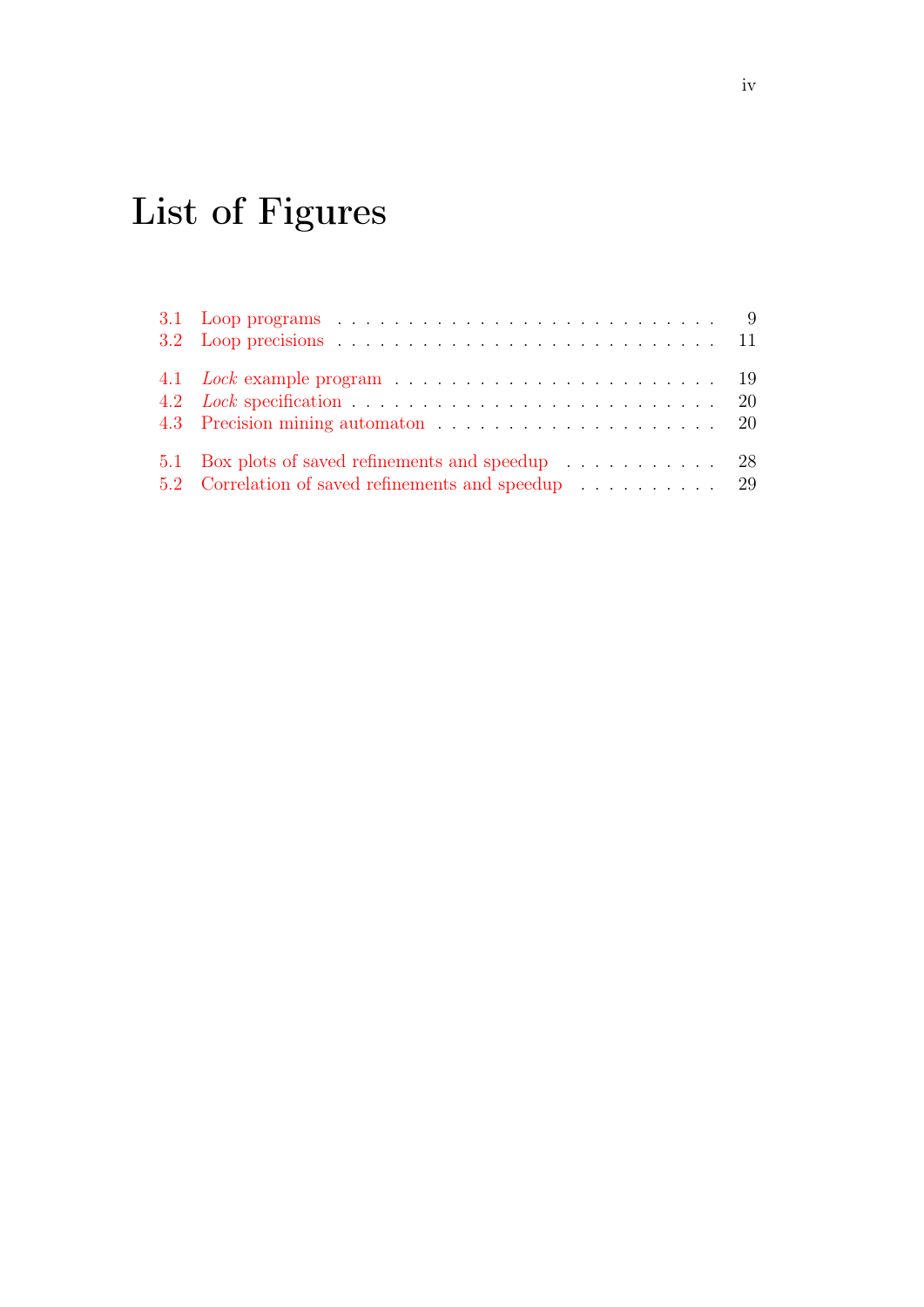# List of Tables

| 3.1 Precision reuse experiment results 12 |
|-------------------------------------------|
|                                           |
|                                           |
|                                           |
|                                           |
|                                           |
|                                           |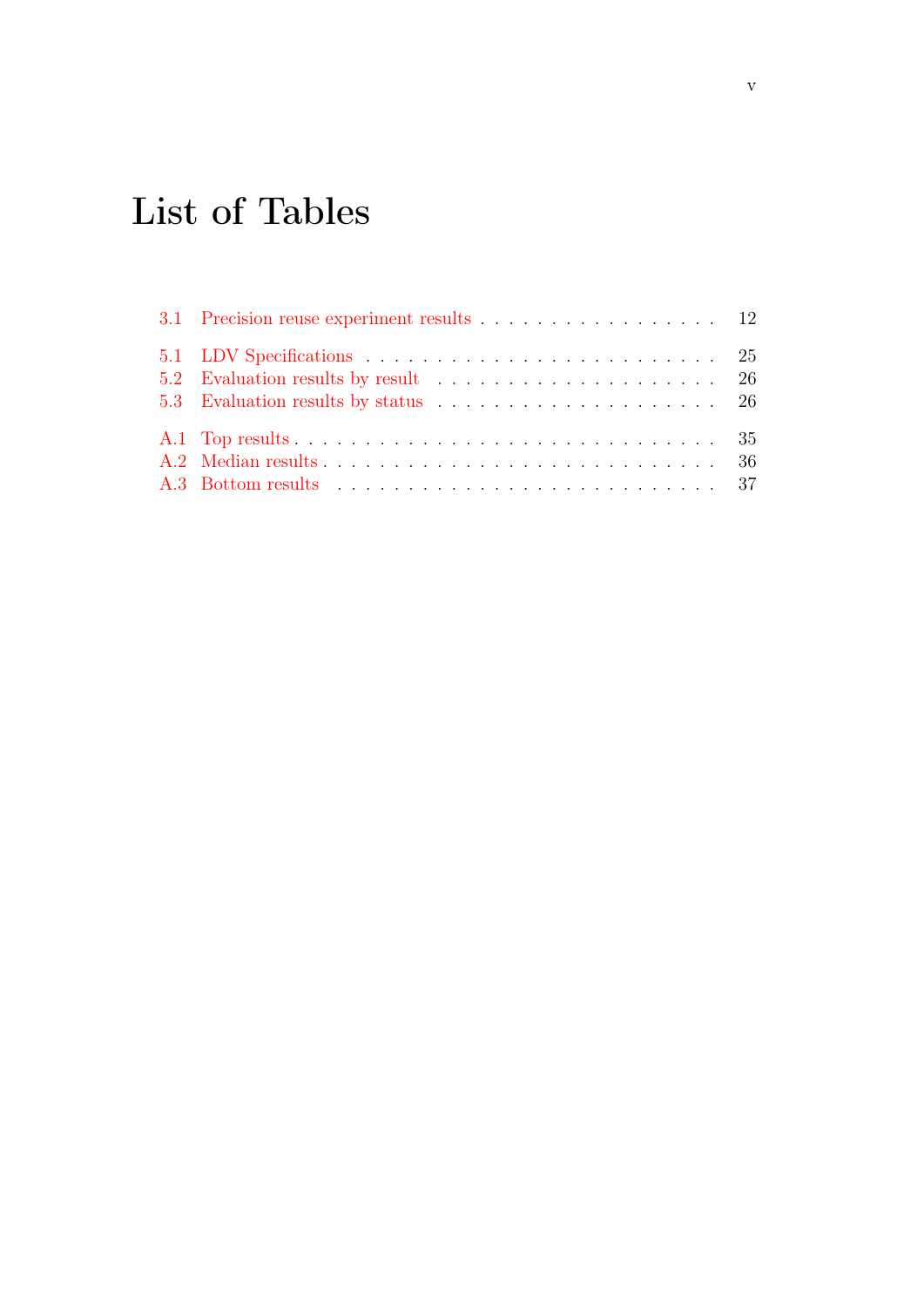## <span id="page-6-0"></span>Chapter 1

# Introduction

The complexity of today's software systems calls for means to reason about their correctness. While testing provides a practical solution to give hints about whether programs are working as intended, especially for safety-critical applications one would like to be able to prove that software is error-free. This is what software verification tries to accomplish. Software verification takes a program and some specification as input and proves in finite time if the program violates the given specification or not. Since in general this problem is undecidable and even under restrictions still is computationally expensive, a lot of effort has been put into applying software verification to real-world applications.

Counterexample-guided abstraction refinement (CEGAR) is a verification algorithm that uses abstraction to cope with state-space explosion and automatically adjusts the level of abstraction until the result of the analysis is sound. This is done by iteratively refining an initially coarse abstract model of the program until it is precise enough for the analysis either to find a counterexample that is not an artifact of the abstract model or to prove it save. Those refinements however, are computational expensive and thus, it is desired to reduce their number to improve the overall performance of the verification task.

Goal The goal of this thesis is to define a new method to be used with CEGAR-based verification algorithms that automatically refines the precision of the abstract model *on-the-fly* in order to reduce the amount of refinements needed to produce a sound result by using *sumbolic automata* and *templates*. In order to demonstrate the benefit of our technique we provide an implementation that gets investigated in an experimental evaluation.

Related Work Over the years different approaches on how to choose or generate precisions have been proposed: In the work that first introduced predicate abstraction, predicates are chosen from the guards of the transition system of the program and more predicates are computed from them [\[10\]](#page-44-0). With CEGAR the search for precisions can be automated by performing a Craig-interpolation of the path formula of a spurious counterexample [\[9,](#page-43-1) [11\]](#page-44-1). This technique exploits the observation that the reason for an abstract counterexample being infeasible is encoded in the proof that it is infeasible (i.e. in the trace of the counterexample). When the analysis discovers a counterexample it is checked, whether it is valid or just an artifact of a too imprecise model. If the counterexample indeed is spurious, new predicates are extracted from it via Craig-interpolation and the refined model now does not contain that counterexample anymore.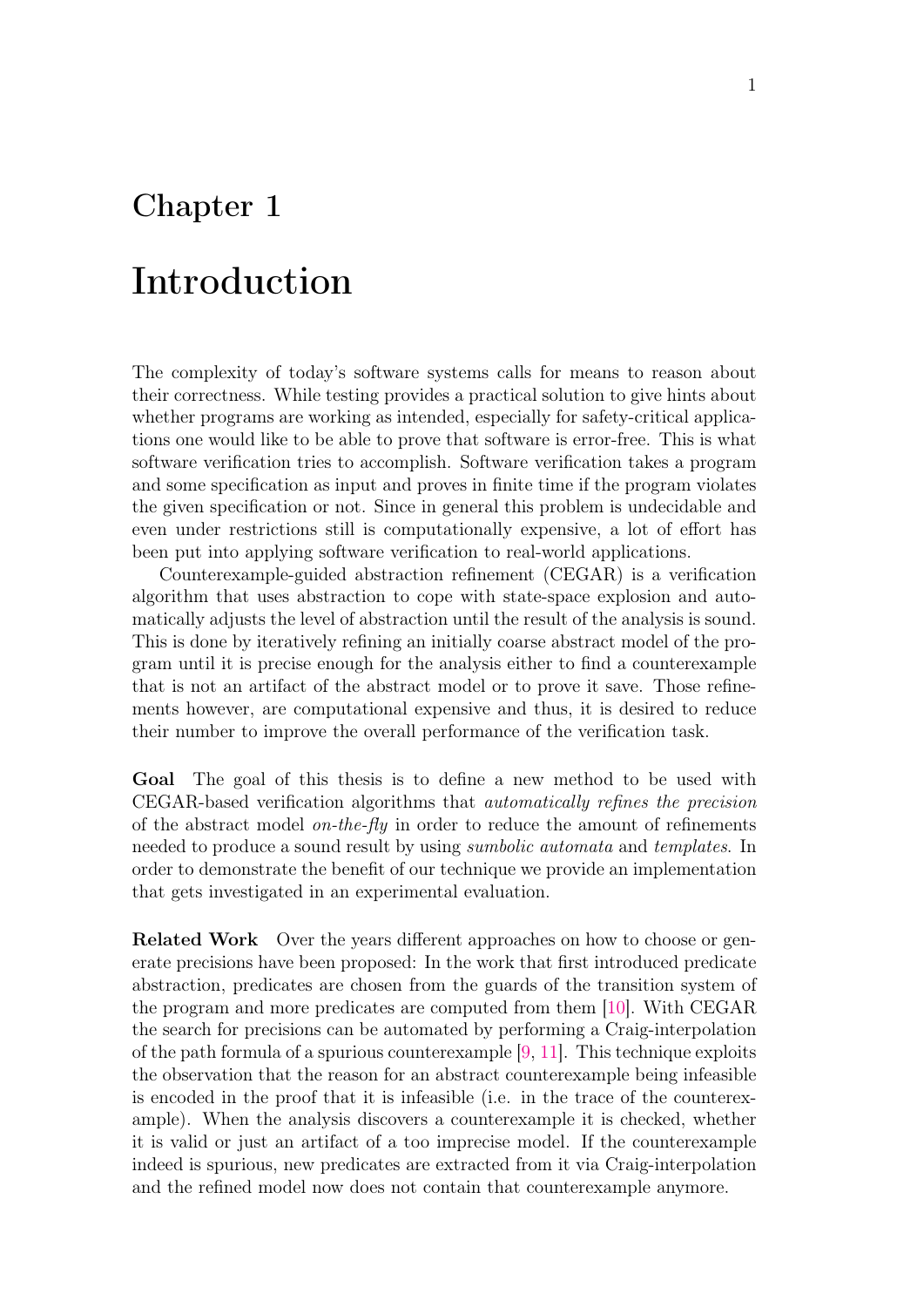Precision reuse recycles the precision of an earlier verification run to make the initial abstract model precise enough to rule out spurious counterexamples thus, saving refinements [\[8\]](#page-43-2). The success of this technique depends on the similarity of the program under verification to the program the reused precision originates from and on whether the used specification is the same. Relying on this type of information is suitable for situations like regression verification but it does not adapt well to new verification problems.

Contribution In this work we make the following contributions:

- We investigate situations where *precision reuse* does not work well or even has *negative effects* on performance. Based on simple examples we explain the reasons for the behavior of this technique in the observed situations.
- We introduce a new technique that *generates precisions* during the verification run so that the abstract model is precise enough to rule out some spurious counterexamples and thus, save refinements. Therefore, we define a CPA that uses symbolic automata and templates to generate precisions on-the-fly.
- We provide an *implementation* of this technique which uses specifications as precision mining automata and investigate its effectiveness and efficiency in an experimental evaluation.

Overview After providing some background knowledge about the used terms and concepts in the first chapter, we revisit precision reuse [\[8\]](#page-43-2), an existing method that supplies already computed results to future verification tasks in order to reduce refinement iterations. While a detailed experimental study shows that precision reuse can cause a huge speedup when successive revisions of a program are verified [\[8\]](#page-43-2), we found scenarios where this method does not work well or even worsens performance. By investigating these situations we found out that they cannot always be easily circumvented.

The idea behind precision reuse is to provide the analysis with additional precisions that make the abstract model precise enough to rule out spurious counterexamples before they would be discovered, and therefore refinement iterations of the CEGAR-loop can be saved. In chapter four, we describe a new method based on this idea that utilizes symbolic automata to generate new precisions on-the-fly. That way our technique can be applied to new verification problems without the need for previously computed results. We take advantage of the CPA framework to create a new composite analysis that enriches existing CPAs with an additional component that observes the analysis and suggests new precisions to the main analysis when its underlying automaton matches certain situations. As an example we show how specifications can be effectively used as precision mining automata as they inherently carry information crucial for verifying a property.

We also provide a proof-of-concept implementation of our new precision mining technique that makes use of weaving specification automata to generate new precisions. To show that our implementation can severely reduce the amount of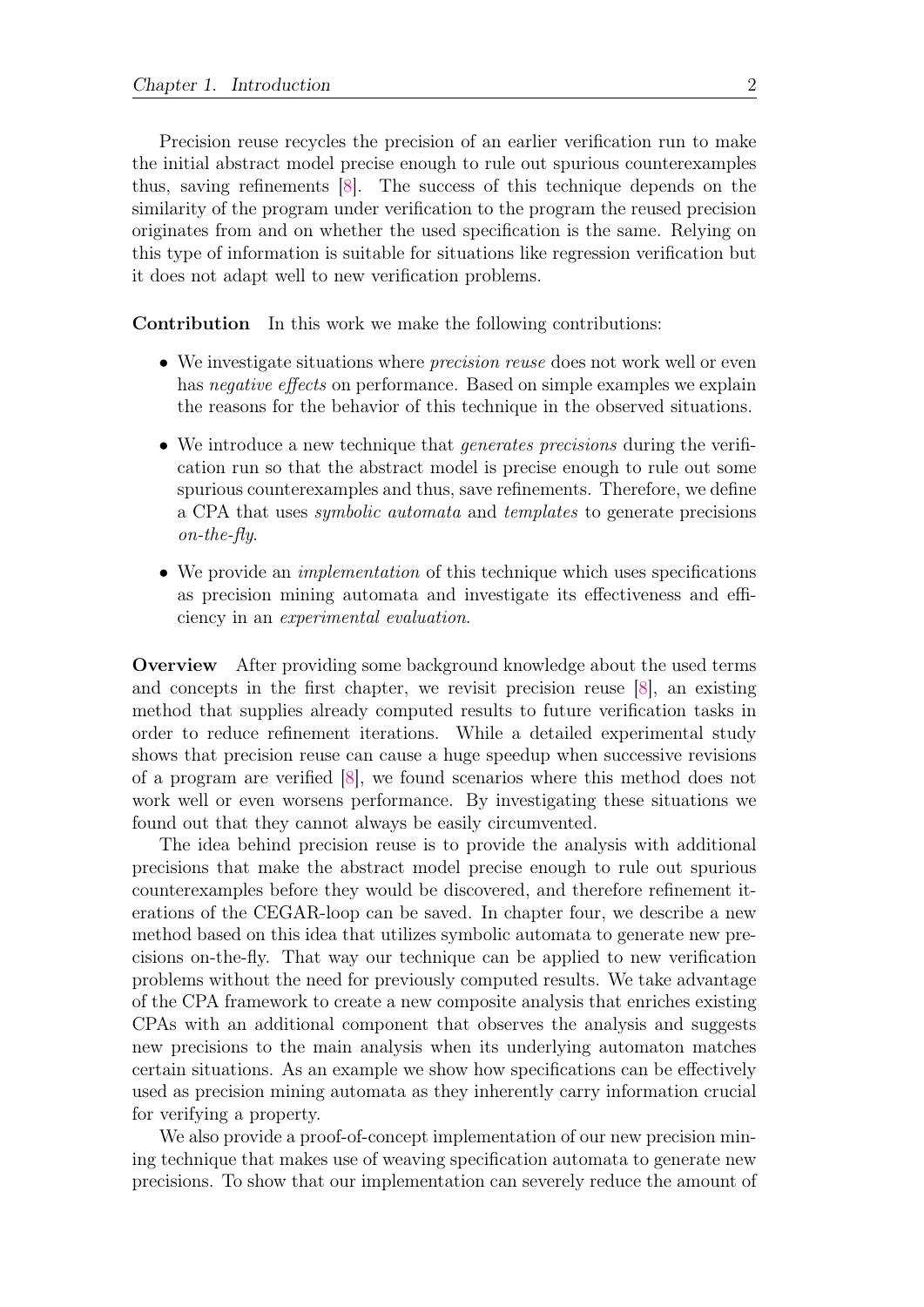refinement iterations needed to verify a program, we provide an experimental evaluation with verification tasks that are created from set of over four thousand Linux kernel modules. In this evaluation we investigate the benefit of our precision mining technique in terms of efficiency and effectiveness and discuss possible problems and how this approach could be further improved. We conclude by summarizing our findings and giving an outlook into future work.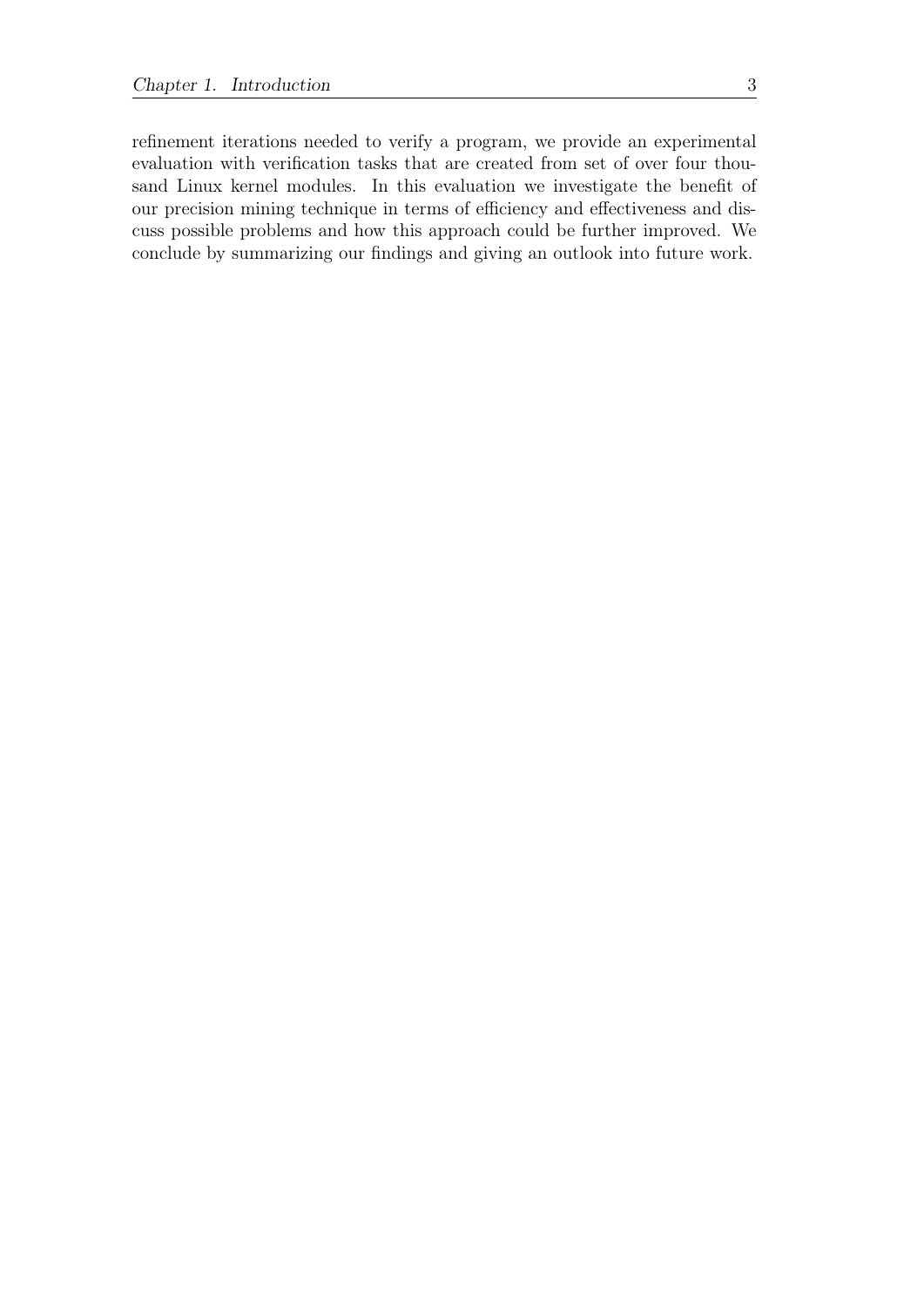### <span id="page-9-0"></span>Chapter 2

# Background

In this chapter we explain how safety properties of a program can be verified with a reachability analysis, how abstraction is used to limit the cost of this analysis and how counterexample guided abstraction refinement is used to fully automate that process. We also provide background knowledge about symbolic automata and configurable program analysis—two concepts we use for our precision mining technique.

### Representation and Reachability Analysis

One way to prove that a program satisfies a certain specification is to show that specific error locations defined by that specification cannot be reached during the execution of the program. Therefore a reachability analysis constructs an abstract reachability graph (ARG)—a representation of the state-space that is explored during program execution.

A Program can be represented as a control-flow automaton (CFA) which is a tuple  $(L, l_0, G)$  consisting of a set of program locations L with an entry location  $l_0 \in L$  and a set of control-flow edges  $G \subseteq L \times Ops \times L$ . The edges represent the operations of a program like assignments or arithmetic operations. The ARG is then created by iteratively unrolling the CFA of a program and constructing abstract successor states for the current location each time the control flow runs through an edge of the CFA.

A program is then considered safe with respect to a specification, if there is no abstract state in the ARG that represents an error location defined by that specification. That means that there is no possible path through the program that passes such an error location.

### Predicate Abstraction

For infinite state programs, verification based on reachability analysis may take an unreasonable amount of time or memory or may not terminate at all. With abstract model checking the high cost is traded for precision of the analysis by performing the reachability analysis on a model in an abstract domain [\[12\]](#page-44-2).

In this context an *abstract domain*  $D = (C, \mathcal{E}, \llbracket \cdot \rrbracket)$  is defined by a set C of concrete states, a semi-lattice  $\mathcal E$  and a concretization function  $\llbracket \cdot \rrbracket$ . The semilattice  $\mathcal{E} = (E, \top, \bot, \square, \square)$  consists of a set E of domain elements, the abstract states, with special elements top  $\top$  and bottom  $\bot$ , a preorder  $\sqsubseteq \subseteq E \times E$  as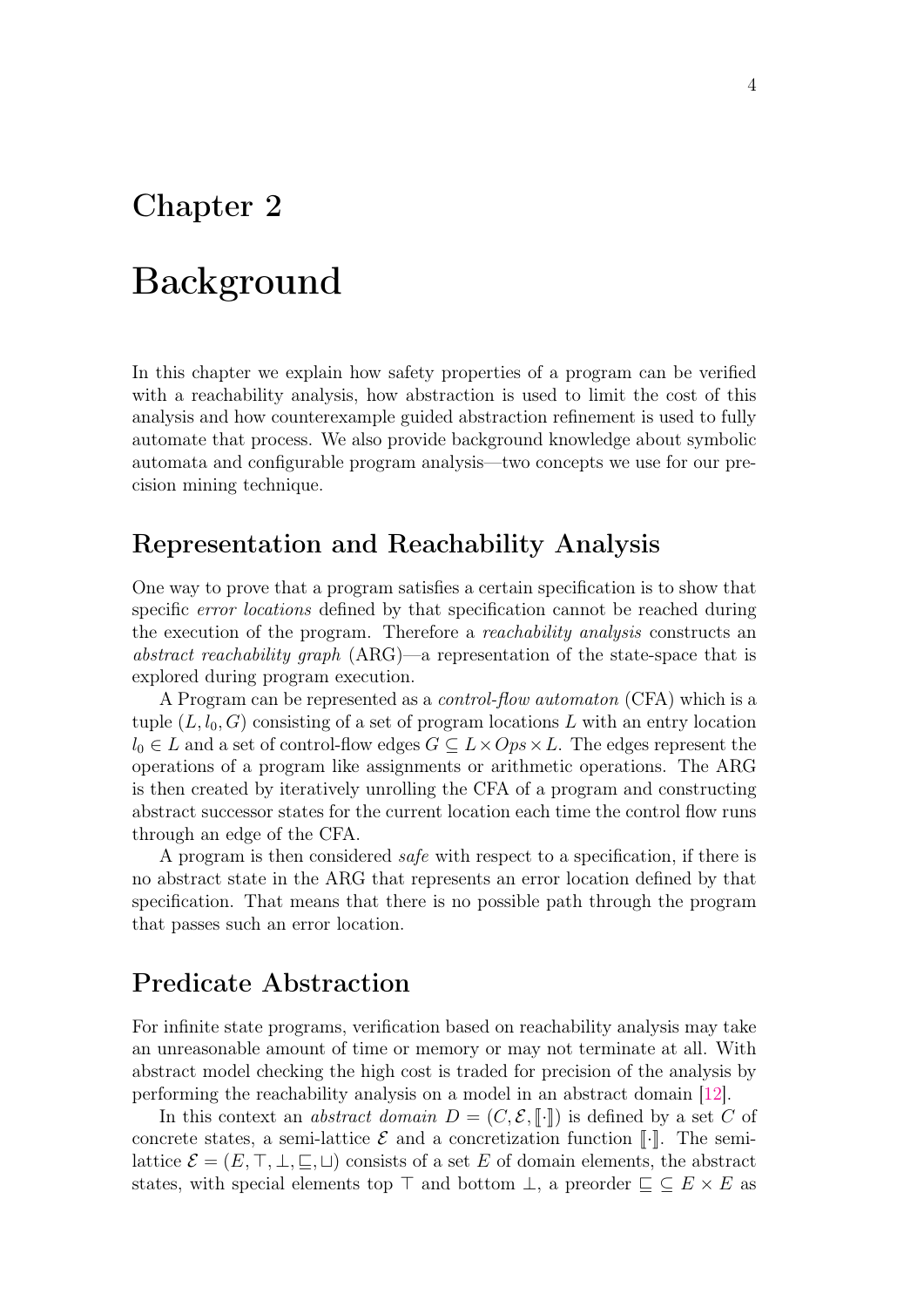well as a total function  $\sqcup : E \times E \mapsto E$  called the join operator. The abstract states are mapped to the concrete states they represent by the concretization function  $\llbracket \cdot \rrbracket : E \mapsto 2^C$ . For each abstract state e this mapping gives the set of concrete states e represents.

One abstraction technique that is commonly used in software verification is predicate abstraction [\[10\]](#page-44-0) [\[2\]](#page-43-3). Let X be the set of program variables and  $\mathcal{P}$  a set of quantifier-free predicates over  $X$ , the *predicate abstract domain* consists of boolean formulas over the perdicates of  $P$ . A precision  $\pi$ , that consists of predicates from  $P$ , guides the abstraction process. During the construction of the ARG, successors of abstract states are created by computing the boolean or cartesian abstraction of the current state and the perdicates from  $\pi$ .

This can be further optimized by a technique called *adjustable block encoding* (ABE) [\[4\]](#page-43-4). Program statements are grouped into blocks and abstractions are computed only at the end of each block. One instance of ABE is ABE-Loops where each block contains loop-free parts of a program.

### Configurable Program Analysis

Configurable program analysis (CPA) [\[5\]](#page-43-5) is a framework that allows to combine several analyses into a composite analysis that enables its components to exchange information to strengthen elements of their abstract domain.

Formally a CPA is a tuple  $\mathbb{D} = (D, \leadsto, \text{merge}, \text{stop}, \text{prec}, \text{target})$ . Its abstract domain  $D = (C, \mathcal{E}, \llbracket \cdot \rrbracket)$ , e.g. the *predicate abstract domain*, defines how the concrete states C from the program are represented. Successors of abstract states are computed via the *transfer relation*  $\rightarrow$ . The operator merge can combine two abstract states into a new one that is an overapproximation of those states, i.e. for two states  $e, e' \in E$  it must be true, that  $e' \sqsubseteq \mathtt{merge}(e, e')$ . For a set of abstract states  $R \subseteq Z$  and an abstract state e, the termination check stop $(e, R)$  returns true if e represents only concrete states that are already covered in R; in other words  $[\![e]\!] \subseteq \bigcup_{e' \in R} [\![e']\!]$  holds true. Otherwise it returns that computer false. Dynamic precision adjustment [\[3\]](#page-43-6) adds the operator prec that computes an adjusted precision from an abstract state  $e$ , a precision  $\pi$  and a set of reached states  $R$ . The last missing component is the operator  $target$ , which checks if a given abstract state is a target of a reachability analysis, that is, it represents an error location defined by the specification.

An essential property of CPAs is that they can be combined into a composite CPA. A new operator  $\downarrow$ , called the *strengthening operator*, is introduced for the components to be able to exchange information. It is executed at the end of the transfer relation of the composite CPA and allows its components to access information from abstract states of their sibling in order to compute a stronger abstract successor state.

The algorithm executing a CPA (Alg. [1\)](#page-11-0) computes for an initial set of abstract states with precisions  $W_0$  its successors until either a violation is found or the waitlist is empty. The resulting ARG is guaranteed to contain an overapproximation of the set of reachable concrete states [\[5\]](#page-43-5).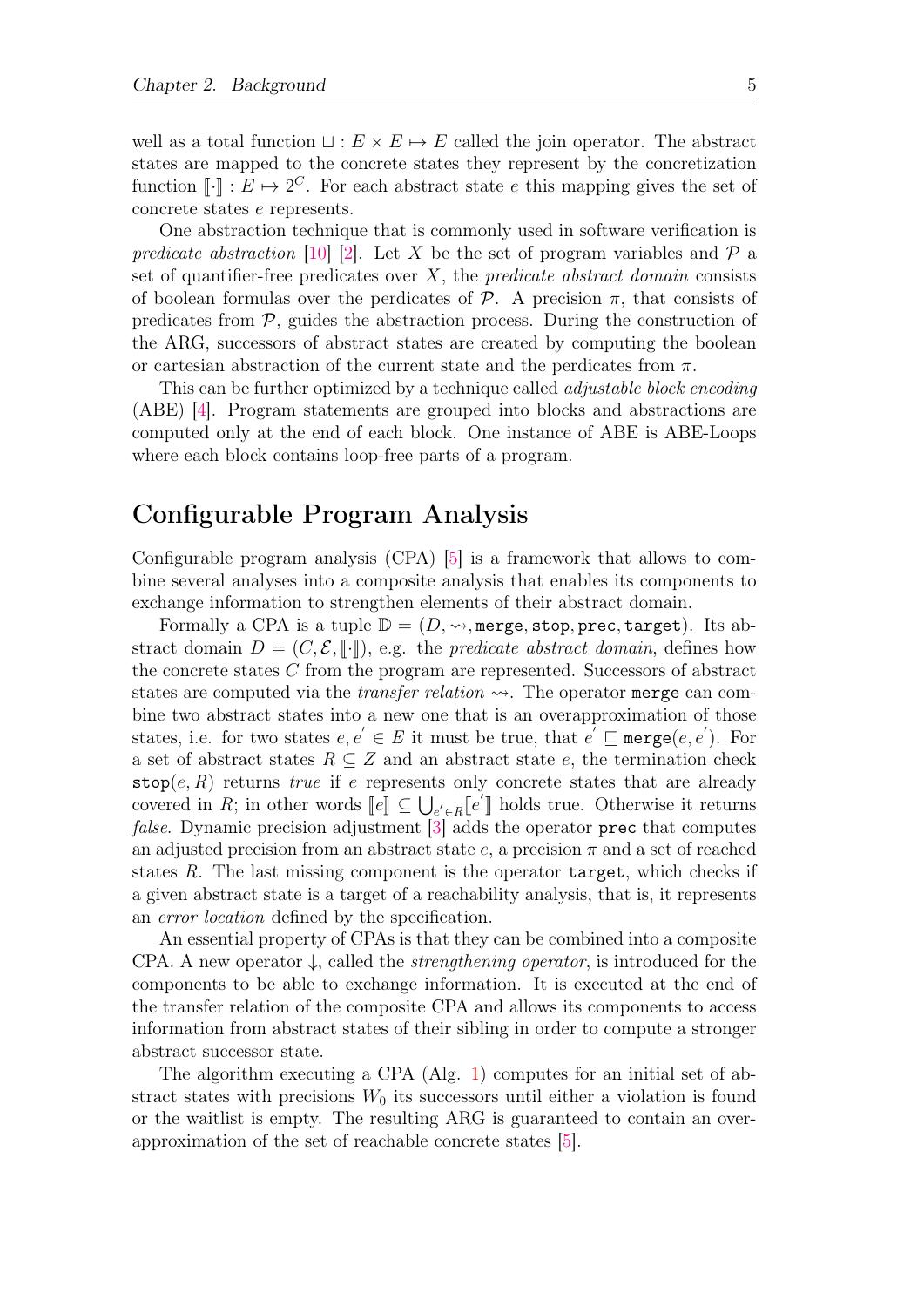<span id="page-11-0"></span>Algorithm 1 CPA algorithm, adopted from [\[1\]](#page-43-7)

```
Input: a CPA \mathbb{D} = (D, \rightsquigarrow, \text{merge}, \text{stop}, \text{prec}, \text{target}),a set R_0 \subseteq E \times \Pi of abstract states with precision,
    a subset W_0 \subseteq R_0 of frontier abstract states with precision
Output: a set of reachable abstract states with precision,
     a subset of frontier abstract states with precision
 1: reached := R_0; waitlist := W_02: while waitlist \neq \emptyset do
 3: (e, \pi) := \texttt{choose}(\texttt{waitlist})4: for all e' with e \rightsquigarrow (e', \pi \textbf{ do})5: (\hat{e}, \hat{\pi}) := \mathtt{prec}(e', \pi, \mathtt{reached})6: for all (e'',\pi'')\in \texttt{reached}\; \textbf{do}7: e_{new} := \text{merge}(\hat{e}, e'', \hat{\pi})8: if e_{new} \neq e^{''} then
 9: waitlist := (\text{waitlist} \cup \{(e_{new}, \hat{\pi})\}) \setminus \{(e'', \pi'')\})10: reached := (\texttt{reached} \cup \{(e_{new}, \hat{\pi})\}) \setminus \{(e^{''}, \pi'')\}11: if \neg stop(\hat{e}, \{e \mid (e, \cdot) \in \text{reached}\}, \hat{\pi}) then
12: waitlist := (waitlist \cup {(\hat{e}, \hat{\pi})})
13: reached := (\text{reached} \cup \{(\hat{e}, \hat{\pi})\})14: if target(\hat{e}) then
15: return (reached, waitlist)
    return (reached, (\emptyset))
```
### Counterexample Guided Abstraction Refinement

In order to combat the state explosion occurring in model checking, abstraction is the main tool of choice. Indeed there are two problems using this concept alone: First, in the beginning an initial abstract model must be generated, i.e., a decision must be made what information to keep and what to ignore. Second, the level of abstraction needs to find the right compromise between performance and precision. If the abstraction is to coarse, the analysis might find erroneous program paths that do not really exist, but are an artifact of the overapproximation of concrete states. As a result a program might be incorrectly reported as unsave due to such a spurious counterexample.

Counterexample guided abstraction refinement (CEGAR) is an algorithm that provides a practical solution to both problems [\[9\]](#page-43-1). The algorithm starts with a very coarse abstract model (e.g. everything is abstracted) and automatically refines it iteratively until either a real counterexample is found or the program is reported to be safe. The CEGAR algorithm consists of three main parts. At first an initial abstract model is built and model checked. Whenever the model checker reports a counterexample, CEGAR moves to its second step and examines if the counterexample is feasible or not. If the counterexample is feasible, meaning that at least one of the paths represented by the counterexample exists in the real program and ends in an error location, the algorithm terminates and reports the program as unsafe. Otherwise the erroneous program path is used in the third step to generate new predicates for the precision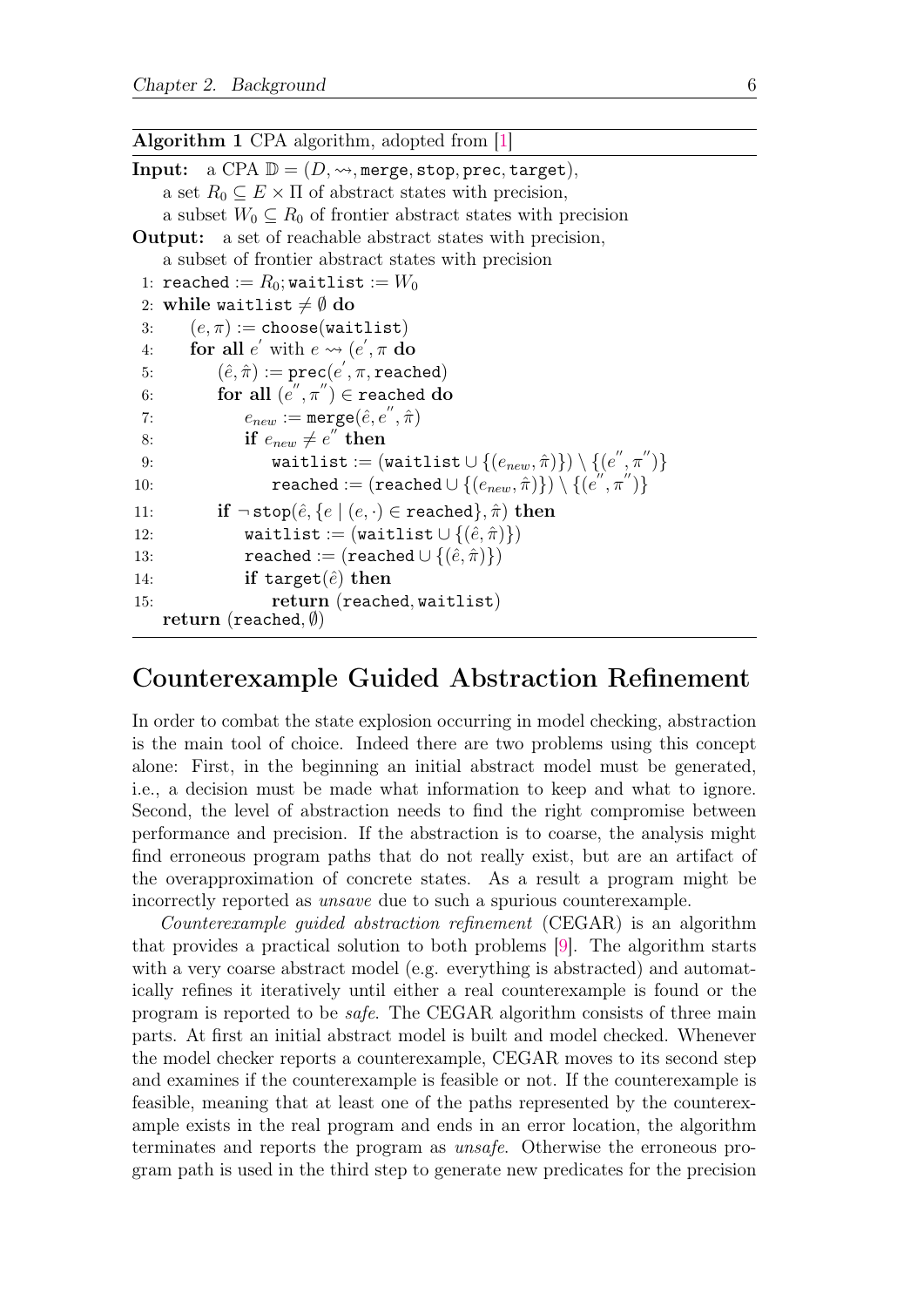and thus, refine the abstract model (e.g. using Craig-interpolation [\[13\]](#page-44-3)). The new, more precise model then again gets model checked. This loop advances by eliminating at least one spurious counterexample per iteration and continues until the analysis provides a sound result.

### Symbolic Automata

As the software verification algorithms we consider commonly deal with symbolic representations of program states and -paths, when using automata, we need to adapt them to cope with such a notation of values. That is what symbolic finite automata (SFA) do. In contrast to classical automata theory the alphabet is not given explicitly but implicitly by a Boolean algebra. An easy-to-understand introduction to SFA is given in [\[15\]](#page-44-4) where the following definitions are largely adopted from.

A symbolic automaton M is a tuple  $(Q, \mathcal{A}, q^0, F, \delta)$  where Q is the finite set of states,  $q^0 \in Q$  is the *initial state* and  $F \in Q$  is the set of final states. The alphabet A is an effective Boolean algebra  $(\mathfrak{D}, \Psi, \llbracket \cdot \rrbracket, \bot, \top, \vee, \wedge, \neg)$  with a recursive enumerable (r.e.) set of *domain elements*  $\mathfrak{D}$ , a r.e. set  $\Psi$  of *predicates* closed under  $\vee$ ,  $\wedge$ ,  $\neg$ ,  $\perp$  and  $\top$ . The *denotation function*  $\llbracket \cdot \rrbracket : \Psi \to 2^{\mathfrak{D}}$  is also r.e. and such that  $\llbracket \perp \rrbracket = \emptyset$  and  $\llbracket \top \rrbracket = \mathfrak{D}$  as well as for all  $\phi, \psi \in \Psi$  holds  $\llbracket \phi \vee \psi \rrbracket = \llbracket \phi \rrbracket \cup \llbracket \psi \rrbracket$ ,  $\llbracket \phi \wedge \psi \rrbracket = \llbracket \phi \rrbracket \cap \llbracket \psi \rrbracket$  and  $\llbracket \neg \phi \rrbracket = \mathfrak{D} \setminus \llbracket \phi \rrbracket$ . This explains the set of transitions  $\delta$  of the automaton which is defined as  $\delta \subseteq Q \times \Psi \times Q$ .

In context of software verification the set of predicates usually consists of the variable names of the verified program. A popular choice of effective Boolean algebra are those who can be implemented via a SMT-solver.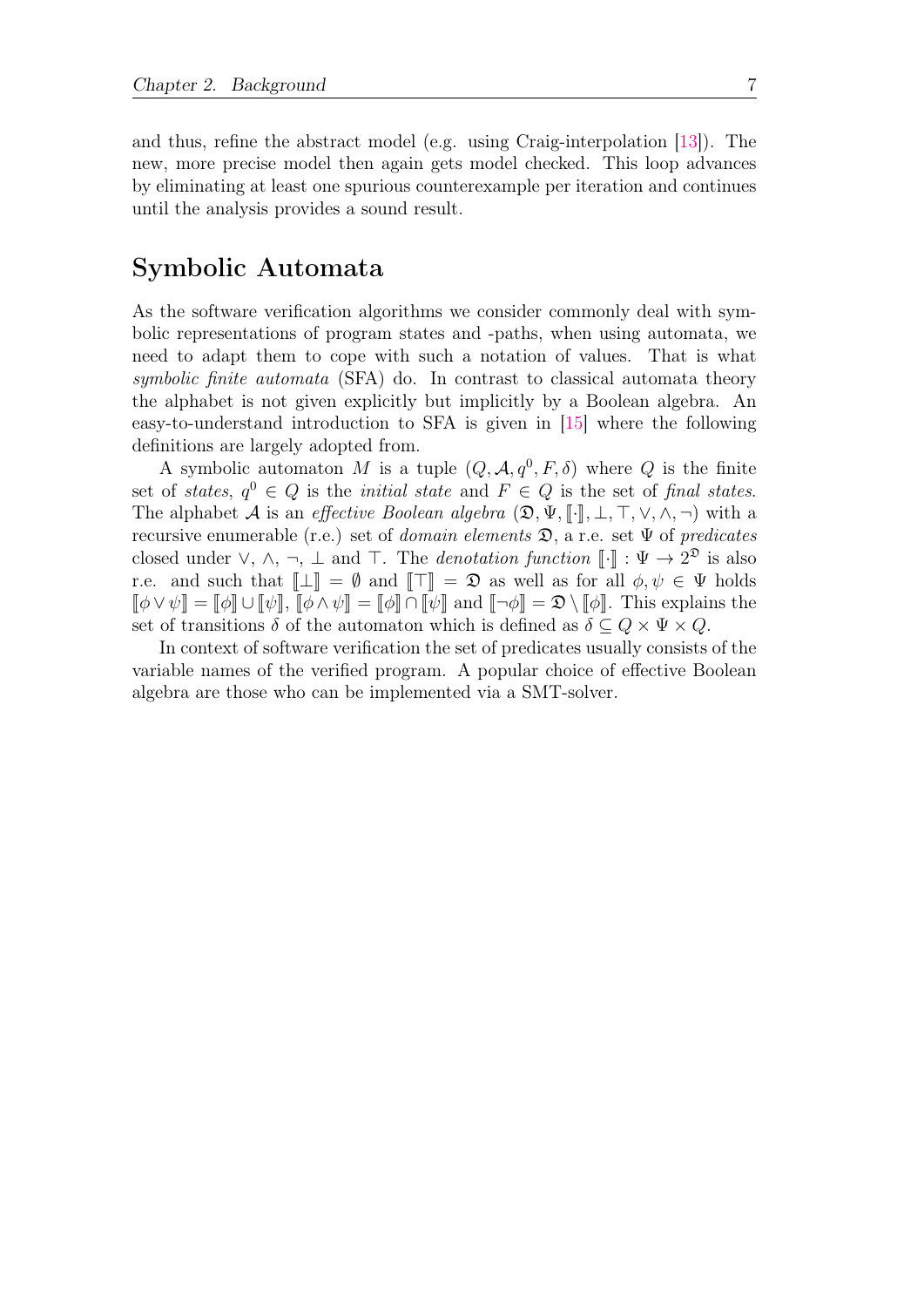### <span id="page-13-0"></span>Chapter 3

# Pitfalls of Precision Reuse

When optimizing CEGAR-based software verification algorithms one main goal is to reduce the amount of refinement iterations that are needed to rule out all spourious counterexamples. This is because in each iteration an expensive abstraction refinement is performed and parts of the state-space possibly have to be re-explored. In this chapter we revisit precision reuse, an existing approach to avoid refinements by reusing results from previous verification runs. We demonstrate several shortcomings of this technique by performing simple experiments and investigate their causes.

#### <span id="page-13-1"></span>3.1 Precision Reuse

Precision reuse identifies the precisions from past verification runs as valuable intermediate results for other verification runs [\[8\]](#page-43-2): We collect the precisions discovered during a verification run and create the union over those. The resulting precision is then saved for future use. Precisions are quite small and therefore can be stored in a simple text-based format [\[8\]](#page-43-2). When verifying the same or a similar program one can simply use the previously stored precision for the initial abstract model of this verification task. As a result this model is precise enough to rule out spurious counterexamples that otherwise would cause a refinement step. Thus, the verification of the program needs less iterations to come to a result. If the verified program is exactly the same as when the precision was generated the initial abstract model is precise enough to rule out all spurious counterexamples so there is no refinement needed at all.

The practical benefit of this method shows when it is applied to regression verification. When software is developed there are usually a lot of small changes made to the code resulting in many similar program versions. Therefore, there is a good chance that the abstract models generated during the verification of succeeding program revisions along with their precisions also differ only a little.

An experiment where multiple revisions from different Linux device drivers were verified comparing precision reuse to normal verification runs shows that this technique can indeed significantly reduce the amount of refinements needed as well as the verification time in a regression verification scenario [\[8\]](#page-43-2).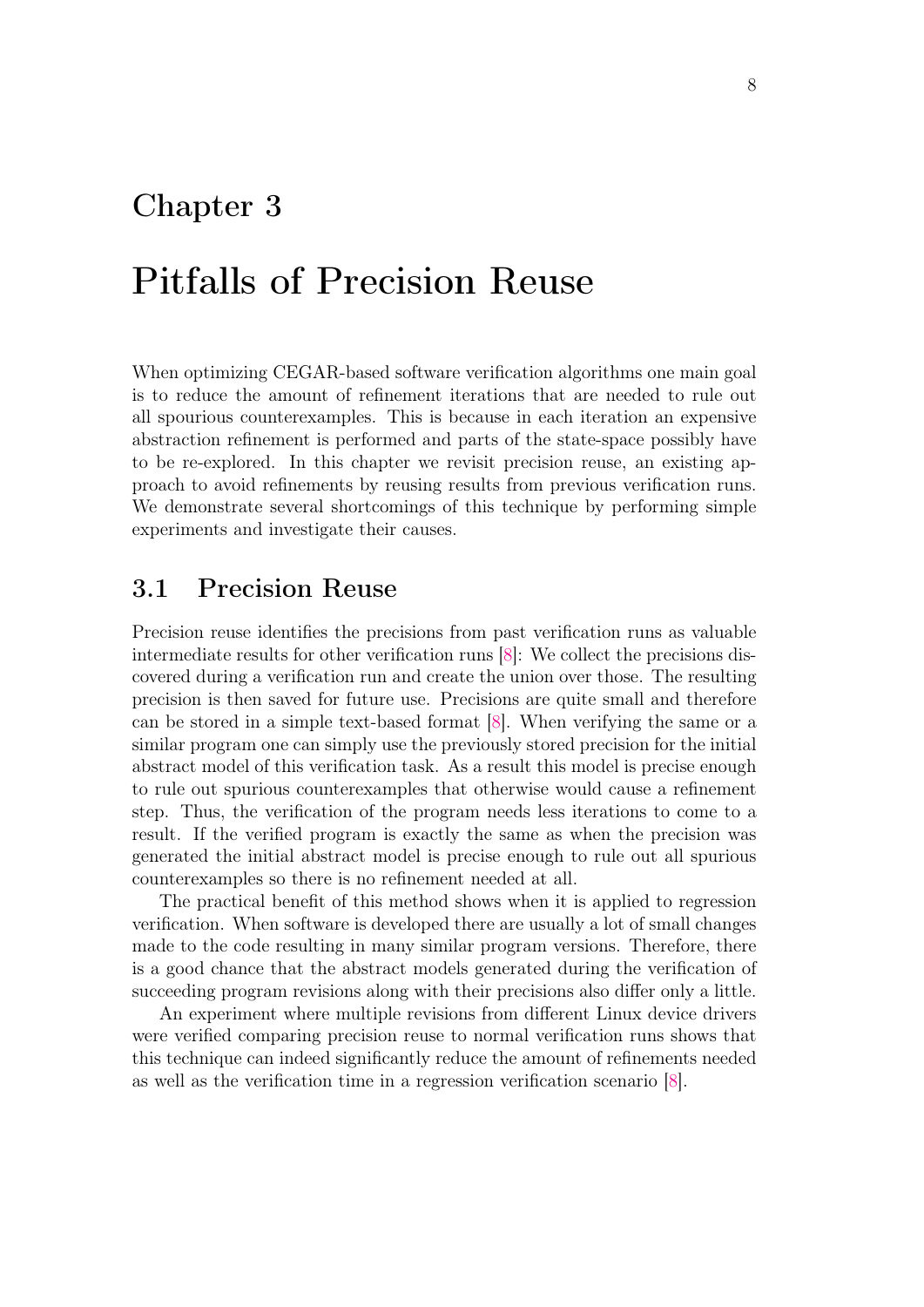```
int \text{ main}() {
|2| int i=0, a=0;
3 int n=20;
 4
   while(i < n) {
    ++i; ++a;if(i != a)8 goto ERROR;
<sup>9</sup>
10
11 if(i != n)
12 goto ERROR;
13
14 return(0);
15 ERROR:
16 return (-1);
17]18
19
20
21
      (a) loopA.c
                      int main() {
                       int j=0, a=0;
                       int n=20;
                       while(j \le n) {
                        ++i; ++a;if(\dot{1} != a)
                         goto ERROR;
                       }
                       if(j \neq 0)goto ERROR;
                       return (0);
                       ERROR:
                       return (-1);}
                          (b) loopB.c
                                         int loop() {
                                          int i=0, a=0;
                                          int n=20;
                                          while(i < n) {
                                           ++i; ++a;if(i != a)goto ERROR;
                                          }
                                          if(i != n)goto ERROR;
                                          return(0);
                                          ERROR:
                                          return (-1);}
                                         int main() {
                                          return loop();
                                         }
                                             (c) loopC.c
                                                             int main() {
                                                              int i=0, a=0;
                                                              int n = 20;
                                                              while(i < n) {
                                                               ++i; a+=i;if(i > a)goto ERROR;
                                                              }
                                                              if(i != n)goto ERROR;
                                                              return (0);
                                                              ERROR:
                                                              return (-1);
                                                             }
                                                                 (d) loopD.c
```
Figure 3.1: The Programs used in the experiments. For versions B-D changes compared to version A are marked red

### <span id="page-14-0"></span>3.2 Investigating Negative Precision Reuse

Although precision reuse can be a great tool for optimizing CEGAR-based algorithms we identified situations where that technique does not work well. There are even cases in which enabling precision reuse has a negative impact on the performance of a verification task, meaning that not enabling precision reuse results in a faster program verification than adding that optimization to the run. Farther we found out that for some simple programs one can intuitively write precisions that outperform those generated during the verification process.

On order to further investigate our observations we designed some experiments that trigger the described situations. In the following sections we first explain how our experiments are set up. After that we analyze the results w.r.t. the impact of precision reuse on the performance and discuss possible reasons of the observed behavior.

#### <span id="page-14-1"></span>3.2.1 Experiment Setup

For our experiments we used odysseus, a fork of the CPAchecker platform<sup>[1](#page-15-0)</sup> [\[6\]](#page-43-8), as verification tool. All tasks of this experiment are configured to use a standard predicate analysis with ABE-Loops.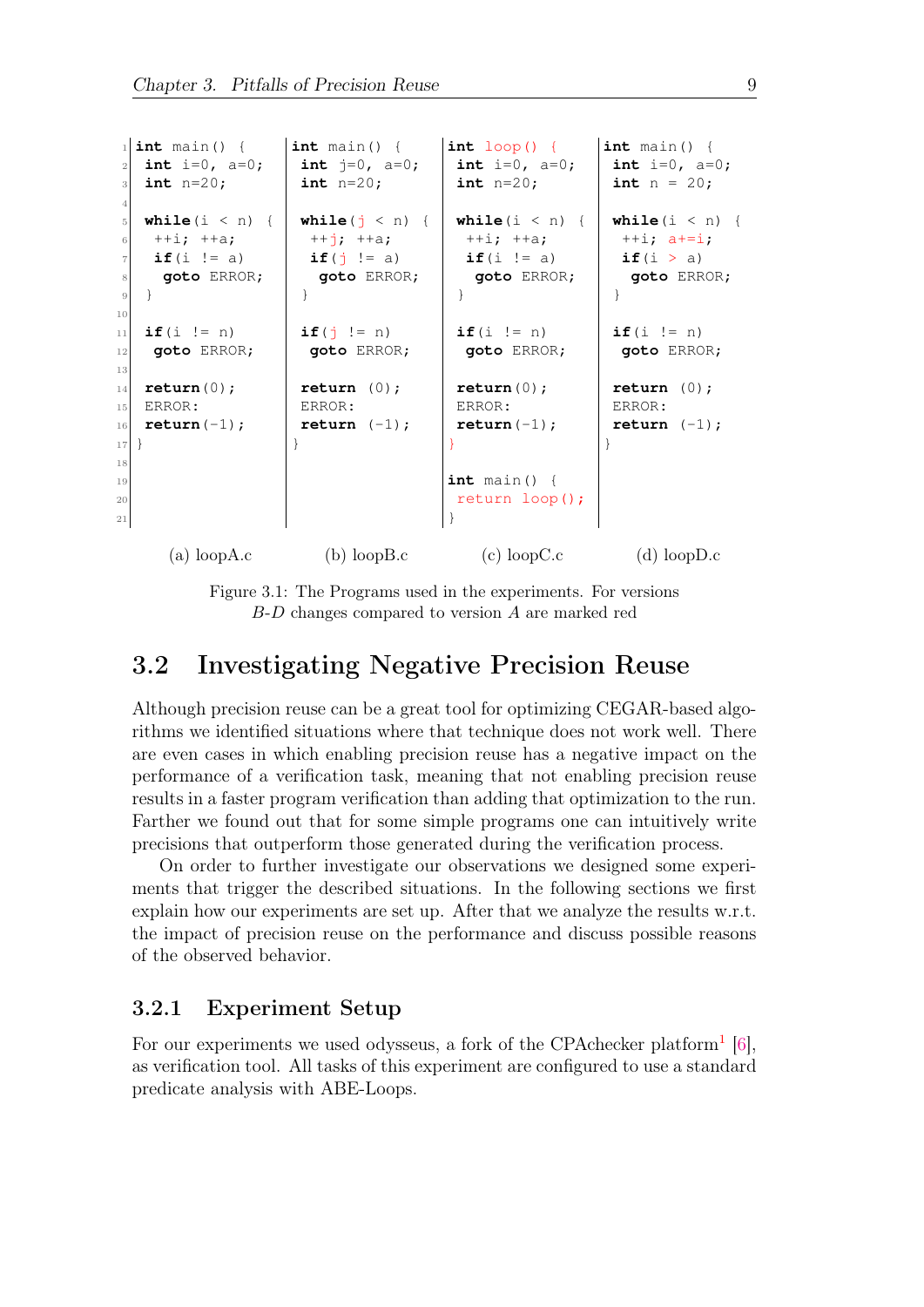#### Test Programs

We created four different versions of a small C-program, which are shown in Figure [3.1.](#page-14-2) Each program is designed to demonstrate a specific behavior of precision reuse. Version A of the program serves as the base program and the other versions  $B, C$  and  $D$  are derived from it, each containing one modification compared to the base version.

Version A consists of a loop that runs a fixed number of times and increments the loop variable as well as an second variable in each iteration. If those two variables are not equal at the end of each iteration or after the loop, the program enters an error state, otherwise the program terminates ordinarily. In version B we changed the name of the loop variable from  $\dot{i}$  to  $\dot{j}$  altering the syntax of the program but leaving its semantics untouched. For program version  $C$  the loop is extracted into its own function. The last program version  $D$  contains changes to the loop body as well as an adjustment of the condition inside the loop such that it again holds true.

#### Verification Tasks

For each program, versions A-D, we have six verification tasks with different precisions given as input for precision reuse. The most important of the used precisions are shown in Figure [3.2.](#page-16-0) They are depicted in a simplified version of the format for precision-files introduced in [\[8\]](#page-43-2) and consist of blocks that begin with a program location in the form of a function name and a line number followed by predicates that are to be used at that location.

In the following we introduce the tasks of our experiment and explain what purpose they fulfill:

Without Precision Reuse (no predmap) This is a basic verification run of the program without precision reuse. The precisions generated during this run are saved and used for the next tasks. It also serves as reference for reasoning about the influence of precision reuse on the performance.

**Basic Precision Reuse (with predmap)** This is the task with precision reuse added to the verification run. Each program is provided with the precision dumped after the previous task. This task shows how well precision reuse works under ideal conditions.

Precision Reuse With Regression (no predicate filter) Each of the program variations is verified using the precision of loopA.c that was generated in the first task (s. Figure  $3.2a$ ). All predicates in that precision are kept for the analysis, even if they contain variables that are not present in a specific program version, for example for program B most of the predicates contain the old loop variable i and thus are obsolete.

<span id="page-15-0"></span><sup>1</sup><https://cpachecker.sosy-lab.org/>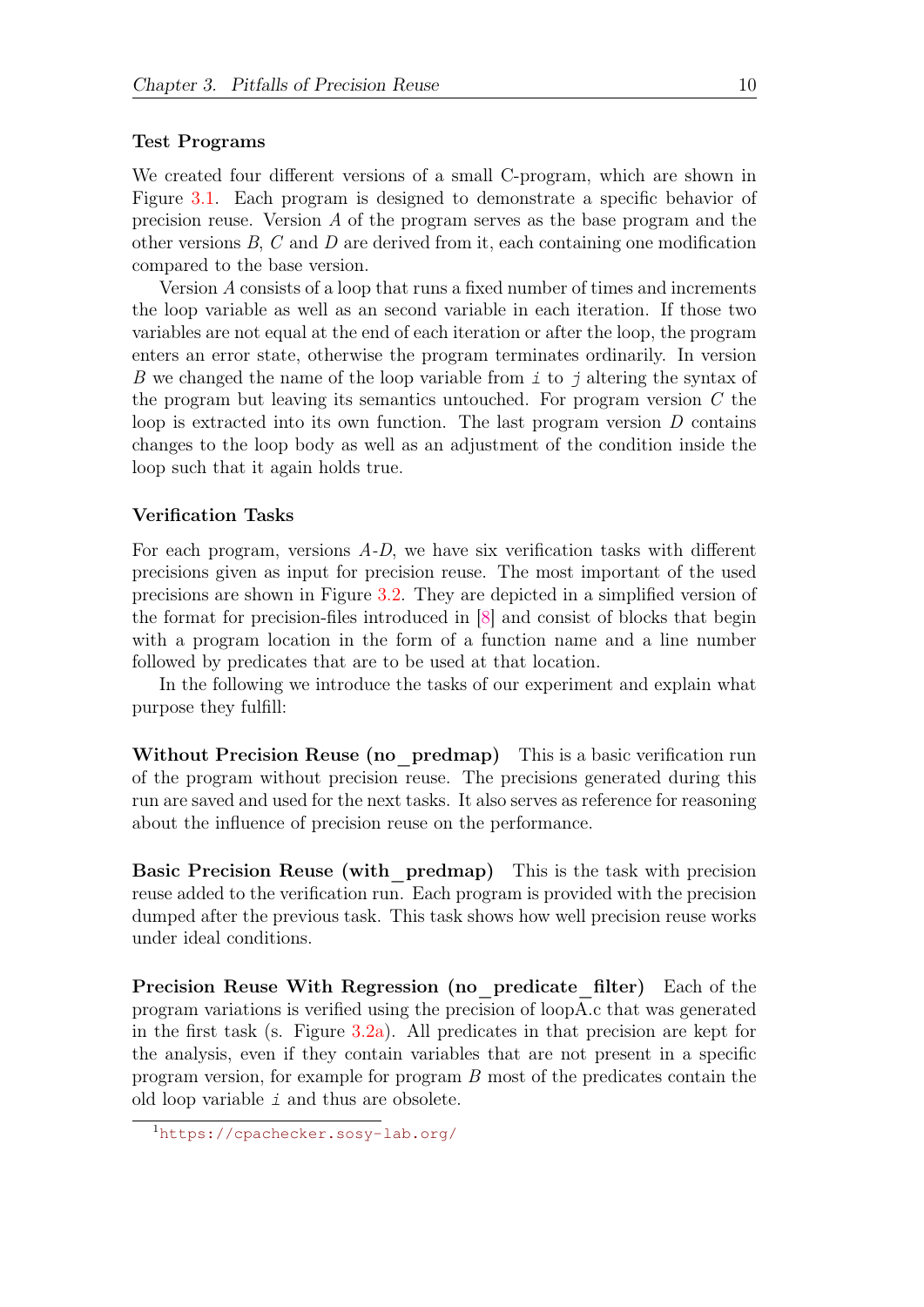<span id="page-16-0"></span>

| main 1.5:                | main 1.5:                                   | main:               |
|--------------------------|---------------------------------------------|---------------------|
| $\leq i$ (+ n -20)       | (or $(\leq i \ ( + n - 20))$                | $=$ i a             |
| $\leq$ i (+ n -19)       | $(\leq i$ $( + n - 19))$                    | $=$ in              |
| $\cdots$                 |                                             |                     |
| $\leq i$ (+ n -2)        | $(<= i (+ n -2))$                           | main 1.5:           |
| $\leq i$ (+ n -1)        | $(<= i (+ n -1))$                           | $\langle i \rangle$ |
| $\leq$ a (+ n -20)       | (or $(\leq a (+ n - 20))$                   | $=$ i a             |
| $\leq$ a (+ n -19)       | (<= a (+ n -19))                            | $= i n$             |
| $\cdots$                 |                                             |                     |
| $\leq$ a $(+ n -2)$      | $(<= a (+ n -2))$                           |                     |
| $\leq$ a (+ n -1)        | $(<= a (+ n -1)))$                          |                     |
| $=$ in                   | $=$ in                                      |                     |
| $\leq$ i a               | $\leq$ i a                                  |                     |
| $\leq$ a i               | $\leq$ a i                                  |                     |
| $\leq$ (+ n -a) 0        | $\leq$ (+ n -a) 0                           |                     |
| $=$ $(+ n - a - 1) 0$    | $=$ $(+ n - a - 1) 0$                       |                     |
| $= (+a - i) 0$           | $= (+a-i) 0$                                |                     |
| $\leq$ (+ a -i) 0        | $\leq$ (+ a -i) 0                           |                     |
| $<= (+ a - i 1) 0$       | $\leq$ (+ a -i 1) 0                         |                     |
| main 1.15:               | main 1.15:                                  |                     |
| false                    | false                                       |                     |
| (a) loop $A.c$ precision | (b) disjunctive precision (c) manual preci- | sion                |

Figure 3.2: Precisions used in the experiments

Filtering Obsolete Predicates (with predicate filter) This task uses almost the same configuration as the previous one. Only that this time predicates that contain variables that are not present in a program version (and thus are of no use for the abstraction process) are filtered out. Therefore, any effects caused by superfluous predicates should be eliminated.

Optimizing the Precision (manual precision) Here we have the same configuration as before. But instead of the precision generated in the first task the verifier gets the precision shown in figure [3.2c](#page-16-0) as input for precision reuse. That precision was written by looking at the input program and intuitively simplifying the precision generated during the first verification task. The expectation is that due to the generalized predicates the loop unrolling can be prevented reducing the cost to verify the programs.

Automating the Optimization Process (or precision) Again, this task differs from the previous one only by the input precision. This time we tried to construct a precision that resembles the manual one but theoretically could be deduced from the original precision automatically. In this case we simply concatenated the predicates caused by unrolling the loop with OR-operations. The resulting precision can be seen in Figure [3.2b.](#page-16-0) As before we expect a performance gain over reusing the generated precision by avoiding loop unrollings.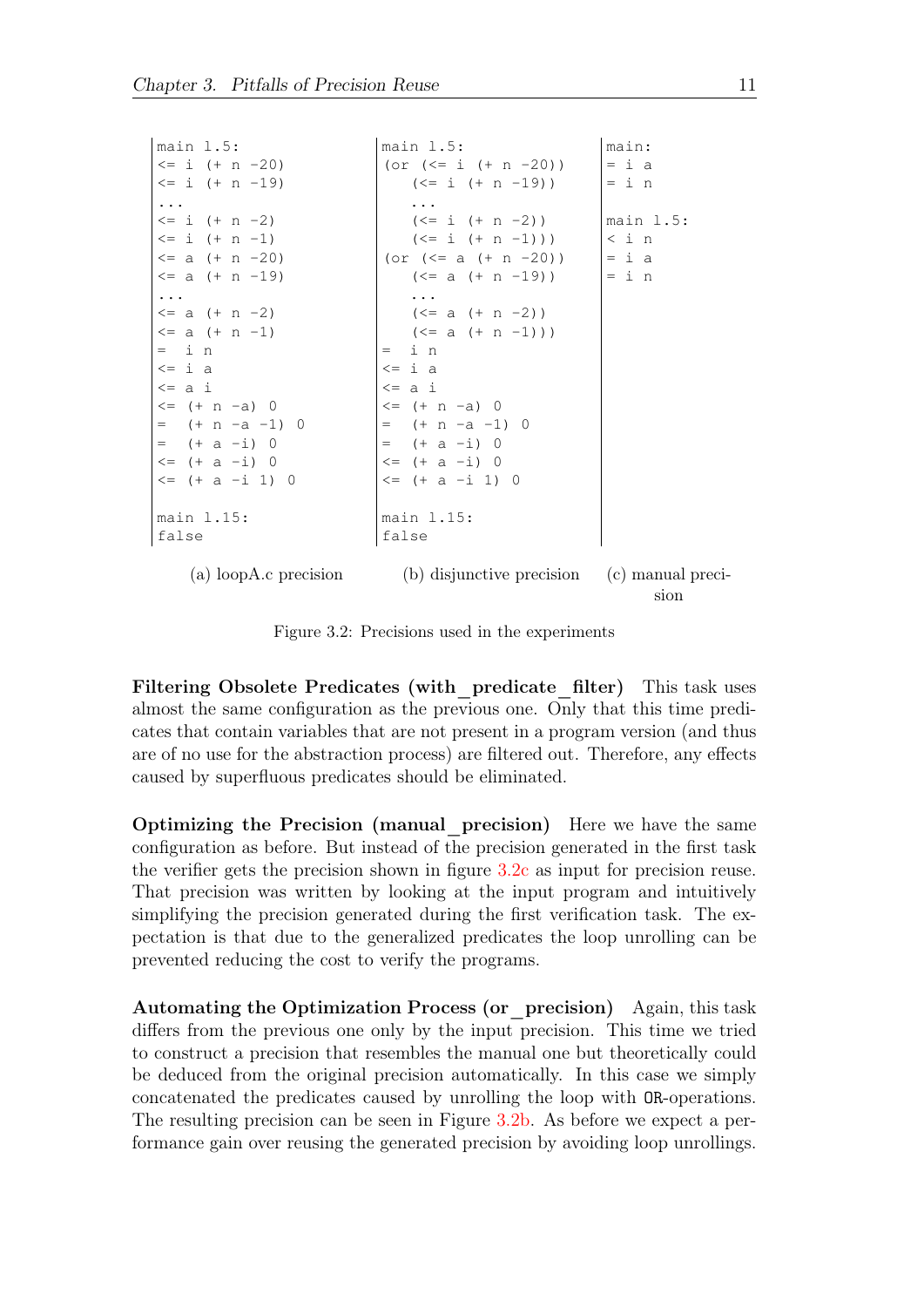<span id="page-17-1"></span>

|                       | Ref.             | Reach | Unroll.        | Models         | Time Prec. | Time An. | Result      |
|-----------------------|------------------|-------|----------------|----------------|------------|----------|-------------|
| loopA.c               |                  |       |                |                |            |          |             |
| no predmaps           | 22               | 192   | 21             | 25             | 4.202      | 5.773    | TRUE        |
| with predmaps         | $\overline{0}$   | 192   | 21             | 21             | 1.380      | 1.748    | TRUE        |
| no predicate filter   | $\boldsymbol{0}$ | 192   | 21             | 21             | 1.482      | 1.853    | TRUE        |
| with predicate filter | $\overline{0}$   | 192   | 21             | 21             | 1.534      | 1.762    | TRUE        |
| manual precision      | 0                | 21    | $\overline{2}$ | $\overline{2}$ | 0.091      | 0.152    | TRUE        |
| or precision          | $\overline{0}$   | 30    | 3              | 3              | 0.377      | 0.461    | TRUE        |
| loopB.c               |                  |       |                |                |            |          |             |
| no_predmaps           | 22               | 192   | 21             | 25             | 4.519      | 6.027    | TRUE        |
| with predmaps         | $\boldsymbol{0}$ | 192   | 21             | 21             | 1.446      | 1.801    | TRUE        |
| no predicate filter   | 22               | 192   | 21             | 463            | 28.298     | 29.435   | TRUE        |
| with predicate filter | 22               | 192   | 21             | 21             | 5.322      | 6.689    | TRUE        |
| manual precision      | 22               | 192   | 21             | 25             | 4.143      | 5.586    | TRUE        |
| or precision          | 22               | 192   | 21             | 21             | 4.778      | 6.175    | TRUE        |
| loopC.c               |                  |       |                |                |            |          |             |
| no predmaps           | 22               | 236   | 21             | 25             | 4.359      | 5.845    | TRUE        |
| with predmaps         | $\boldsymbol{0}$ | 236   | 21             | 21             | 1.390      | 1.751    | TRUE        |
| no predicate filter   | 22               | 236   | 21             | 25             | 4.405      | 5.872    | TRUE        |
| with predicate filter | 22               | 236   | 21             | 25             | 4.925      | 6.447    | TRUE        |
| manual precision      | 22               | 236   | 21             | 25             | 4.174      | 5.601    | TRUE        |
| or precision          | 22               | 236   | 21             | 25             | 4.102      | 5.453    | TRUE        |
| loopD.c               |                  |       |                |                |            |          |             |
| no predmaps           | 9                | 39    | $\overline{5}$ | 20             | 0.522      | 0.875    | TRUE        |
| with predmaps         | $\boldsymbol{0}$ | 39    | $\overline{4}$ | $\overline{5}$ | 0.318      | 0.400    | <b>TRUE</b> |
| no predicate filter   | $\overline{2}$   | 192   | 21             | 489            | 9.184      | 9.622    | TRUE        |
| with predicate filter | $\overline{2}$   | 192   | 21             | 489            | 9.761      | 10.256   | TRUE        |
| $manual\_precision$   | $\overline{2}$   | 30    | 3              | 8              | 0.208      | 0.464    | TRUE        |
| or precision          | $\overline{2}$   | 30    | 3              | 16             | 0.700      | 0.860    | TRUE        |

Table 3.1: Precision reuse experiment results

#### <span id="page-17-0"></span>3.2.2 Results

Table [3.1](#page-17-1) shows the results of the previously described verification tasks. The results are grouped by the program version. The first column shows the number of refinements needed by the CEGAR algorithm followed by the number of abstract states reached during the analysis, the number of performed loop unrollings as well as the number of models generated during abstraction. On the right half of the table the times for the precision adjustment and the total analysis time are given. The results of the verification runs conclude the table.

We now explain the results of our experiments grouped by the verification tasks, as each verification task was designed to show a specific behavior of the verification algorithm in combination with precision reuse.

Without precision reuse (no predmap) The results of the program versions A-C are very similar as they are semantically (almost) the same. Worth mentioning is that despite the small input program the verification needs a lot of refinements because the loop has to be unrolled by the model checker. The programs are designed to do that, because this huge number of refinements lets us observe the impact of precision reuse more easily as the difference in the results is much larger. The only exception is the run of program D where the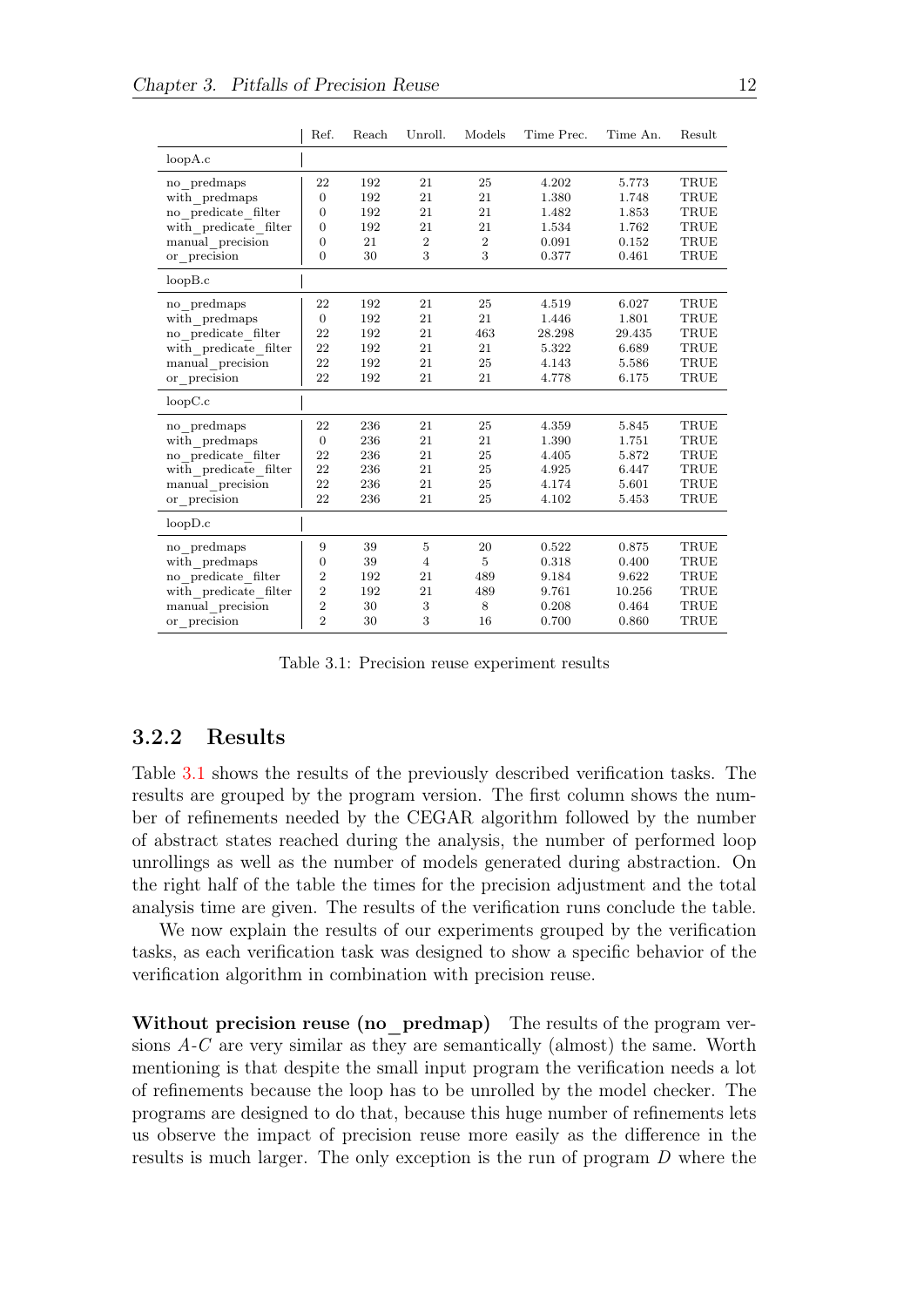different loop body causes the model checker to be able to prove the safety of the program after unrolling only five iterations of the loop.

Basic precision reuse (with predmap) The second reference task clearly shows that precision reuse works. Each of the runs of this task needed no refinement iteration at all and therefore was significantly faster than its counterpart with the first configuration.

Precision reuse with regression (no predicate filter) The expectation of this run is that for program version A the result is exactly the same as in the second task as they are exactly the same. For all other programs only a small part of the reused precision is still valid, and most of the predicates contain variables that are not present at the given location anymore. So the execution time should be about the same as measured in the first task. But this holds true only for program C. Table [3.1](#page-17-1) shows an huge increase in the time needed to verify the versions  $B$  and  $D$ . Not only that precision reuse gives no benefit here, its effect on the performance is extremely negative.

For program B the cause of this is hidden in the abstraction process. When looking at the results one can see that much more models are generated during abstraction than in the other verification runs. This is because additionally to the predicates contained in the initial precision there are those needed for the current program to be verified. A boolean formula is built from those models that is then given to a SAT solver, which in return needs more time for its satisfyability check leading to an overall worse performance.

Program C does not show this effect because the initial precision maps predicates to function names. As most abstractions are computed for the loop that is now in another function, all those useless predicates are not considered most of the time and so do not noticeably affect the performance.

In the case of version  $D$  all predicates of the precision are applicable as the variables in program  $A$  and  $D$  are the same. But those predicates unnecessarily cause the loop of the program to be unrolled completely leading to more refinements and a bigger state-space that gets explored.

Filtering obsolete predicates (with predicate filter) A solution for the problem encountered in the previous task is already hinted in [\[8\]](#page-43-2). The suggestion is to remove all predicates that contain variables that are not present at the current program location with a quick syntactical check. This is exactly what we do here in order to accommodate for the negative impact of precision reuse we encountered.

Our results confirm that in the case of version  $B$  of the program the execution time is again comparable to not enabling precision reuse. The most time consuming part of the verification of the loop programs is the unrolling of the loop. So we cannot expect a faster run than in the first task as the construction of the programs A and B renders that part of the precision generated for version A essentially useless when applied to version B.

But for version  $D$  we still observe the same behavior as in the task without predicate filtering. Both program version  $A$  and  $D$  contain the same variables,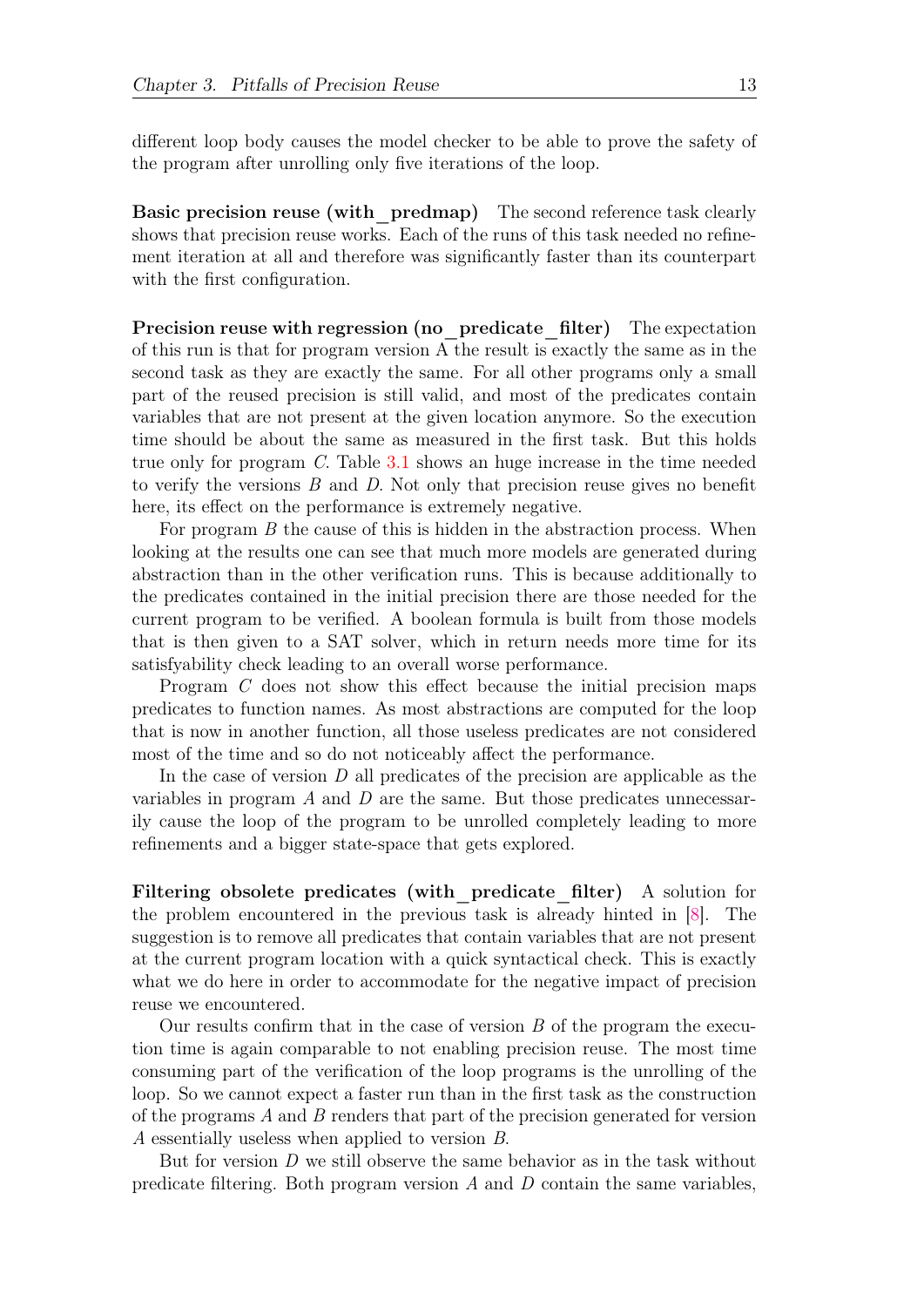they only differ in their loop body. As a result no predicates are filtered out. But the precision of version A causes the verifier to completely unroll the loop of the program even though this would not be necessary as the task without precision reuse showed. Again the effects described before drain the performance of this verification run.

Optimizing the precision (manual\_precision) As already explained in the description of the different verification tasks the precision reused here is built by taking an educated guess about what information must be kept in an abstract model of program A such that the verification algorithm needs as few refinements as possible. The precision we came up with (s. [3.2c\)](#page-16-0) showed some interesting results.

First of all we use predicate filtering for this task. So the precision is useless for verifying the programs B and C. The lack of refinement steps for version A shows that using this precision results in an abstract model that is precise enough to rule out all spurious counterexamples. What stands out is that this verification run is way faster than any of the other tasks for version  $A$ of our program. Taking a closer look at the results reveals that this time the verifier could prove the program after exploring only three iterations of the loop instead of unrolling it completely, meaning that it is sufficient for the algorithm to compute a smaller part of the abstract model saving a lot of expensive abstraction computations. Saving those loop unrollings is possible because the provided precision contains some kind of loop invariant letting the abstraction process recognize that in the abstract model all loop iterations are covered by the first one.

A similar behavior holds true for the last version D. The precision prevents the loop from being unrolled completely so only a part of the abstract model must be explored by the model checker. For proving the safety of this program only a small amount of additional predicates that differ from the precision must be found. As a result this run is about as fast as reusing the precision generated by this program itself.

Automatize optimization process (or precision) This last task is there to see if it might be possible to automatically optimize precisions generated during program verification such that the resulting precision performs better than the original one – similar as the manual precision from the previous task does. As described before we did this by comparing the manual (Figure [3.2c\)](#page-16-0) and the original precision (Figure [3.2a\)](#page-16-0) and transforming the later one in a way an algorithm could also do. In the case of our experiment a procedure that optimizes precisions would at first identify similar predicates, here the ones caused by the loop unrolling. Afterwards they get merged by concatenating all similar predicates into a new big one using the Boolean OR-operator.

The results show that this precision still outperforms the normal precision of program A by far, although being not as good as the manual one. The effects that cause the improved performance are the same as in the task before only do they occur not as strong.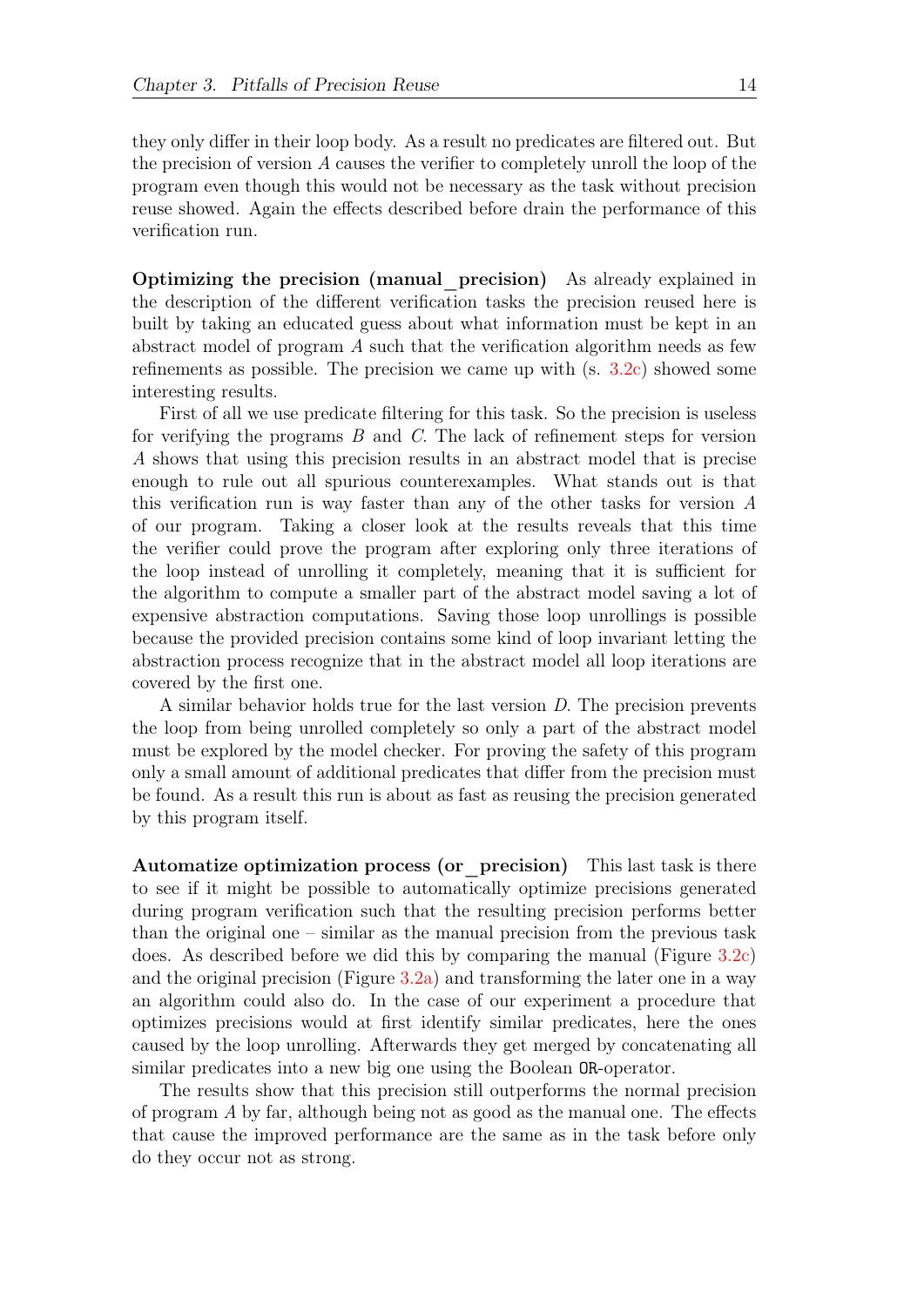For the other two program versions there is again no performance improvement, because the precision contains no predicates that are useful for the verification of those. But due to predicate filtering there isn't any negative impact either.

### <span id="page-20-0"></span>3.3 Conclusion

A detailed experimental study shows that precision reuse is a simple yet powerful possibility to reduce the runtime of program verification tasks [\[8\]](#page-43-2). Nevertheless we saw in our experiments that this technique's benefit can vanish when the abstract model generated by the reused precision differs too much from the currently verified program and even turn into negative precision reuse. This could easily happen when precision reuse is applied to regression verification where the precision evolves from revision to revision probably outdating more and more parts of the precision. In some situations this effect can be circumvented by cleaning the precision from obsolete predicates before reusing it but in other cases the detection of predicates that harm the performance of the abstraction process is much more difficult.

We also saw that the performance of the verification can be further improved by optimizing the used precision. When looking at the examples of our experiment this seems to relate to the problem of invariant generation. But these experiments also hint that it might be possible to improve precisions by merging predicates automatically in certain situations. A deeper investigation of this idea is out of the scope of this work.

Instead we focus on the concept that lies behind precision reuse: Providing the model checker with additional information that otherwise would only be discovered later during refinement iterations. In the next chapter we introduce a generic method that builds on that idea and makes use of symbolic automata to gather and provide new precisions to the analysis.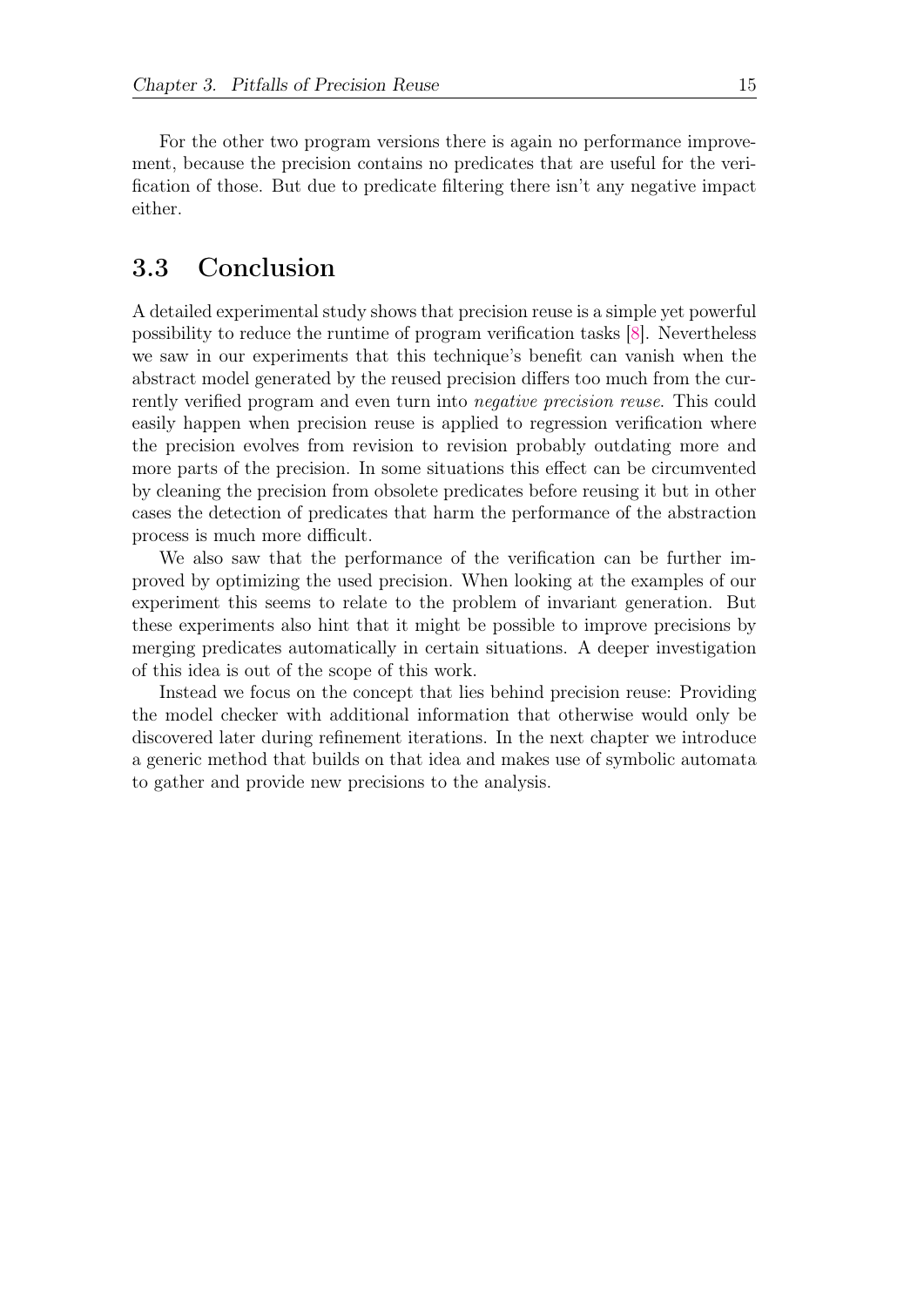### <span id="page-21-0"></span>Chapter 4

# Precision Mining using Symbolic Automata

In the previous chapter we saw that precision reuse can be an effective means to improve the overall performance of CEGAR-based verification algorithms. This happens by providing the abstraction process with additional information such that the generated model is precise enough to rule out spurious counterexamples before they are discovered by the analysis. Nevertheless our experiments showed that there are situations where this technique does not work very well and, in the worst case, can even have a bad impact on the performance. We also found out that the precision generated by the verification algorithm is not necessarily the best one, instead there are precisions that cause a smaller and thus faster to verify abstract model.

In this chapter, we introduce a new technique that builds upon the basic idea behind precision reuse but does not rely on previously computed and stored results. Instead new precisions are generated on-the-fly by using symbolic automata that observe the creation of the ARG and suggest new precisions when they encounter certain situations.

In this chapter, we first define our technique by describing a configurable program analysis that implements this approach. Then we discuss how such a CPA can utilize information available in each verification run through the specification in order to synthesize new precisions and explain how we integrated this technique into odysseus, a verification tool based on the CPAchecker framework.

### <span id="page-21-1"></span>4.1 A Framework for Precision Mining

Our main goal is to reduce the number of refinements needed to verify a program. To achieve this we must provide the model checker with information about what aspects of a program are important to keep in the abstract model, that is, we must supply new precisions. Of course this has to happen *before* the corresponding parts of the abstract model are created if we want to save any refinements. For these new precisions to be effective, we need to decide (1) what information they contain and  $(2)$  at what location they should be used.

From specification automata we know that SFAs can be used to observe and match locations in the ARG [\[1\]](#page-43-7) and when we extend these automata to carry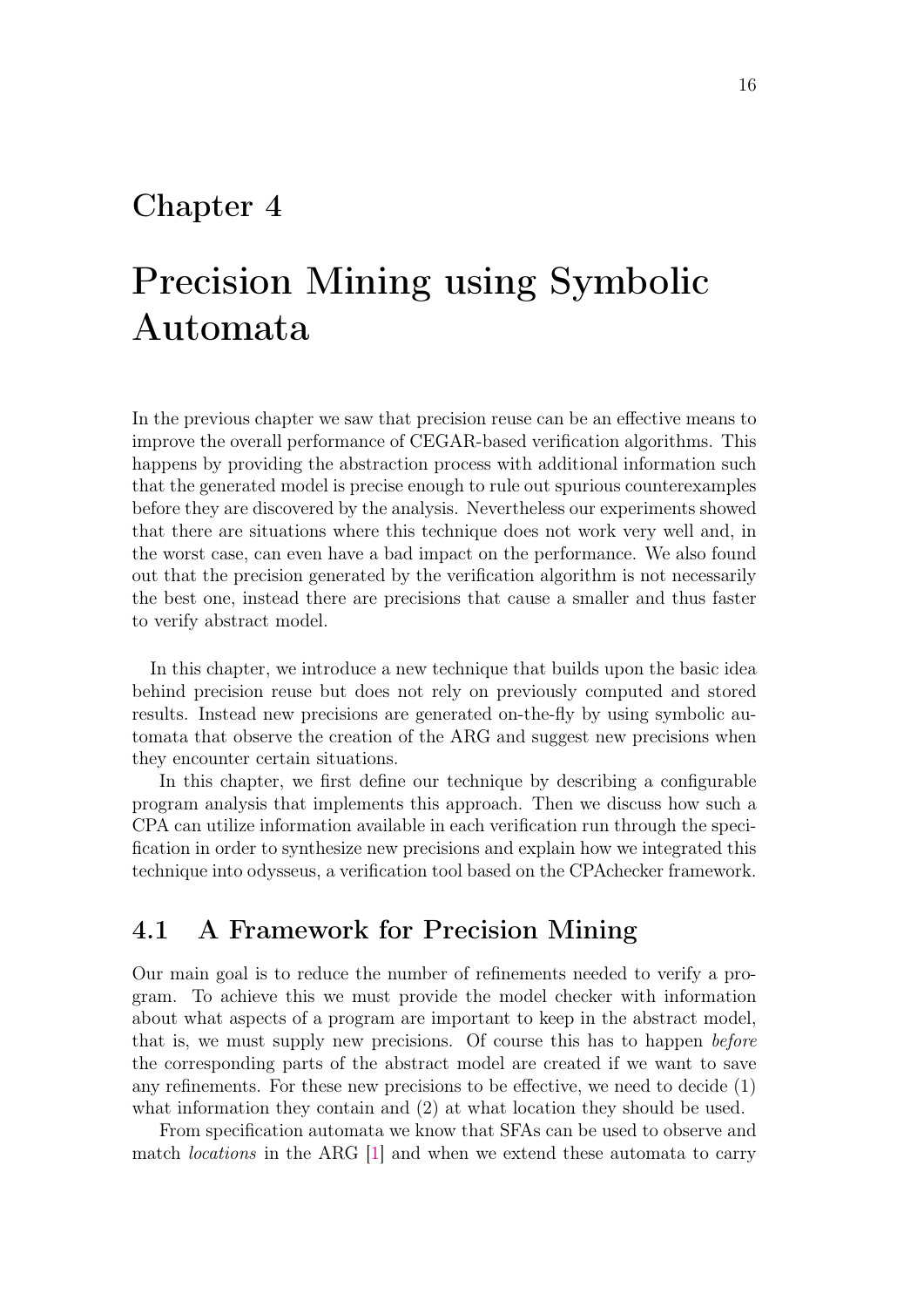candidate precisions in their state they also yield a way to store information new precisions can be drawn from.

The CPA framework allows several analyses to run in parallel and exchange information when needed. We use these properties to add an additional component to existing analyses that runs a precision mining automaton and provides the candidates it generates to the main analysis.

#### <span id="page-22-0"></span>4.1.1 Symbolic Automata for Precision Mining

The automata used to generate new precisions work similar to *specification* automata [\[1\]](#page-43-7). They observe the construction and exploration of the programs ARG and suggest new precisions on a match.

Such a *precision mining automaton* is a non-deterministic symbolic automaton  $M = (Q, \Sigma, \delta, q^0, F)$  for a given CFA  $(L, l_0, G)$  with a finite set of states Q, an initial state  $q^0 \in Q$ , a set of accepting states  $F \subseteq Q$  and a transition relation  $\delta \subseteq Q \times \Sigma \times Q$ . The elements of the alphabet  $\Sigma \subseteq 2^Q \times \Psi_{\mathcal{A}} \times 2^P$  consist of a CFAedge, a set of assumptions denoted as a predicate of an effective boolean algebra A with program variables as domain elements and a set of candidate precisions. We also use the notation  $q_a \xrightarrow{locations[assumptions]{(candidates)}} q_b$  for transitions.

In order to prevent state-space explosion, on-the-fly weaving [\[1\]](#page-43-7) can be used to encode the automatons operations directly into the transition relation of the analysis. In the same way as specification automata, precision mining automata (1) must not modify variables that were not created by themselves and (2) the conjunction of all guards of all outgoing transitions of each state must evaluate to true in order to not affect the completeness or soundness of the analysis [\[1\]](#page-43-7).

#### <span id="page-22-1"></span>4.1.2 Precision Mining CPA

A CPA to operate those automata can also be deduced from the specification analysis [\[1\]](#page-43-7). The precision mining  $CPA \mathbb{D} = (D, \Pi, \rightsquigarrow, \text{merge}, \text{stop}, \text{prec}, \text{target})$ contains an abstract domain D that is constructed from the states of the automaton and a transfer relation  $\rightsquigarrow$  that is defined by the abstract domain's transitions. There is currently no use for precisions in this CPA so the set Π of precisions is empty and the precision adjustment prec does nothing. The operator merge always keeps abstract states separate, i.e., merge $(e, e') = e'$ , the operator stop checks whether an abstract state is already subsumed by any other state. As there is no special meaning to final states in precision mining automata, the operator target can always return false.

The most important part of this CPA to our technique is the strengthening operator ↓ that is called at the end of the transfer relation. Here, precision candidates are generated from the templates the automaton offers after a match. The candidates can be stored in any form that other CPAs can generate a precision of their domain from. For example CFA-edges could serve this purpose.

In existing CPAs that are used for verification, only the strengthening operator has to be extended so that it fetches the candidate precision offered by precision mining CPAs. Later in the precision adjustment operator of the analysis the candidates can be used to improve the current precision.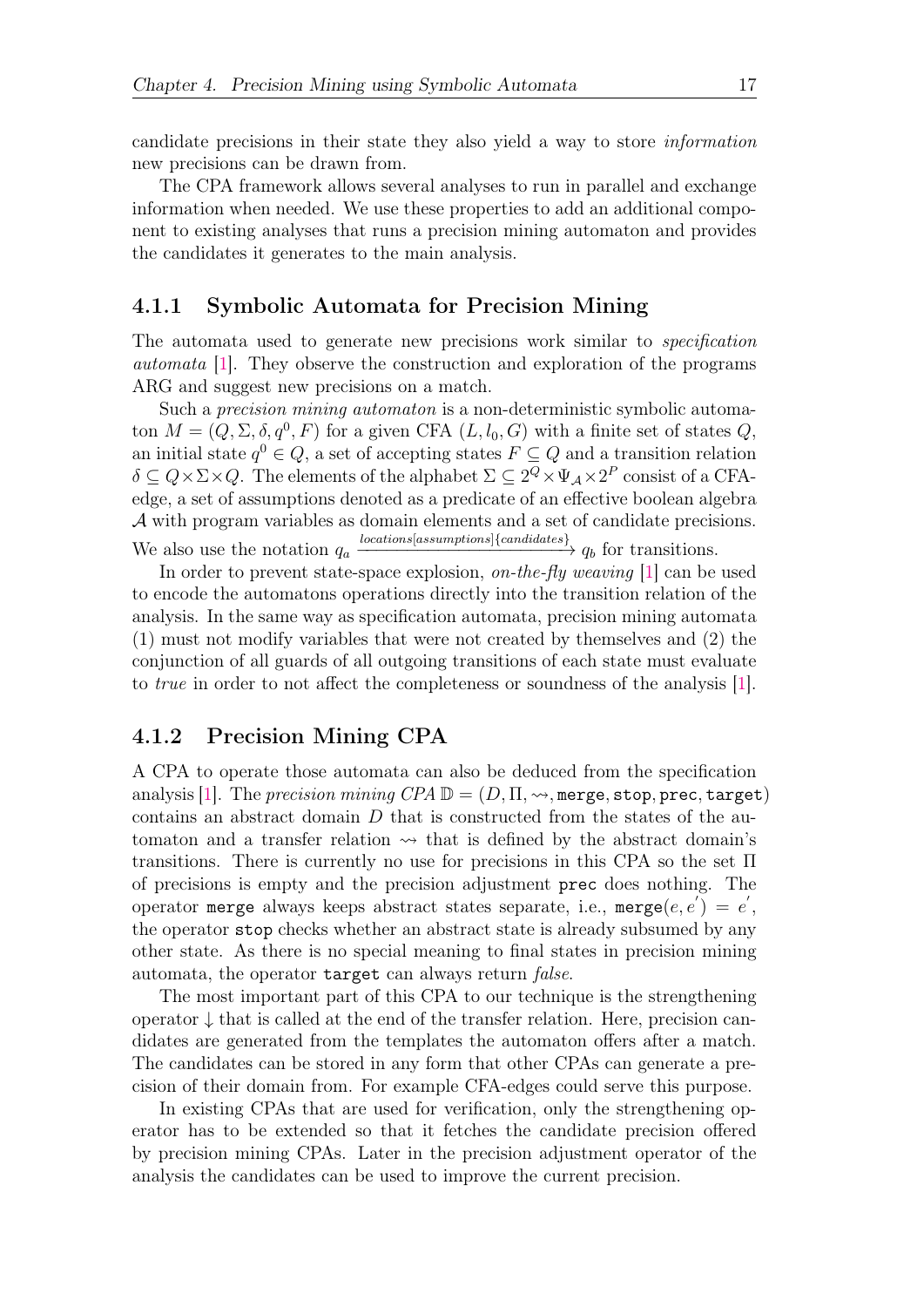#### <span id="page-23-0"></span>4.1.3 Templates as Candidate Precisions

Our precision mining technique can be made more flexible by using templates instead of predicates. A template is a formula over unknown variables that take values over some subset of a given set of predicates [\[14\]](#page-44-5). In this case, the unknown variables can be substituted by variables occurring in the description of the CFA-edges. This has the advantage that the automaton adapts to new situations. For example, when the name of a variable that occurs in a candidate changes (e.g. with a new revision of the program), the automaton needs not to be modified because the template takes care of substituting the correct variable name. Another, probably more important, use case is to use templates to make a precision mining automaton match classes of situations instead of individual ones. Consider a precision mining automaton that wants for each call of a function  $foo(a)$  to provide a precision of the form  $a \neq 0$ . With templates, the automaton needs only one state q with a single transition  $q \xrightarrow{foo(\$1)][$  $\{\$1\neq 0\}} q$ . When the verification algorithm runs through a CFA-edge that calls the function  $foo(a)$ , the precision mining CPA takes care of substituting the template variable \$1 with the real variable of the CFA-edge and providing the instantiated candidate precision to the analysis. It is also possible to allow the assumptions to be templates to further control how candidate precisions are generated.

### <span id="page-23-1"></span>4.2 Using Specifications for Precision Mining

When using pure weaving specification automata [\[1\]](#page-43-7), it is a good idea to look at assumptions that they introduce to the code. This is because those assumptions typically encode information that distinguishes between correct and erroneous program locations. For the abstract model to be able to separate these locations into different abstract states and therefore, rule out spurious counterexamples – the precision of the program analysis must contain that information.

In the simplest case one can derive a precision mining automaton from a specification automaton that has only one state and one transition for each assumption the specification makes that presents this exact assumption as a candidate precision. Assume a specification that manages its internal state in a variable state and enters an error location whenever the function foo() is called and the assumption  $state == 0$  is true. The precision mining automaton generated from this specification has a transition  $q \xrightarrow{foo(|state == 0]{state == 0}} q$  with  $q \in Q$  being the automatons only state.

Without any information about the variable state the analysis would report a counterexample that is spurious when it first reaches a call to the function foo() as the computed abstract state would include a concrete state where  $foo()$  is called and  $state == 0$ . In order to eliminate this counterexample a refinement iteration would be necessary. But if we mine the specification for precisions with this method, the analysis is told to separate all states where state == 0 into a different abstract state.

We presented templates as a way to make precision mining automata more flexible. And they can also be used in matcher descriptions and assumptions of specification automata [\[1\]](#page-43-7). An example for this is a specification that ensures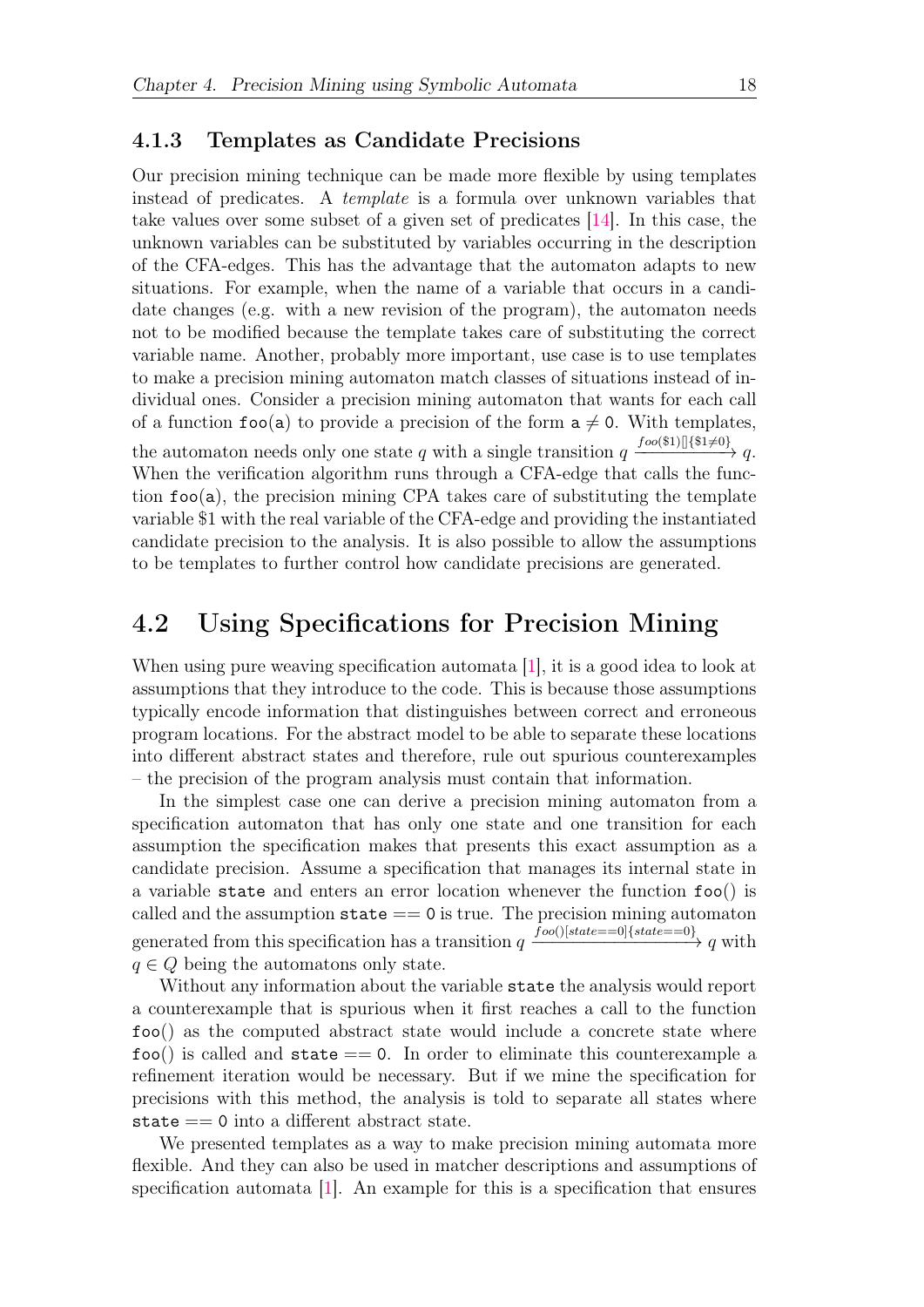```
1 int main() {
|2| int condition = nondet();
3
   if (condition)
5 lock();
6 if (condition)
7 unlock();
8 }
```
#### Figure 4.1: The program lock.c used to demonstrate precision mining

that no division by zero occurs in the program. The precision mining automaton generated from such a specification has again only one state  $q$  and a transition  $q \xrightarrow{\$?}\$1\$  $[$ <sup>\{\text{\$1\pi 0}{9}}</sub>  $q$ , where \text{\$2}} and \\$1 are template variables. When the template</sup> variables get replaced by actual program variables (or constants) during the analysis from a statement  $a/b$ , our precision mining automaton generates the candidate precision  $b \neq 0$ .

During the runtime of the analysis we can take advantage of additional information that is not statically available. In particular we can track the values of specific variables, either in a map or with an explicit value analysis [\[7\]](#page-43-9), and use those values to generate more specific precisions. For example this could be used to reduce the amount of loop unrollings by approximating loop-invariants with values from few loop iterations. The use of CPA makes this theoretically easy to implement although we do not focus on that idea in this work.

#### <span id="page-24-0"></span>4.2.1 Example

To gain a better understanding of how the precision mining automata and CPA work we now demonstrate our precision mining technique using a specification automaton and an example program.

**Program** We verify the C-program shown in Figure [4.1.](#page-24-1) The program first defines a condition by assigning a random value to the variable condition. If condition  $\neq 0$  holds true two functions lock() and unlock() are called.

Specification The specification used for verifying this program checks for a correct usage of the functions  $lock()$  and  $unlock()$ . As expected, those functions implement a *lock*: the function  $lock()$  acquires the lock and  $unk()$ releases it. This mechanism is used correctly iff. (1) the lock is never acquired twice,  $(2)$  unlock() is only called when the lock is held and  $(3)$  the lock is released when the program terminates. Figure [4.2](#page-25-0) shows this specification as automata. We write transitions in the same way as with precision mining automata but instead of candidate precisions the curly braces now contain code that gets weaved into the ARG. The specification is split into two components: The first part (Figure  $4.2a$ ) is the environment that instruments the code with additional information that is needed by the specification. This automaton has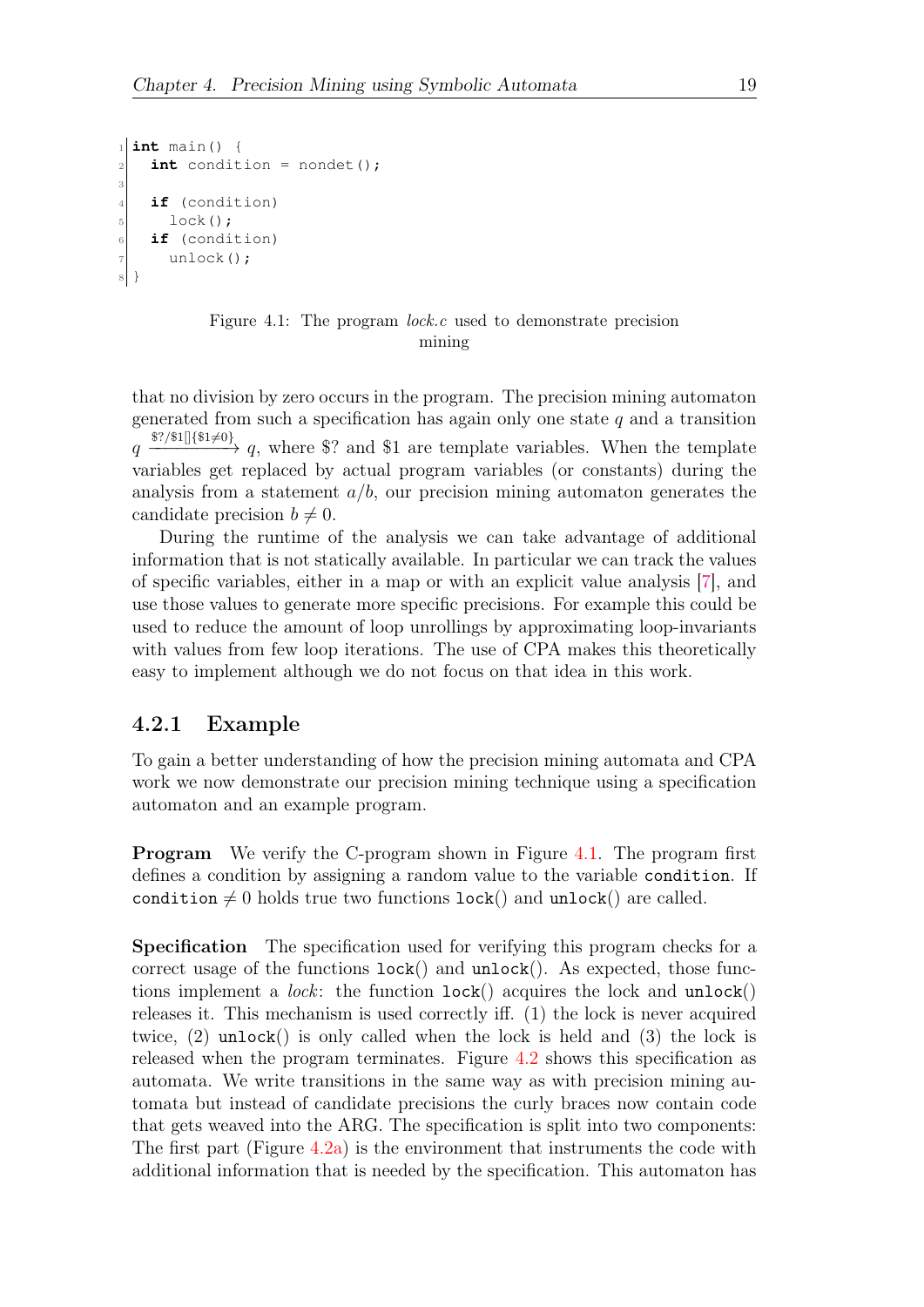<span id="page-25-0"></span>

<span id="page-25-1"></span>Figure 4.2: The *lock*-specification divided into *environment* and observer part

$$
lock() [lock == 1]{lock == 1}
$$
  

$$
\bigcirc
$$
  

$$
\bigcirc
$$
  

$$
\bigcirc
$$
  

$$
\bigcirc
$$
  

$$
rank() [lock == 1]{lock == 1}
$$
  

$$
underk() [lock == 0]{lock == 0}
$$

Figure 4.3: *Precision mining* automaton derived from the lockspecification

only one state and several transitions that match a set of  $CFA$ -edges  $(int()$ matches the begin of the program and  $exit()$  anywhere it terminates) and encode a set ofoperations into the CFA. For example, if the analysis passes a call to the function lock() the environment automaton sets the value of the variable lock to 1. The second part (Figure [4.2b\)](#page-25-0) observes the ARG and jumps to an error state when it encounters a violation of the specification. To detect violations it relies on the state provided by the environment automaton.

Execution To enable precision mining we first need an automaton that fulfills this purpose. We can create such an automaton by applying the procedure described in the previous section to our specification. The resulting automaton can be seen in Figure [4.3.](#page-25-1)

When the analysis starts with an initially empty precision the first thing that happens is that the environment automaton inserts a new variable lock and sets its value to 0. After condition is initialized the reachability analysis comes to the first if-construct. Here the ARG splits into two paths because the condition could either be true or false. On the path where the condition was true we would now find the first counterexample. As the abstraction does not take the variable lock into account, the analysis finds a program path where  $lock == 1$  when  $lock()$  is called. This is where the precision mining automaton comes into play. It matches the function call and suggests the new precision  $\texttt{lock} == 1$ . Thus, the abstraction for this location computes an abstract state for the case lock  $== 1$  and one for  $!(lock == 1)$ . The reachability analysis is then able to mark the path where  $lock()$  is called while  $lock == 1$  as not reachable. The same thing happens later for the call to the function  $\text{unlock}()$ and in the end right before the program terminates.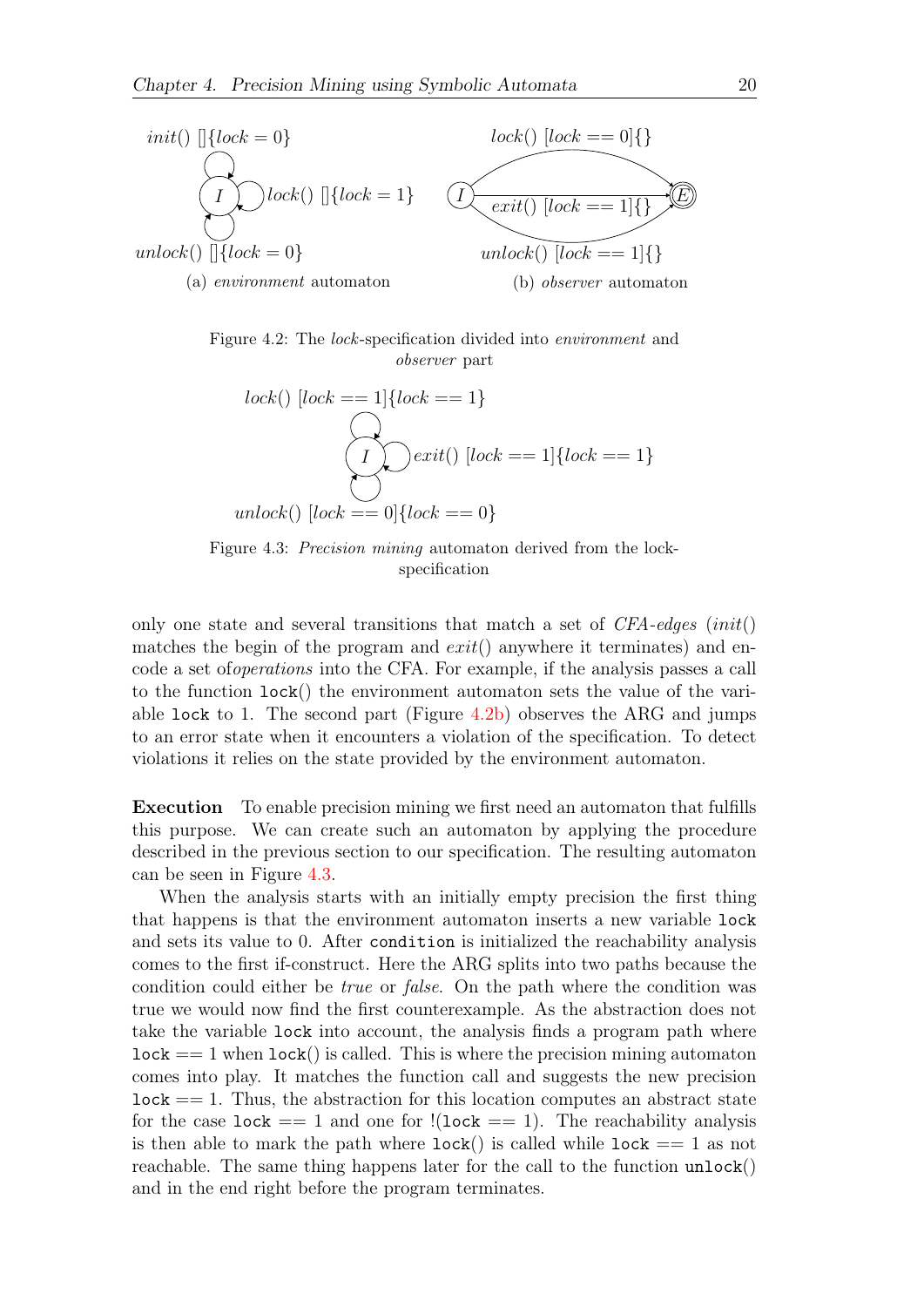In all three cases our precision mining automaton provides the analysis with exactly the information it needs to not produce spurious counterexamples saving all three refinements the verification would have needed otherwise.

### <span id="page-26-0"></span>4.3 Implementation

Extracting new precisions from the specification as described in the previous section is a very easy and rewarding application of our precision mining technique. To be able to evaluate this method we integrated it into odysseus, a fork of the model checking tool CPAchecker [\[6\]](#page-43-8).

For convenience and to better fit into the tool, our implementation differs a bit from the formalism we describe in this chapter. The specification analysis [\[1\]](#page-43-7) already provides all the information we need for precision mining. Therefore, instead of writing a new CPA we extended the existing CPA that handles the specifications with a new feature, that enables it to generate candidate precisions from specifications.

#### <span id="page-26-1"></span>4.3.1 More on Specification Automata

As seen in the example, the specifications we use are purely weaving and are split into two parts. The first part, the environment automaton, is responsible for adjusting the state encoded by the specification; the second part, the observer automaton, represents the actual specification, i.e., it matches situations that violate the specification and reports them to the analysis. Both automata have only one state and encode all information they need directly into the CFA of the program being analyzed. Besides preventing state-space explosion caused by the automaton CPA, this format makes specifications easier to comprehend and helps extracting candidate precisions from the specification as candidates are only taken from the observer part.

#### <span id="page-26-2"></span>4.3.2 Extention of Existing Analyses

Very few changes are needed for the new feature. During the strengthening of the specification's transfer-relation we query the current state for assumptions made by the observer automaton that are associated with a possible match. If such assumptions exist they are transformed into an intermediate format and stored as part of the (specification-CPA-)state. We choose CFA-edges to represent candidate precisions because they are easy to handle and mostly analysisagnostic in CPAchecker.

The analysis used for verification then must fetch the candidates from the abstract state of the specification's CPA, transform the CFA-edges into precisions of its domain, and merge the newly generated precisions with its current one. In CPAchecker the precision-adjustment operator of the used analysis also has access to the state of other CPA's so we implement this second step there instead of during the strengthening operator. We choose CPAchecker's predicate abstraction for our implementation. For this analysis, at the begin of the precision adjustment operator, the candidates are transformed into predicates which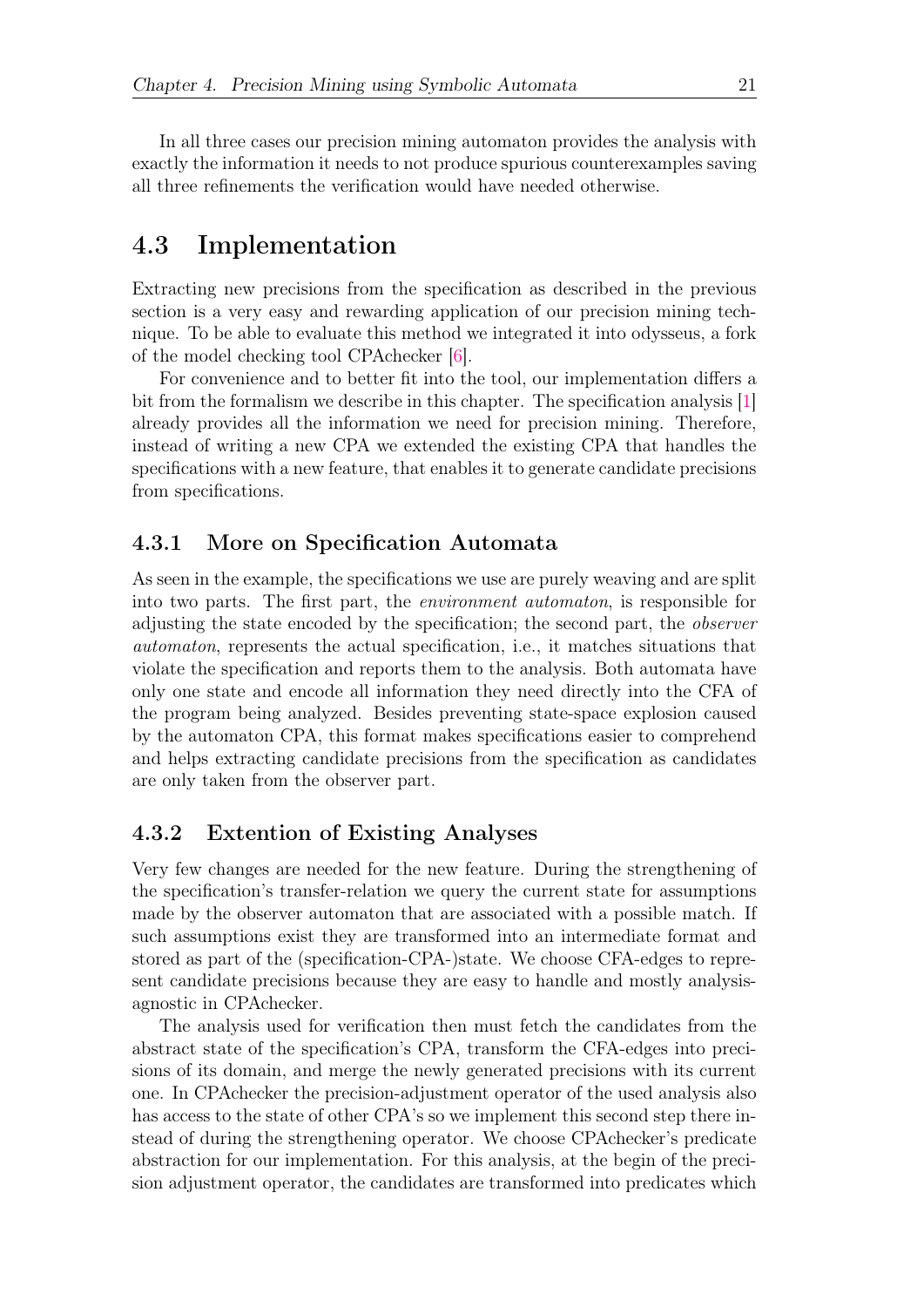are then added to the current precision. If an abstraction is computed in this iteration of the CPA algorithm, the precision with the newly added predicates can already be used.

Being a popular choice for model checking we focus on compatibility with predicate abstraction, but any kind of analysis can be extended to work with our implementation as long as it can construct precisions from CFA-edges.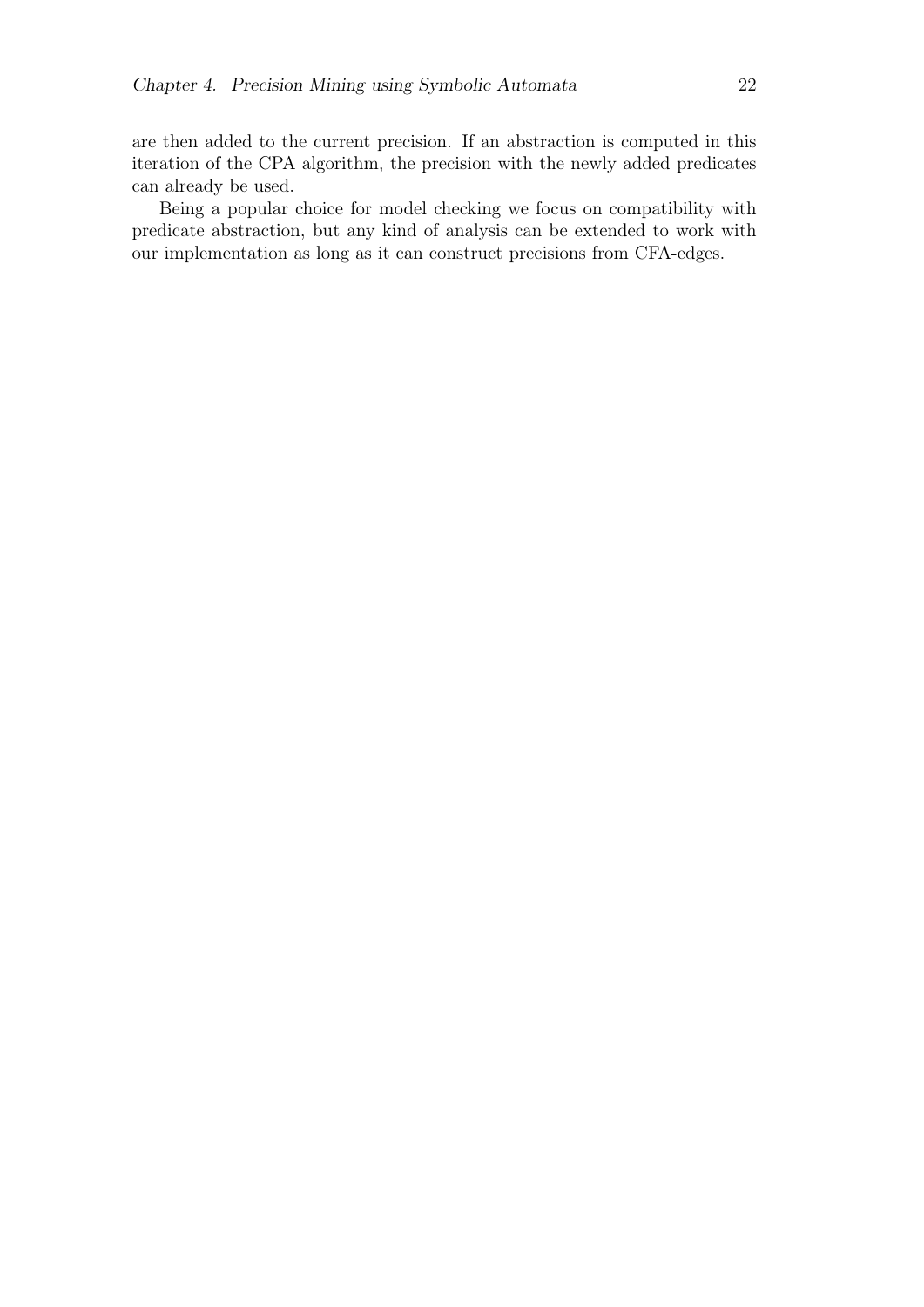### <span id="page-28-0"></span>Chapter 5

## Experimental Evaluation

In order to to investigate the potential of our precision mining technique and its impact on the efficiency and effectiveness of program verification we perform an experimental evaluation. We verify programs from a set of several thousand Linux kernel modules using predicate analysis and compare the performance of our implementation of precision mining from specifications (s. Chapter [4\)](#page-21-0) to a configuration that does not make use of additional precisions.

In this chapter we first present the research questions that guide this experimental evaluation, then we describe the experiment setup with the used programs, specifications and execution environment. Afterwards, we answer our research questions with the gathered results and discuss advantages and disadvantages of precision mining that are revealed by the experiments as well as threats to the validity of our evaluation.

### <span id="page-28-1"></span>5.1 Research Questions

The goals of this evaluation are formulated in four research questions that are separated into two groups addressing the efficiency and effectiveness of our new technique.

Efficiency of Precision Mining First we want to know if and how precision mining from specifications affects the performance of the analysis. In our investigations we focus on how many refinements can be saved with this method over a normal predicate analysis and what speedup can be achieved.

RQ 1.1. How many verification tasks need less refinements to be verified and how many refinements can be saved by enabling precision mining compared to tasks not using this technique?

RQ 1.2. How many verification tasks can be solved more efficiently in terms of CPU-time of the analysis and what is the speedup gained by enabling precision mining compared to tasks not using this technique?

RQ 1.3. How does the ratio of saved refinements affect the speedup of the analysis and are there other factors affecting the performance?

Effectiveness of Precision Mining The saved refinements and performance gain might increase the effectiveness of the verification tool, i.e., more programs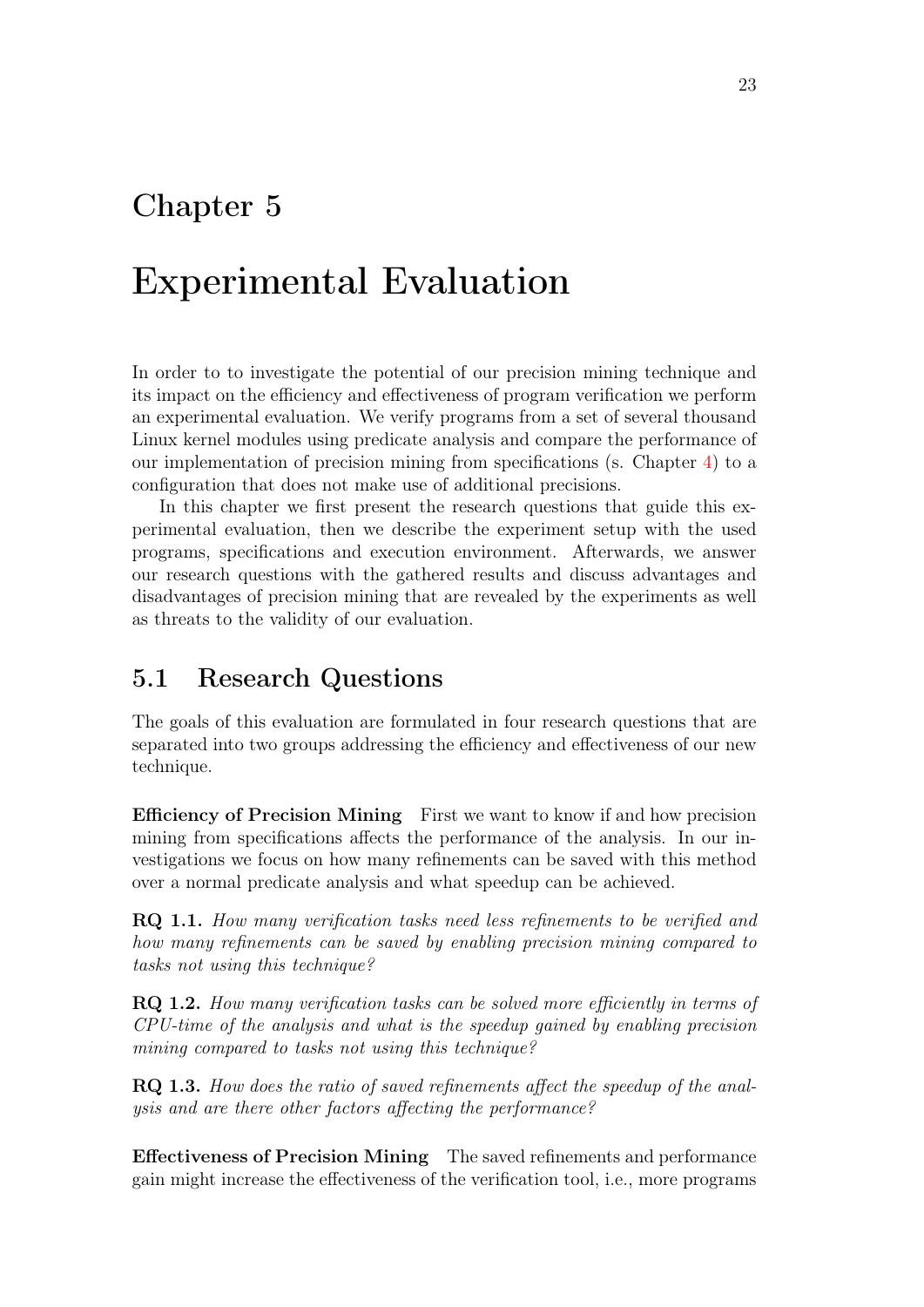are verifiable within the given resources when using precision mining from specifications than without.

RQ 2.1. How many more verification tasks can be completed within the given resources by enabling precision mining compared to tasks not using this technique and are any results lost?

### <span id="page-29-0"></span>5.2 Setup

Our experiments are based on the replication package presented in [\[1\]](#page-43-7). We use the set of 4336 Linux kernel modules as well as six of the specifications that describe a correct usage of the Linux kernel API to build our verification tasks. Our implementation is contained in the branch precision\_automaton of the CPAchecker fork odysseus. For these experiments we used the version labeled with the tag *prec\_mining*.

Benchmark Suite As stated earlier, the programs we use for our evaluation are taken from the replication package shipped with the paper about multiproperty verification [\[1\]](#page-43-7). The package contains 4336 modules of the Linux ker-nel version 4.0-rc[1](#page-29-1) that are prepared with the LDV toolkit<sup>1</sup>, which enriches the modules with an environment model of the Linux kernel and adds entryfunctions to the code.

The properties we use for the verification runs describe the correct usage of a part of the Linux kernel API and are given as six specification automata. The specifications are also taken from the earlier mentioned replication package, although their representation is changed to be pure weaving and they are split into environment and observer as shown in the last chapter. Table [5.1](#page-30-1) shows a description of these properties.

Not all of the specifications are relevant for each program of the test set so we consider only such combinations where the specification is relevant to the program. Additionally we filter out all tasks where the analysis fails due to internal errors of the verification tool. Applying these restrictions leaves us with a total of 2038 combinations of programs and specifications. How many programs per specification remain can also be seen in Table [5.1.](#page-30-1)

Experiments Our experiments use two different configurations of the verification tool. The first one uses CPAchecker's predicate analysis with adjustable block encoding to verify each of the 2038 specification-program combinations from our test set. These tasks form the baseline of our experiments against which efficiency and effectiveness of other tasks are measured. The second configuration makes use of our implementation of precision mining as described in section [4.3](#page-26-0) of the previous chapter. Candidate precisions are generated from the specification and prorosed to the predicate analysis CPA on-the-fly. This is the only change in the analysis compared to the baseline configuration. Together, this results in 4076 different runs of the verification tool.

<span id="page-29-1"></span><sup>1</sup>http://linuxtesting.org/project/ldv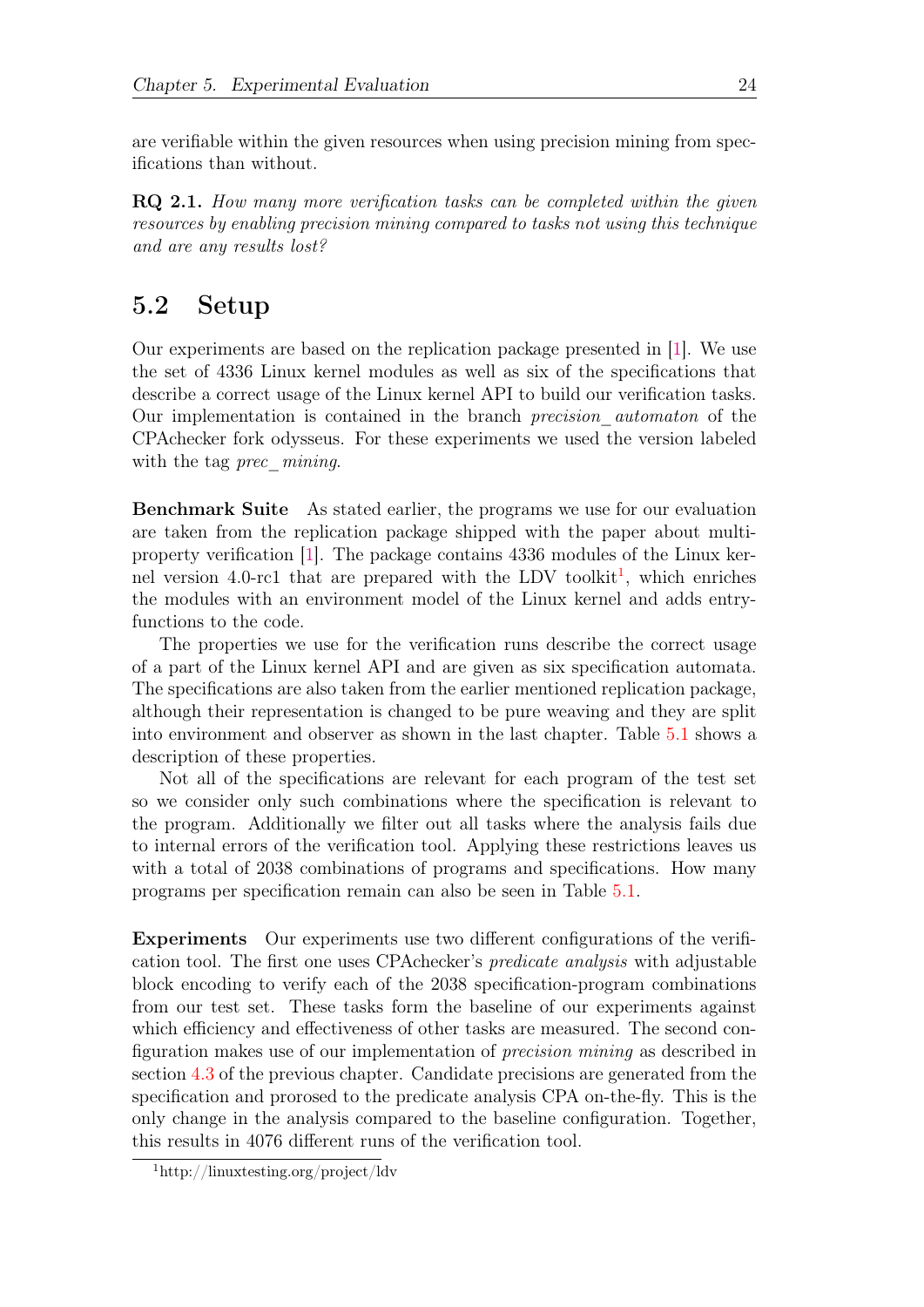<span id="page-30-1"></span>

| Property     | Description                                           | $#$ Progs |
|--------------|-------------------------------------------------------|-----------|
| $LDV$ 08 1a  | Each module that was referenced with module get       | 116       |
|              | must be released by module put.                       |           |
| $LDV$ 32 1a  | The same mutex must not be acquired or released twice | 812       |
|              | in the same process.                                  |           |
| $LDV$ 43 1a  | Each memory allocation must use the flag GFP ATOMIC   | 735       |
|              | if a spinlock is held.                                |           |
| $LDV$ 68 1a  | All<br>allocated<br>with<br>resources that were       | 115       |
|              | usb alloc urb must be released<br>with                |           |
|              | usb free urb.                                         |           |
| $LDV$ 129 1a | An offset argument of a find bit function must not    | 117       |
|              | be greater than the size of the corresponding array.  |           |
| $LDV$ 134 1a | The probe functions must return a non-zero value      | 143       |
|              | in case of a failed call to register netdev or        |           |
|              | usb register.                                         |           |

Table 5.1: Used specifications (adapted from [\[1\]](#page-43-7)). For each specification, its name, a description and the number of programs it is relevant for are given

Our experiments were performed on machines that have a Quad Core CPU installed running at 3.4 GHz (Intel Core i7-2600) and are equipped with 32GB of RAM. Each task has a run-time limit of 15 minutes of CPU time and is restricted to 15GB of RAM; the JVM heap size is limited to 13GB. Those limitations to resources are controlled with  $BenchExc^2$  $BenchExc^2$ , a freely available benchmarking tool. In order to cope with variations in measurements caused by the just-in-time compiler of the JVM we force it to compile most of the bytecode on startup.

### <span id="page-30-0"></span>5.3 Results

For 1487 of the 2038 program-specification combinations both tasks, the one with, and the one without precision mining, can be solved within the given resources of which 1227 times the verifier proves the program safe and 260 times a violation is found; for 515 combinations, at least one of the tasks runs into a timeout. Cases where either the baseline task or the precision mining task exceeded the resource restrictions are excluded from the discussion for most research questions as they would distort the result. Instead, they are considered more closely in the answer to RQ 2.1.

Detailed information for the fifty best, median and worst results regarding speedup can be seen in Appendix [A.](#page-40-0) For each listed run it shows the *number* of refinements occurred, the used CPU time for the analysis, the fraction of refinements the task with precision mining needed compared to the corresponding task without this technique and the speedup precision mining achieved as well as the result of the verification (i.e. if a violation was found or a timeout occurred). When not stated otherwise, time is given as seconds of CPU time and is rounded to two significant digits.

<span id="page-30-2"></span><sup>2</sup>https://github.com/sosy-lab/benchexec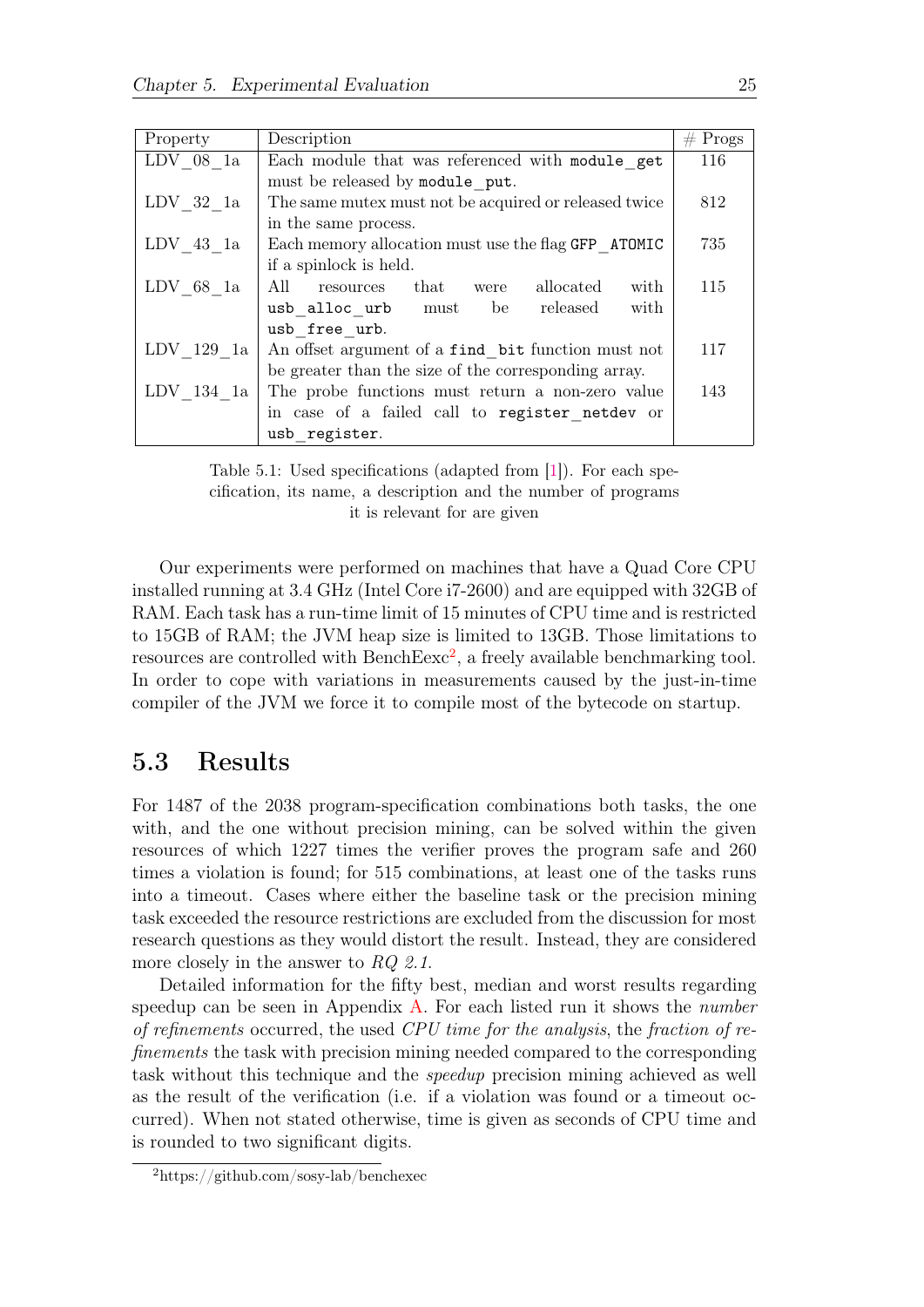<span id="page-31-0"></span>

|              |          | True    |       | False    |         |                |  |  |
|--------------|----------|---------|-------|----------|---------|----------------|--|--|
|              | $%$ Ref. | Speedup | Count | $%$ Ref. | Speedup | Count          |  |  |
| $LDV$ 08 1a  | 0.52     | 1.02    | 6     | 0.89     | 0.99    | 85             |  |  |
| $LDV$ 32 1a  | 0.29     | 1.3     | 551   | 0.61     | 1.1     | 94             |  |  |
| $LDV$ 43 1a  | 0.61     | 1.15    | 494   |          |         | $\theta$       |  |  |
| $LDV$ 68 1a  | 0.94     | 0.98    | 18    | 0.94     | 1.26    | 79             |  |  |
| $LDV$ 129 1a | 0.0      | 1.43    | 95    |          |         | $\theta$       |  |  |
| $LDV$ 134 1a | 1.11     | 1.01    | 63    | 1.0      | 0.97    | $\overline{2}$ |  |  |
| All runs     | 0.45     | 1.23    | 1227  | 0.8      | 1.11    | 260            |  |  |

Table 5.2: Evaluation results grouped by specification and type of result; all values are arithmetic means

<span id="page-31-1"></span>

|                     |              | No Timeout |       |          | Timeout |       |
|---------------------|--------------|------------|-------|----------|---------|-------|
|                     | $%$ Ref.     | Speedup    | Count | $%$ Ref. | Speedup | Count |
| 08 la               | 0.86         | 0.99       | 91    | 0.89     | 1.0     | 25    |
| 32 la<br>LDV        | 1.27<br>0.34 |            | 645   | 0.52     | 1.3     | 167   |
| 43 1a<br>LDV        | 0.61         | 1.15       | 494   | 0.73     | 1.2     | 241   |
| 68 1a<br><b>LDV</b> | 0.94         | 1.21       | 97    | 0.98     | 3.56    | 18    |
| 129<br>LDV<br>1a    | 0.0          | 1.43       | 95    | 0.0      | 1.15    | 22    |
| 134 1a              | 1.11         | 1.01       | 65    | 0.98     | 1.0     | 78    |
| All runs            | 0.51         | 1.21       | 1487  | 0.69     | 1.27    | 551   |

Table 5.3: Evaluation results grouped by specification and whether a timeout occurred; all values are arithmetic means

For our explanations we distinguish between cases where the result of the analysis is true and those cases where the result is false. We also separate all tasks where the analysis ran into a timeout because an incomplete analysis delivers distorted results. This group also contains cases where for one of the configurations a timeout occurs but for the other one a result can be given.

As the verification costs differ heavily between the programs of our test set (some programs take seconds to be verified, other tasks cannot even finish in the given time), we need measures that are agnostic to this fact in order to compare the results for different programs. That is, we use the ratio of the sizes of interest between the baseline tasks and those incorporating our precision mining technique. More precisely, we focus on how many refinements the latter of these configurations needs in comparison to the first one as well as the speedup that can be achieved in this way. The ratio of refinements is the main size of interest as reducing the number of refinements is the primary goal of our approach. Thereby we expect to increase the efficiency of the verification algorithm in terms of analysis time, hence the gained speedup is of interest. To make this size more meaningful, it only refers to the time needed for the analysis, meaning, that all preprocessing steps are omitted. This does not hide any side effects caused by precision mining because our implementation does not require any preprocessing.

Tables [5.2](#page-31-0) and [5.3](#page-31-1) contain a summary of all results of our experiments grouped by specifications and verification result or whether a timeout occurred or not. In each case, the average fraction of how many refinements compared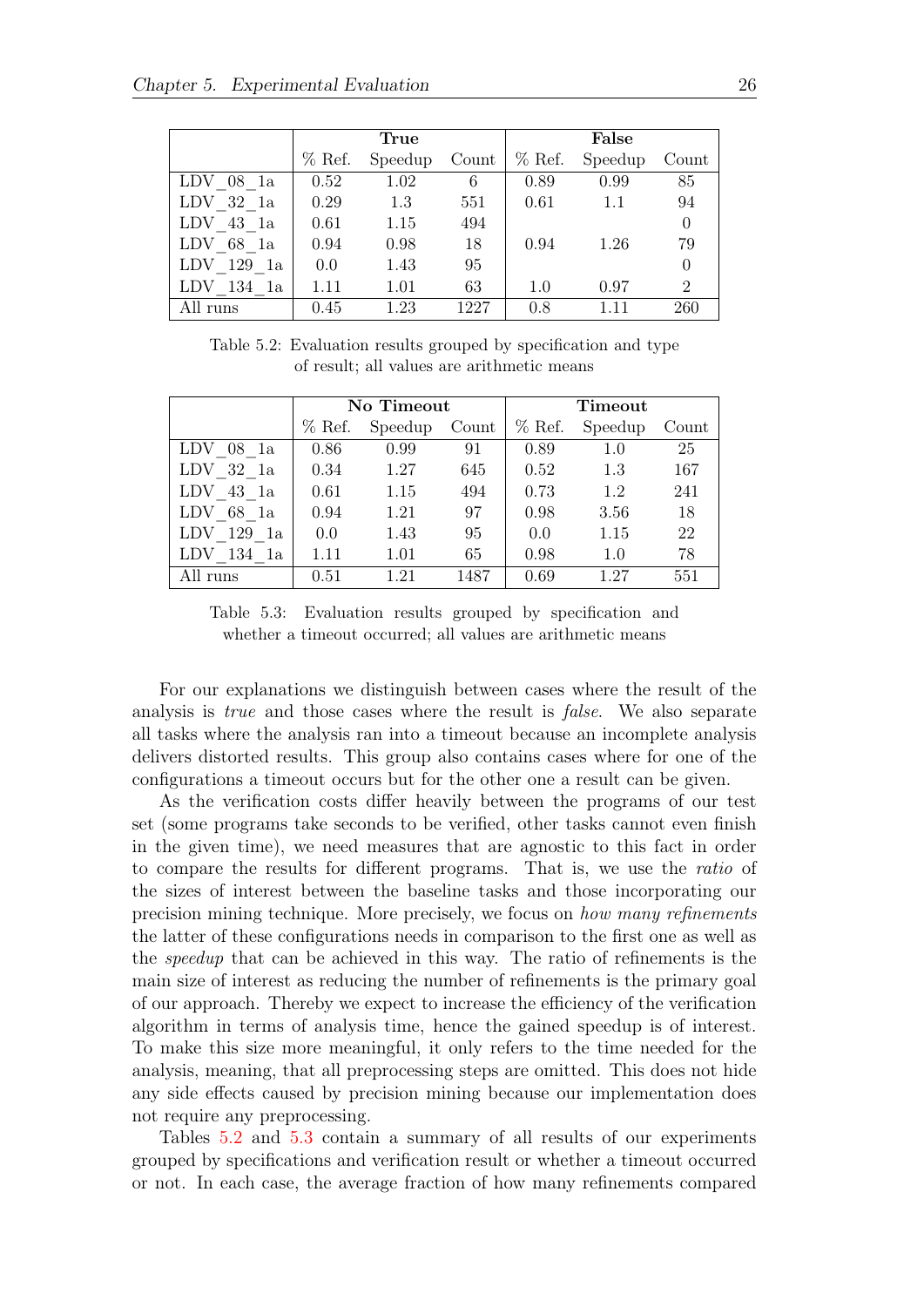to the baseline experiments the tasks with precision mining needed, the average speedup and the number of tasks contained in each group are given.

#### <span id="page-32-0"></span>5.3.1 RQ 1.1: Efficiency in Terms of Refinements Saved

On average, the tasks that use precision mining need only 56% of the refinements the tasks without this technique do. When looking only at those tasks, for which the analysis can actually deliver a result (i.e. they do not run into a timeout) this number improves to 51% meaning that in this experiment precision mining is able to cut the number of refinements in half. If we just consider runs where the program does not violate the specification, only 45% of the refinements from the tasks without precision mining are needed. For violating tasks, 80% of the refinements are needed on average – a worse result than for non-violating tasks. This behavior is expected because for finding counterexamples it is often necessary to further unroll a specific path through the CFA of the program so there are more chances that refinements are needed that precisions synthesized from the specification cannot prevent (e.g. when the control flow diverges at loops or conditions). Additionally only a part of the abstract model is explored and thus, potential for saving refinements is lost.

However it depends heavily on the specification how efficient in terms of saved refinements our technique is. On the one end, all refinements can be saved for the specification LDV 129 1a. These tasks probably work so well, because this specification just compares two parameters of a function call and therefore, it affects only single locations of the program in isolation (one per occurrence of the function call). No information must be tracked over a longer path through the ARG and all the information needed to handle this situation can be delivered via precision mining from the specification. This specification also demonstrates the benefit of templates: the specification automaton matches the relevant function call with the two parameters as template variables. The instantiated version of the template is used for the violation-check of the specification as well as for the generation of the candidate precision. On the other end we observe an increase in refinements needed for the specification LDV 134 1a. Indeed this bad result is dominated by two tasks with an overall small number of refinements (1 or 2 refinements respectively) where the corresponding run with precision mining uses six to seven times more refinements. If we exclude these two cases, we observe a similar result to the specifications LDV  $08$  1a and LDV  $68$  1a, where only a small fraction of the refinements can be saved, although in these cases the bad increase in efficiency can be explained by the large number of violations reported for these specifications. The box plots in Figure [5.1](#page-33-1) as well as Figure [5.2](#page-34-1) further clarify how differently precision mining behaves for different specifications: Not only do they vary in overall efficiency, but also in the distribution of their results. For some Specifications, the results are tightly packed together, while for other specifications they are scattered over a wide range of values.

This makes it hard to predict the performance of a given verification run when using this technique and aggravates reasoning about the general efficiency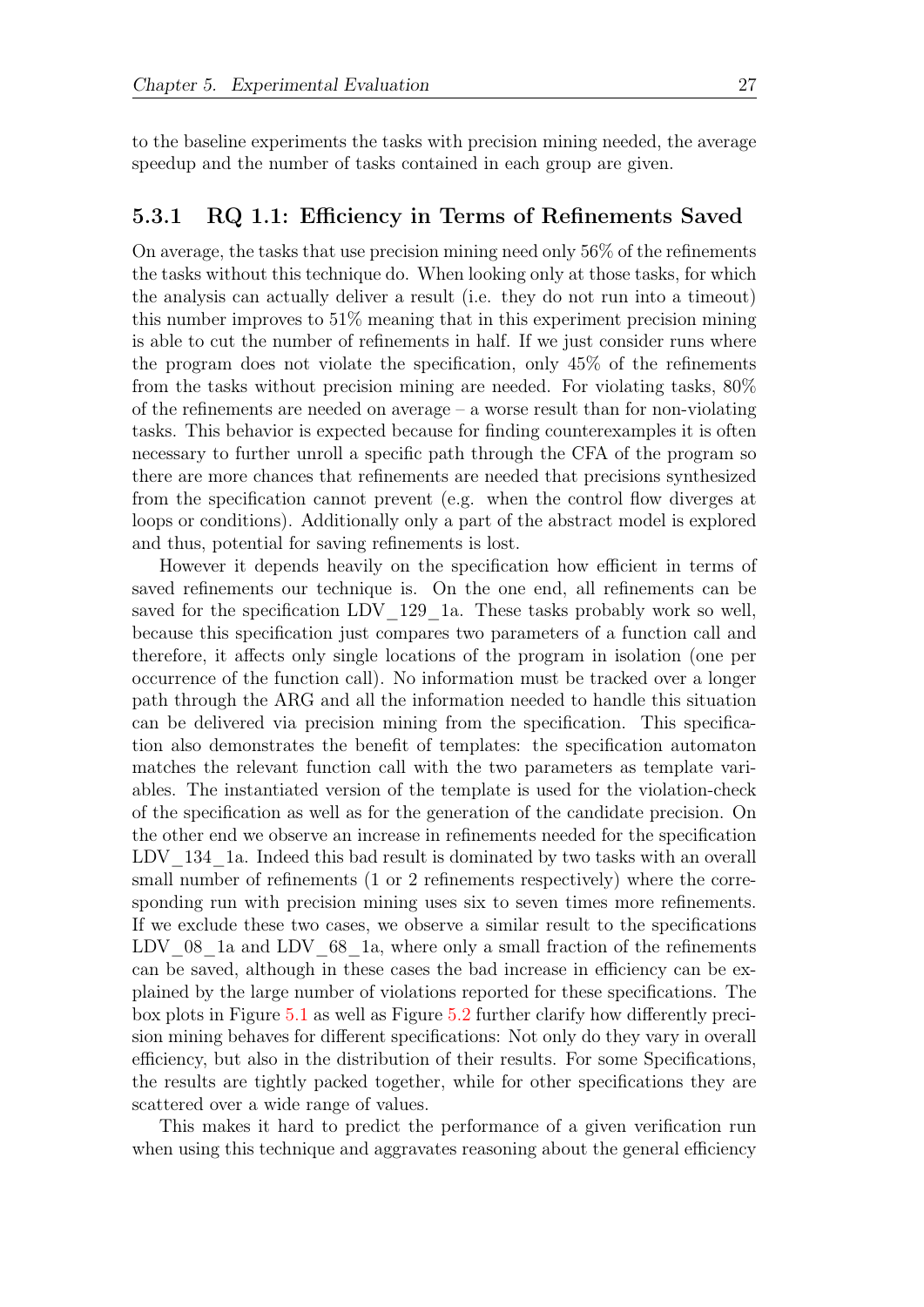<span id="page-33-1"></span>

Figure 5.1: Box plots of the percentage of saved refinements (left) and the speedup of the analysis (right) for each specification and for all results together. Only results with no timeouts are considered and outliers are not shown.

of precision mining from specifications. Nevertheless our experiments show that our approach can severely reduce the amount of refinements in many cases.

#### <span id="page-33-0"></span>5.3.2 RQ 1.2: Efficiency in Terms of Analysis Speedup

Despite the good efficiency when looking at the number of refinements the analysis time shows only a moderate speedup. On average the tasks with precision mining are 1.2 times faster than the ones without. Tasks without a violation of the specification show a slightly higher speedup than tasks that do violate the specification (speedup of 1.2 vs. 1.1). The "speedup" for the tasks with timeouts origins in cases where only one of the configurations can provide a result, and therefore, it has no meaningfulness.

Our technique itself introduces almost no noticeable overhead to the analysis. Each candidate precision must be first converted into a CFA-edge and then into a predicate, so the costs for this procedure increase linearly with the number of candidates. However, each newly added predicate makes the formulas used in the abstraction procedure larger and thus, more expensive to solve for an SMT-solver. The additional time spent this way during abstraction computations counterweights the speedup gained by saving refinements negatively affecting the total speedup. Again, the specification has a huge influence on the measured efficiency. One more time, the specification LDV\_129\_1a gets the best results and LDV\_08\_1a and LDV\_134\_1a with their huge amount of detected violations the worst showing no speedup on average.

The lessons learned from analyzing the efficiency in terms of analysis time are similar to those of the first research question: Both, the program and the specification largely influence the result and the measurements are scattered over a more or less wide range. Only a coarse tendency of the outcome can be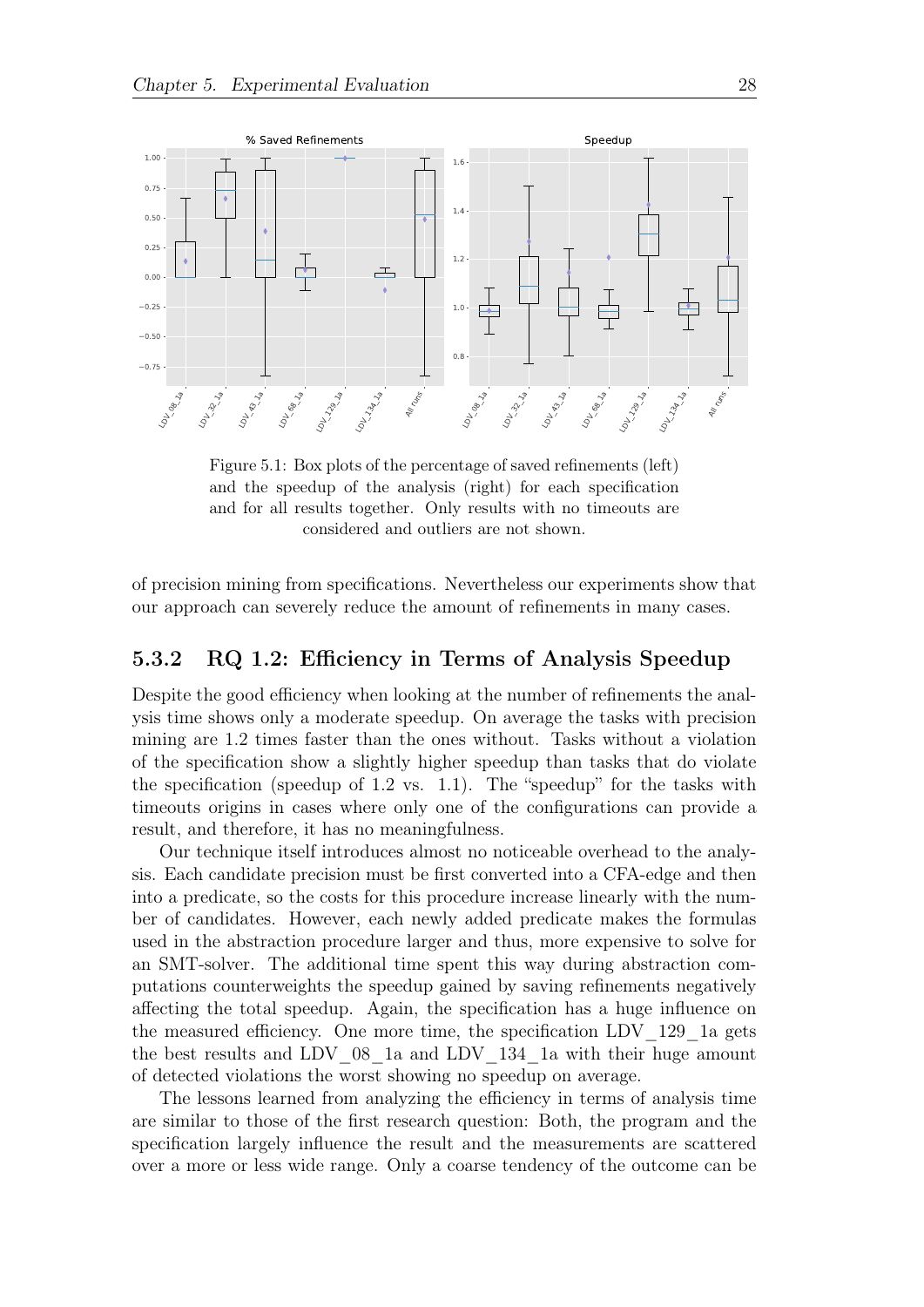<span id="page-34-1"></span>

Figure 5.2: Relationship between saved refinements (x-axis) and analysis speedup (y-axis; log scale) grouped by specification. For a better representation two outliers in negative x-direction are omitted.

given by analyzing the results of many different verification tasks and according to that, precision mining as in our implementation yields only a moderate increase in efficiency.

#### <span id="page-34-0"></span>5.3.3 RQ 1.3: Saved Refinements and Analysis Speedup

We want to know, how the saving of refinements via precision mining from specifications is reflected in the achieved speedup and what other other factors there are which influence the speedup.

Figure [5.2](#page-34-1) shows a scatter plot of our results that reveals the relationship between saved refinements and speedup. The x-axis is labeled with the percentage of refinements saved when using precision mining over not using this technique. A value of one means that all refinements could be saved, the value zero expresses that both runs needed the same amount of refinements, and values below zero suggest an increase in refinements when using precision mining. As tasks with timeouts carry misleading results, we excluded them for this plot. For a better visual representation two outliers with an huge increase in the amount of refinements (the same two tasks mentioned in RQ 1.1) are also not shown. For most of the tasks that show an decrease of refinements of 60% or less the speedup varies around one, with several outliers in both, positive and negative direction. It is approximately at a level of  $60 - 70\%$  of saved refinements where the time saved with the refinements begins to dominate other costs that come with additional predicates and the speedup tends to get bigger. When nearly all refinements can be saved the achieved speedup grows rapidly in many cases, although other tasks still manage to have a worse performance than their counterparts using the baseline configuration.

In the answer to the previous research question we saw, that precision mining increases the cost for the abstraction because the additional predicates add to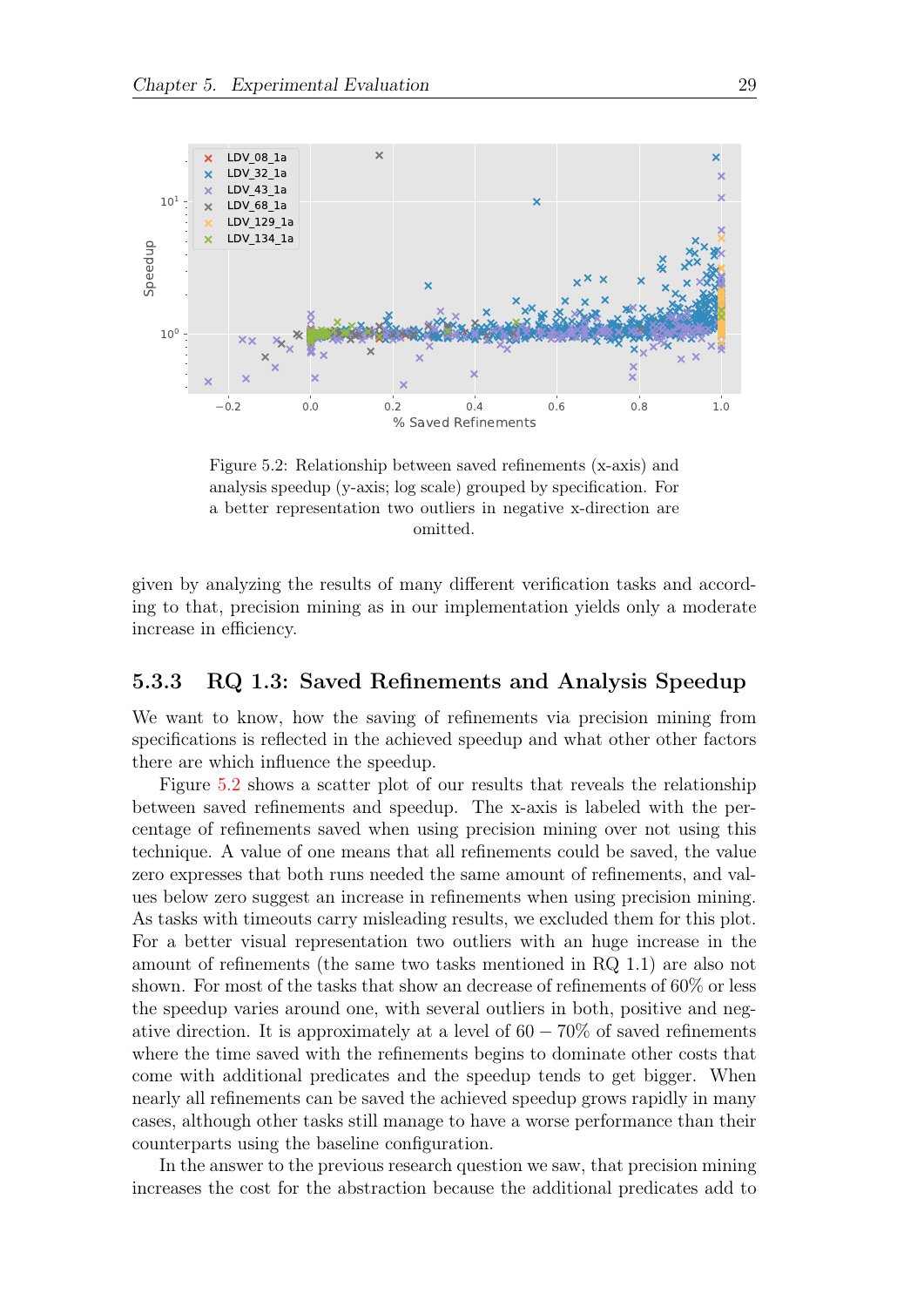the complexity of formulas that must be solved by a SMT-solver. For precision reuse to be efficient in terms of analysis time, the decrease in refinements caused by the additional predicates must outperform the overhead they introduce to the abstraction computation. The overall picture given by our experiments suggests, that the reduction of refinements must be severe (here:  $> 60\%$ ) in order to really gain a noticeable performance increase, and even then the actual benefit depends heavily on the verified program. Otherwise the computational overhead introduced with additional predicates cancels out any savings gained with the smaller number of refinements.

#### <span id="page-35-0"></span>5.3.4 RQ 2.1: Effectiveness of Precision Mining

When using our precision mining technique the analysis can provide additional results in 25 cases where it otherwise runs into a timeout. In one of these tasks the time limit of 900s is only barely missed so this result might be an artifact caused by a variation in the execution of the JVM. But the other 24 of those tasks can be solved easily within the given resource limits with the fastest runs finishing in under half a minute. In most of these cases the crucial point that makes these programs verifiable is indeed the time we saved by needing less refinements thanks to the information provided by the synthesized precisions. This is true especially for tasks, where the time spent for refinements takes a substantial fraction of the whole analysis time. In other cases the additional predicates in combination with the saved refinements enables other parts of the analysis, like the precision adjustment (including the abstraction computations) or the transfer relation, to be cheaper.

In contrast, we also lose 11 results when enabling precision mining. However this time 4 of the results are unclear because the tasks without precision mining miss the time limit only by a few seconds. The reasons of the lost results vary from an explosion in the cost of the refinement steps to a wider unrolling of the CFA resulting in an overall higher computation time. Interestingly, almost all of the tasks with lost results use the specification LDV\_43\_1a, although, the exact reason for this specification loosing that much results could not be identified with these experiments. A deeper investigation of this matter and development of possible countermeasures is out of scope of this work and left as subject for future work.

Summary, the use of precision mining from specifications gained 24 results while loosing only 7. So we can say that this technique improves the overall effectiveness of the analysis used for this experiment.

### <span id="page-35-1"></span>5.4 Discussion

Our results show that precision mining in many cases can severely reduce the number of refinements needed to verify the program and a lot of programs can be verified without any refinements at all. We also achieve some additional results that are not accessible with a normal predicate analysis. However we hardly gain a noticeable speedup for most tasks. As a cause we identified an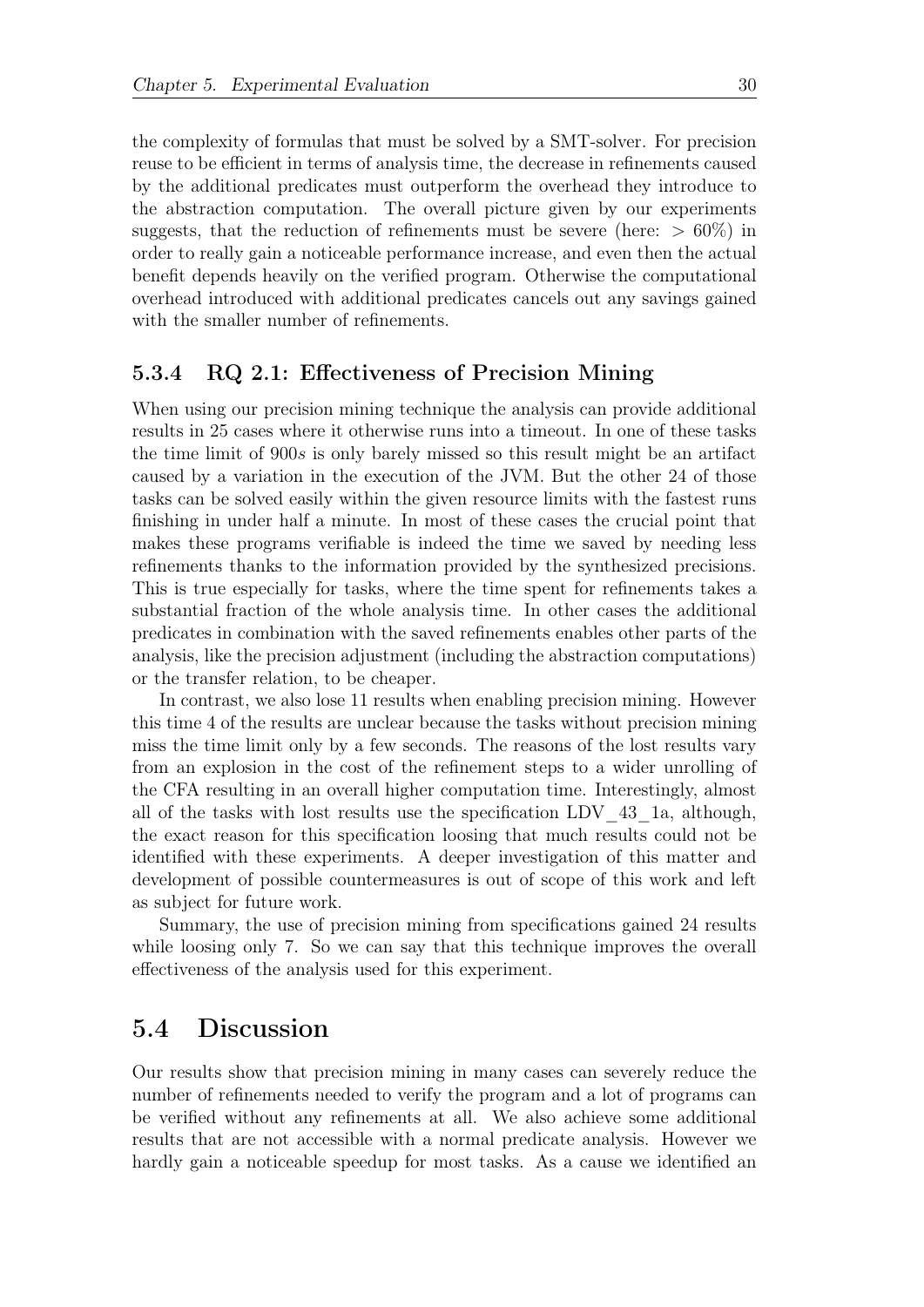increase in the complexity of the abstraction computations introduced by the additional precisions that mitigates the speedup gained with saving refinements.

We found out that the specification plays a key role in how effective this technique is, although to this point we do not know what part of a specification in particular is beneficial or detrimental to the efficiency of precision mining. The good results achieved with the specification LDV  $129$  1a (i.e. none of the tasks needs any refinements) suggest that specifications with a very local scope in the program might perform better than specifications that have to track internal state over long paths through the program. A deeper understanding of such effects could aid the improvement of this technique.

If we provide useless or bad information the wrong parts of the abstract model get refined resulting in a different, potentially larger state space to explore. Therefore the choice of candidate precisions is crucial to the success of precision mining. Our implementation is based on the presumption that all assumptions made by the observer part of the specification automaton is helpful for refining the abstract model in the right way, but duplicates or superfluous precisions might be generated. CPAchecker eliminates duplicates and also filters out some unwanted predicates mitigating possible negative effects arising from those. The high rate of saved refinements suggests that most of the information we supply via precision mining is indeed useful. Therefore, we find our choice of candidates to be a good compromise between ease of implementation and resulting efficiency – at least in terms of saved refinements.

The bad performance gain however leaves room for improvement. Right now, in most cases the overhead introduced to the analysis by the additional precisions is too large for our implementation to be efficient when talking about computation time. A different technique for deriving precision mining automata from specifications could improve this technique either by a different structure of the automaton or by a more careful selection of candidate precisions.

### <span id="page-36-0"></span>5.5 Threats to Validity

In this section we discuss characteristics of our experiments that might put a threat to their internal or external validity.

#### <span id="page-36-1"></span>5.5.1 Internal Validity

First of all, we saw that the used specification has a huge impact on the effect of our technique. We chose specifications that represent different concepts (e.g. one specification describes a mutex, another one checks for correct function parameters, etc.) in order to gain a more general picture of the effects of precision mining. Nevertheless we can take only a few specifications into account and they stem all from the same application domain perhaps threatening the internal, as well as external validity of this evaluation.

Even for the same specification, the results of different programs are very dissimilar. We ensure this to not endanger the internal validity of our experiments with the large size of our test set.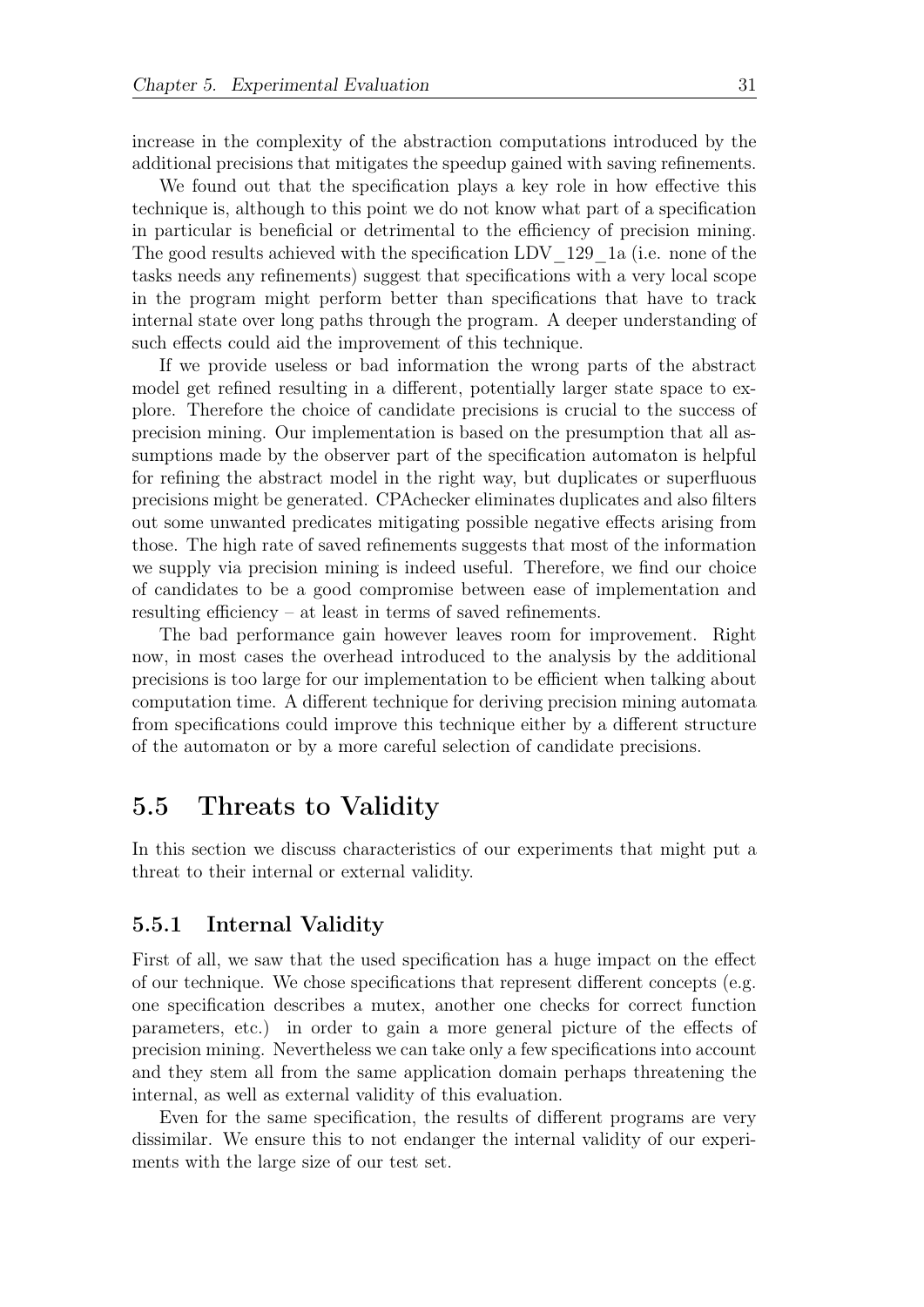The resource limits chosen for our experiments are based on values from other experiments that use the same input and verification tool, thus, most of the tasks can be solved within these limits. When a timeout occurs or a violation is found in a task the abstract model is not built completely and the results are missing refinements. Such cases must therefore be looked at separately from successful runs in order to not affect internal validity.

#### <span id="page-37-0"></span>5.5.2 External Validity

The selection of the used programs might be the biggest threat to the external validity in these experiments. Instead of artificially creating test data we rely on real-world software and specifications in order to gain credible results. Device driver and kernel modules are an important application domain for software verification and the size and diversity of our test set ensures external validity at least in this domain. However our test set is not necessarily representative for all kinds of software.

Different verification tools or abstract domains might react differently to the precisions we synthesize from the specifications. In this experiment we focus on CPAchecker's predicate analysis as the predicate abstract domain is widely used, especially with CEGAR based verification. But other tools or the use of other abstract domains may yield results differing from ours.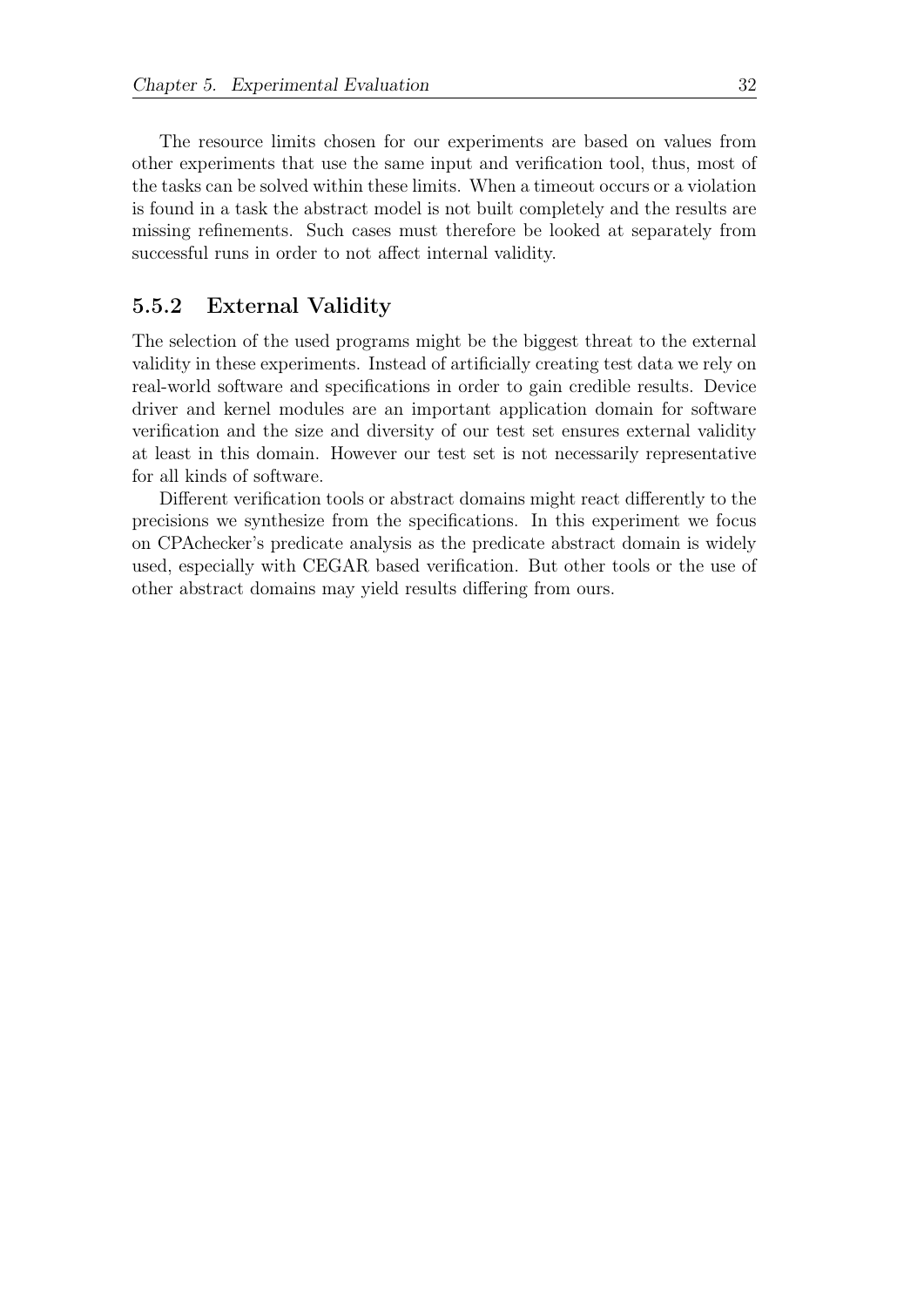## <span id="page-38-0"></span>Chapter 6

# Conclusion

Software verification is a computational hard problem and abstraction and CE-GAR automate this process and make it accessible for many use cases. One approach to improve the performance of CEGAR-based verification algorithms is to short-circuit the execution by providing the analysis with information such that it needs less refinements until the abstract model has reached the right precision to rule out all spurious counterexamples.

An existing technique that accomplishes this is precision reuse and it is known that it has limitations [\[8\]](#page-43-2). Despite being designed for regression verification we identified situations where small changes to the source code – changes that could occur during software development – can cancel out the performance improvements gained by the use of this technique. Admittedly our examples are artificially created in order to investigate such situations that expose the shortcomings of precision reuse. But we identify that the main problem in all investigated situations remains the static nature of the reused information so this technique can not adapt well to new verification problems. Another obvious shortcoming of precision reuse is that it cannot be used for a single verification run of a program as the information being reused must at first be generated.

Therefore, we introduce a new technique to find new precisions that does not rely on static information gathered during a past verification run but generates new precisions on-the-fly. This process is guided by symbolic automata that use templates in order to adapt the candidate precisions they generate to the program under investigation. In that way we can reduce the amount of refinements the analysis needs by refining the precision that guides the abstraction process with the generated candidates on-the-fly. Specifications in the form of automata provide a valuable source to extract candidate precisions from, because they typically contain information that distinguishes between correct and erroneous program paths. This is exactly the information needed for the abstract model to be able to avoid spurious counterexample paths and additionaly, specification automata are easy to transform into precision mining automata. The CPA framework makes our technique easy to integrate into existing analyses by adding an additional CPA that handles the precision mining automata. Only a minor addition to the analysis' CPA must be made such that candidate precisions can be fetched from the new CPA.

We confirm that our approach increases the effectiveness and efficiency of a predicate analysis by integrating it into CPAchecker and performing an experimental evaluation with Linux kernel modules involving over four thousand single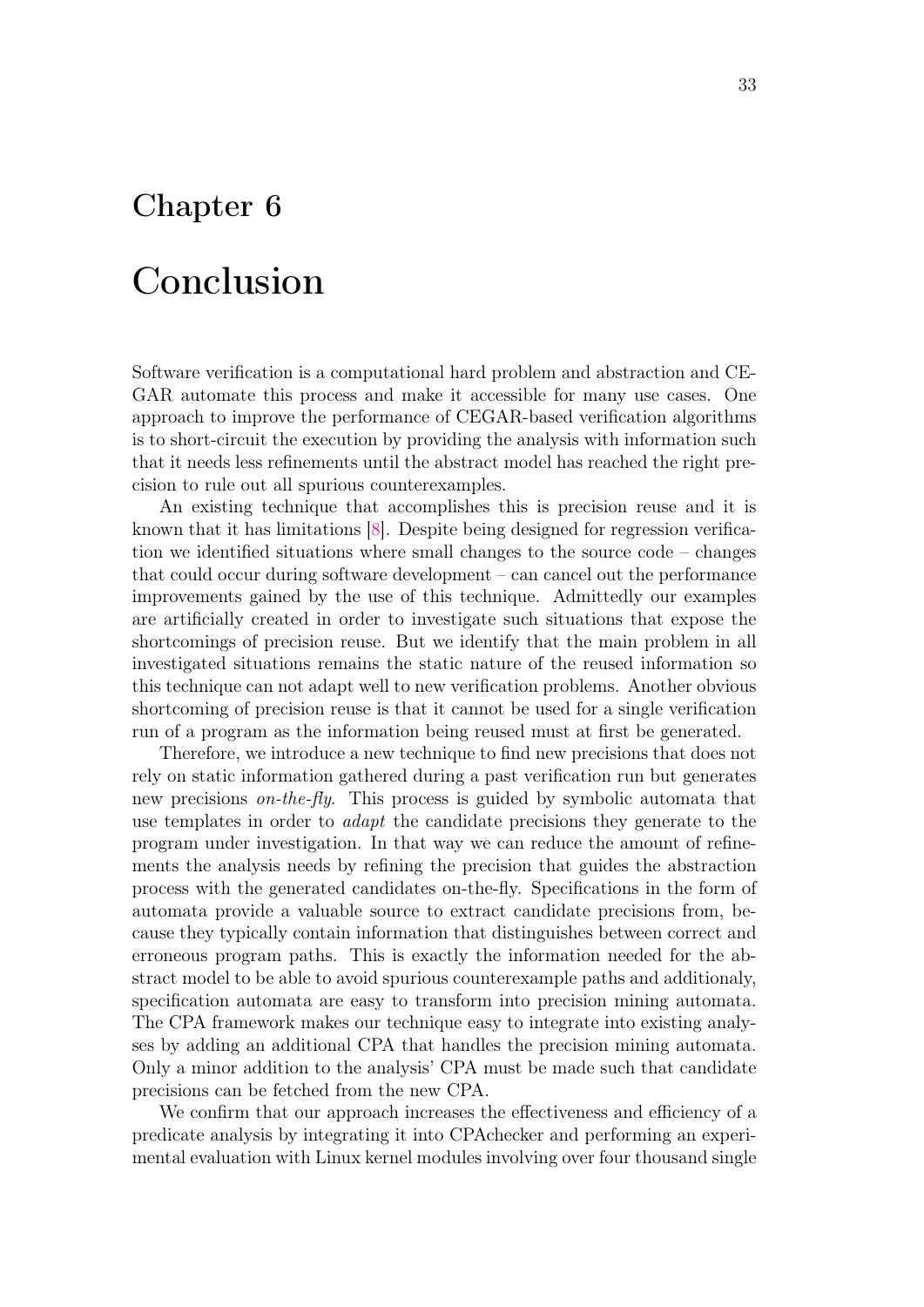verification tasks. The results show that generating precisions from specifications can reduce the amount of refinements significantly and does not introduce a noticeable overhead by itself. The verifier is also able to solve more problems than it was before. Although in most cases the performance in terms of runtime increases only moderately because the additional predicates make the abstractions more expensive reducing the overall performance gain. To mitigate these negative effects is the main challenge in order to improve this technique's performance.

Future Work For future work it would be interesting to apply our technique to other abstract domains, for example explicit value analysis [\[7\]](#page-43-9). Our implementation and experiments make only use of specifications as precision mining automata, but there are other situations where our technique could improve the analysis, e.g., by using conditions of loops or branches as candidate precisions in certain cases. We also suggest to include runtime information in the mining process, e.g., by tracking the values of certain variables in a map or via explicit value analysis and use these values to synthesize new precisions. In that way candidates can be produced, that are more specific to the exact situation and thus, perhaps more rewarding.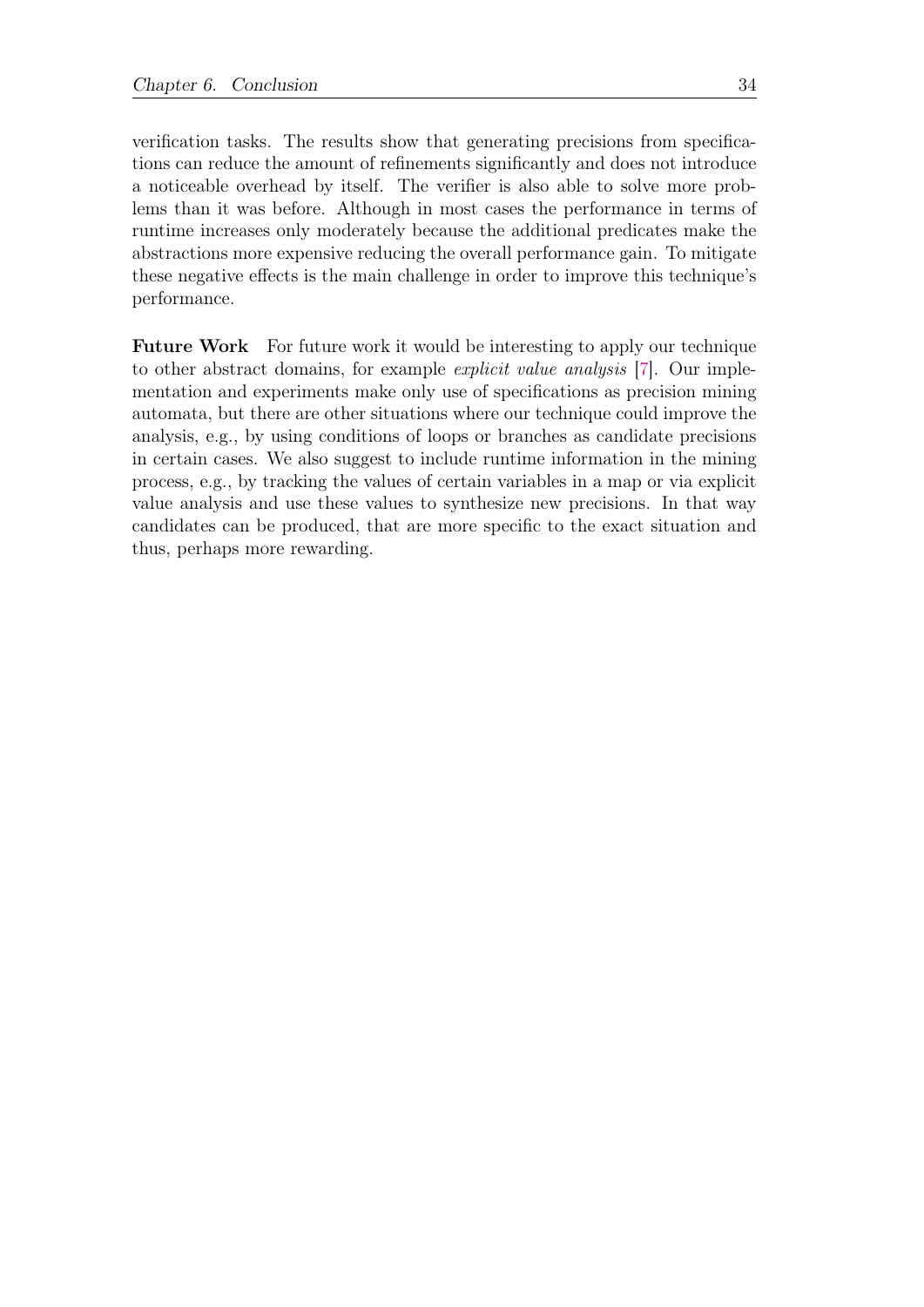## <span id="page-40-0"></span>Appendix A

# Experimental Study Relults

The following tables show detailed results for some tasks from the experimental evaluation in Chapter [5.](#page-28-0) The first table contains the fifty results with the best speedup, the tasks in the second one form the median and the last table presents the fifty results with the worst speedup. Program-specification combinations, where for both tasks a timeout occurred are excluded as their results are meaningless. The name of the verified program and the used specification, the CPU time of the analysis excluding preprocessing time, the number of needed refinements and the verification result are given for each task. Additionally the tables contain the ratio of refinements needed when using precision mining over normal predicate analysis and the achieved speedup.

It can be seen, that saving refinements does not guarantee speedup and, in the other way round, sometimes not saving many refinements can still result in a huge speedup.

<span id="page-40-1"></span>

| Program                                 | Spec.                             |               | An. CPU time         |      | $#$ Refinements | Result       |              | Ref. used | Speedup |
|-----------------------------------------|-----------------------------------|---------------|----------------------|------|-----------------|--------------|--------------|-----------|---------|
|                                         |                                   | no            | yes                  | no   | yes             | $\mathbf{n}$ | yes          |           |         |
| drivers-bluetooth-bcm203x.c             | 68 la                             | 880.15        | 18.6                 | 5    | 5               | <b>UNKN</b>  | <b>FALSE</b> | 1.0       | 47.32   |
| drivers-mfd-dln2.c                      | 43 1a                             | 880.18        | 21.91                | 176  | 20              | UNKN         | TRUE         | 0.11      | 40.17   |
| drivers-hwmon-w83793.c                  | 32 la                             | 879.7         | 30.3                 | 2430 | 32              | <b>UNKN</b>  | TRUE         | 0.01      | 29.03   |
| drivers-hid-usbhid-usbmouse.c           | 68 1a                             | 447.26        | 19.96                | 6    | 5               | FALSE        | FALSE        | 0.83      | 22.41   |
| drivers-auxdisplay-cfag12864b.c         | 32 la                             | 235.52        | 10.89                | 227  | 3               | TRUE         | TRUE         | 0.01      | 21.63   |
| drivers-net-wireless-rtl818x-rtl8180-   | 43 la                             | 456.76        | 29.24                | 231  | $\Omega$        | TRUE         | TRUE         | 0.0       | 15.62   |
| rtl818x pci.c                           |                                   |               |                      |      |                 |              |              |           |         |
| drivers-usb-host-r8a66597-hcd.c         | 43 1a                             | 745.65        | 69.61                | 235  | $\overline{0}$  | TRUE         | TRUE         | 0.0       | 10.71   |
| drivers-video-fbdev-broadsheetfb.c      | 32 1a                             | 342.09        | 34.21                | 409  | 184             | TRUE         | TRUE         | 0.45      | 10.0    |
| drivers-net-ethernet-smsc-              | $43$ $1a$                         | 74.94         | 12.26                | 36   | $\Omega$        | TRUE         | TRUE         | 0.0       | 6.11    |
| $smc91c92$ cs.c                         |                                   |               |                      |      |                 |              |              |           |         |
| drivers-power-bq27x00 battery.c         | 32 la                             | 881.02 163.24 |                      | 314  | 1               | <b>UNKN</b>  | TRUE         | 0.0       | 5.4     |
| drivers-net-ethernet-sis-sis190.c       | 43 1a                             | 879.07 163.74 |                      | 564  | 110             | <b>UNKN</b>  | TRUE         | 0.2       | 5.37    |
| arch-x86-kernel-cpu-microcode-          | $129\quad1\mathrm{a}$             | 47.41         | 8.93                 | 17   | $\overline{0}$  | TRUE         | TRUE         | 0.0       | 5.31    |
| microcode.c                             |                                   |               |                      |      |                 |              |              |           |         |
| drivers-vhost-vhost net.c               | 32 la                             | 129.45        | 25.48                | 1080 | 68              | TRUE         | TRUE         | 0.06      | 5.08    |
| drivers-staging-media-lirc-lirc zilog.c | $32$ <sup><math>-1a</math></sup>  | 124.62        | 27.29                | 336  | 14              | TRUE         | TRUE         | 0.04      | 4.57    |
| net-phonet-phonet.c                     | 32 la                             | 877.49        | 193.37               | 9716 | 1088            | <b>UNKN</b>  | TRUE         | 0.11      | 4.54    |
| drivers-staging-media-bcm2048-radio-    | 32 la                             | 105.76        | 24.62                | 1386 | 13              | TRUE         | TRUE         | 0.01      | 4.3     |
| bcm2048.c                               |                                   |               |                      |      |                 |              |              |           |         |
| drivers-net-ethernet-microchip-         | 32 la                             | 191.99        | 45.25                | 164  | 3               | TRUE         | TRUE         | 0.02      | 4.24    |
| enc28j60.c                              |                                   |               |                      |      |                 |              |              |           |         |
| drivers-usb-atm-cxacru.c                | 32 la                             | 120.66        | 28.51                | 283  | 22              | TRUE         | TRUE         | 0.08      | 4.23    |
| drivers-thunderbolt-thunderbolt.c       | 32 la                             | 322.9         | 79.07                | 1081 | 70              | TRUE         | TRUE         | 0.06      | 4.08    |
| drivers-net-wireless-ath-carl9170-      | 43 la                             | 802.46        | 197.29               | 1368 | $\mathbf{0}$    | TRUE         | TRUE         | 0.0       | 4.07    |
| car19170.c                              |                                   |               |                      |      |                 |              |              |           |         |
| drivers-video-fbdev-matrox-             | 32 la                             | 879.78 224.6  |                      | 2681 | 29              | <b>UNKN</b>  | TRUE         | 0.01      | 3.92    |
| matroxfb base.c                         |                                   |               |                      |      |                 |              |              |           |         |
| drivers-platform-x86-samsung-laptop.c   | 32 la                             | 813.33        | 207.72               | 173  | 3               | TRUE         | TRUE         | 0.02      | 3.92    |
| drivers-mfd-sm501.c                     | $32$ <sup><math>-</math></sup> 1a | 880.72 229.05 |                      | 3744 | 406             | <b>UNKN</b>  | TRUE         | 0.11      | 3.85    |
| drivers-input-serio-serio.c             | 43 1a                             |               | 880.87 236.36 12 267 |      | $\overline{0}$  | <b>UNKN</b>  | TRUE         | 0.0       | 3.73    |
| drivers-platform-x86-acer-wmi.c         | 32 la                             | 89.8          | 24.32                | 7    | $\mathbf{1}$    | TRUE         | TRUE         | 0.14      | 3.69    |
| drivers-scsi-scsi debug.c               | 129 la                            | 878.71        | 242.8                | 378  | $\overline{0}$  | <b>UNKN</b>  | TRUE         | 0.0       | 3.62    |
| drivers-hwmon-w83627ehf.c               | 32 la                             | 372.2         | 105.58               | 373  | 22              | TRUE         | TRUE         | 0.06      | 3.53    |
| drivers-vhost-vhost scsi.c              | $32$ <sup><math>-</math></sup> 1a | 79.26         | 22.89                | 1280 | 101             | TRUE         | TRUE         | 0.08      | 3.46    |
| drivers-net-wireless-rtlwifi-rtl pci.c  | 43 la                             | 877.21        | 254.91               | 7    | $\mathbf{0}$    | <b>UNKN</b>  | TRUE         | 0.0       | 3.44    |
| drivers-mtd-mtd blkdevs.c               | 32 la                             | 164.96        | 51.16                | 2266 | 203             | TRUE         | TRUE         | 0.09      | 3.22    |
| drivers-media-usb-dvb-usb-v2-dvb-usb-   | 32 la                             | 273.04        | 84.76                | 620  | 16              | TRUE         | TRUE         | 0.03      | 3.22    |
| af9015.c                                |                                   |               |                      |      |                 |              |              |           |         |
| drivers-watchdog-pcwd usb.c             | $32$ 1a                           | 95.4          | 29.78                | 175  | 26              | TRUE         | TRUE         | 0.15      | 3.2     |

Table A.1: Top results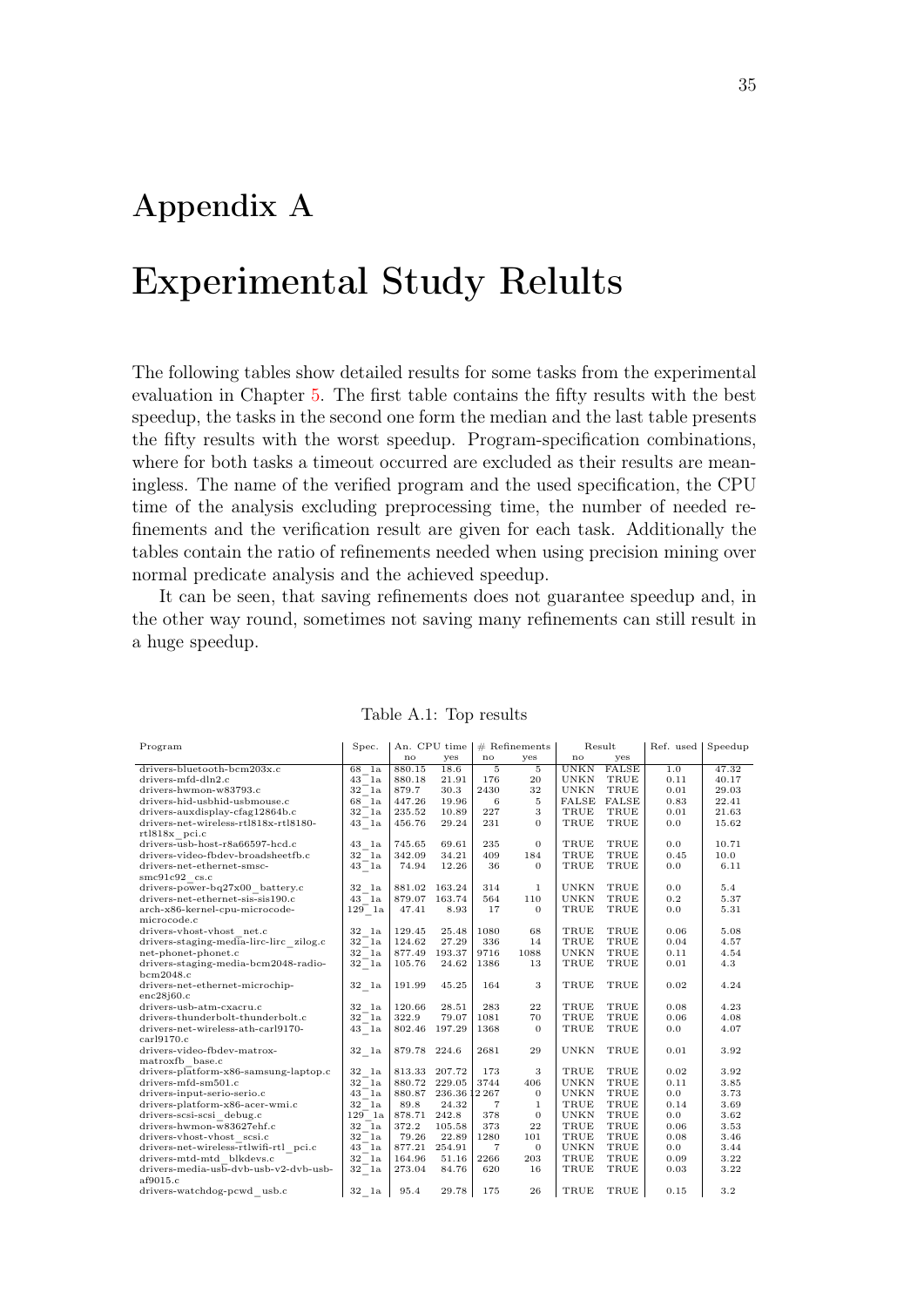| Program                                  | Spec.           |        | An. CPU time |              | $#$ Refinements |       | Result | Ref. used | Speedup |
|------------------------------------------|-----------------|--------|--------------|--------------|-----------------|-------|--------|-----------|---------|
|                                          |                 | no     | yes          | $\mathbf{n}$ | yes             | no    | yes    |           |         |
| drivers-net-macylan.c                    | 129<br>1a       | 25.84  | 8.13         | 36           | $\Omega$        | TRUE  | TRUE   | 0.0       | 3.18    |
| net-bridge-netfilter-ebtables.c          | 129 la          | 56.04  | 17.95        | 141          | $\mathbf{0}$    | TRUE  | TRUE   | 0.0       | 3.12    |
| drivers-media-usb-dvb-usb-v2-dvb-usb-    | 32 la           | 57.68  | 18.64        | 14           | $\overline{2}$  | FALSE | FALSE  | 0.14      | 3.09    |
| lmedm04.c                                |                 |        |              |              |                 |       |        |           |         |
| drivers-hwmon-pc87360.c                  | 32<br>1a        | 179.02 | 58.92        | 2775         | 35              | TRUE  | TRUE   | 0.01      | 3.04    |
| $drivers-net-wireless-rt2x00-rt61pci.c$  | 32 la           | 878.62 | 301.43       | 726          | 21              | UNKN  | TRUE   | 0.03      | 2.91    |
| drivers-staging-lustre-lustre-mgc-mgc.c  | $32 \text{ Ia}$ | 108.51 | 37.33        | 141          | 3               | TRUE  | TRUE   | 0.02      | 2.91    |
| drivers-infiniband-core-rdma ucm.c       | 32<br>1a        | 58.24  | 20.78        | 469          | 17              | TRUE  | TRUE   | 0.04      | 2.8     |
| drivers-net-wan-hdlc ppp.c               | 43<br>1a        | 51.67  | 18.76        | 36           | $\Omega$        | TRUE  | TRUE   | 0.0       | 2.75    |
| drivers-net-ethernet-fealnx.c            | 43<br>1a        | 27.23  | 10.09        | 56           | $\mathbf{0}$    | TRUE  | TRUE   | 0.0       | 2.7     |
| drivers-hid-hid-roccat.c                 | 32<br>1a        | 49.33  | 18.4         | 346          | 9               | TRUE  | TRUE   | 0.03      | 2.68    |
| drivers-net-ethernet-renesas-sh eth.c    | 43<br>1a        | 173.38 | 64.71        | 53           | $\Omega$        | TRUE  | TRUE   | 0.0       | 2.68    |
| drivers-mmc-host-vub300.c                | 32<br>1a        | 163.15 | 61.23        | 387          | 126             | TRUE  | TRUE   | 0.33      | 2.66    |
| drivers-nfc-trf7970a.c                   | 32<br>1a        | 55.73  | 21.49        | 172          | 1               | TRUE  | TRUE   | 0.01      | 2.59    |
| net-packet-af packet.c                   | 32<br>1a        | 345.41 | 133.26       | 1026         | 295             | TRUE  | TRUE   | 0.29      | 2.59    |
| drivers-media-radio-radio-si476x.c       | 32<br>1a        | 135.45 | 53.2         | 987          | $\overline{2}$  | TRUE  | TRUE   | 0.0       | 2.55    |
| net-rxrpc-rxkad.c                        | 32<br>1a        | 187.3  | 73.97        | 92           | 18              | TRUE  | TRUE   | 0.2       | 2.53    |
| drivers-net-ethernet-altera-altera tse.c | 43<br>1a        | 119.99 | 48.24        | 19           | 1               | TRUE  | TRUE   | 0.05      | 2.49    |
| drivers-hid-hid-logitech-hidpp.c         | 32 la           | 719.32 | 293.62       | 455          | 160             | TRUE  | TRUE   | 0.35      | 2.45    |
|                                          |                 |        |              |              |                 |       |        |           |         |

Table A.2: Median results

<span id="page-41-0"></span>

| Program                                                          | Spec.               |               | An. CPU time   |                | $#$ Refinements | Result                            |              | Ref. used  | Speedup      |
|------------------------------------------------------------------|---------------------|---------------|----------------|----------------|-----------------|-----------------------------------|--------------|------------|--------------|
|                                                                  |                     | no            | yes            | no             | yes             | no                                | yes          |            |              |
| drivers-media-radio-si4713-radio-usb-<br>si4713.c                | $32$ la             | 15.95         | 15.36          | 16             | $\overline{6}$  | TRUE                              | TRUE         | 0.38       | 1.04         |
| drivers-hwmon-adcxx.c                                            | 32 1a               | 8.93          | 8.6            | 13             | 5               | TRUE                              | TRUE         | 0.38       | 1.04         |
| drivers-iio-dac-ad5360.c                                         | 32 la               | 13.95         | 13.44          | 43             | 18              | TRUE                              | TRUE         | 0.42       | 1.04         |
| drivers-cpufreq-cpufreq stats.c                                  | 43 la               | 12.6          | 12.14          | 5              | 5               | TRUE                              | TRUE         | 1.0        | 1.04         |
| drivers-iio-adc-nau7802.c                                        | 32 la               | 10.41         | 10.03          | 6              | $\overline{2}$  | TRUE                              | TRUE         | 0.33       | 1.04         |
| sound-usb-usx2y-snd-usb-us1221.c                                 | 32<br>1a            | 27.99         | 26.97          | 187            | 91              | TRUE                              | TRUE         | 0.49       | 1.04         |
| drivers-iio-light-apds9300.c                                     | 32 la               | 12.44         | 11.99          | 26             | $\mathbf{1}$    | TRUE                              | TRUE         | 0.04       | 1.04         |
| sound-usb-snd-usbmidi-lib.c                                      | 32 la               | 25.3          | 24.39          | 138            | 82              | TRUE                              | TRUE         | 0.59       | 1.04         |
| net-ipv4-udp diag.c                                              | 43<br>1a            | 11.96         | 11.53          | 3              | 3               | TRUE                              | TRUE         | 1.0        | 1.04         |
| drivers-memstick-host-rtsx pci ms.c                              | 32<br>1a            | 9.61          | 9.27           | 10             | 3               | TRUE                              | TRUE         | 0.3        | 1.04         |
| drivers-iio-light-isl29125.c                                     | 32<br>1a            | 11.6          | 11.19          | 15             | 6               | TRUE                              | TRUE         | 0.4        | 1.04         |
| sound-pci-snd-als300.c                                           | 43<br>1a            | 19.07         | 18.4           | $\overline{4}$ | $\overline{4}$  | TRUE                              | TRUE         | 1.0        | 1.04         |
| drivers-i2c-i2c-dev.c                                            | 43 1a               | 17.25         | 16.65          | 9              | 9               | TRUE                              | TRUE         | 1.0        | 1.04         |
| drivers-iio-magnetometer-mag3110.c                               | 32<br>1a            | 10.37         | 10.01          | 14             | 3               | TRUE                              | TRUE         | 0.21       | 1.04         |
| mm-zsmalloc.c                                                    | 43<br>1a            | 24.8          | 23.94          | 21             | 17              | TRUE                              | TRUE         | 0.81       | 1.04         |
| drivers-w1-slaves-w1 ds2408.c                                    | 32 la               | 8.09          | 7.81           | $\overline{7}$ | $\mathbf{1}$    | TRUE                              | TRUE         | 0.14       | 1.04         |
| drivers-block-loop.c                                             | 43<br>1a            | 28.13         | 27.16          | $\bf 5$        | 5               | TRUE                              | TRUE         | 1.0        | 1.04         |
| drivers-usb-misc-ftdi-elan.c                                     | 134 la              | 22.45         | 21.68          | 5              | 5               | TRUE                              | TRUE         | 1.0        | 1.04         |
| drivers-net-wireless-zd1201.c                                    | 68 la               | 17.57         | 16.97          | 12             | 8               | FALSE                             | $\rm{FALSE}$ | 0.67       | 1.04         |
| drivers-staging-media-dt3155v4l-                                 | 32 la               | 11.14         | 10.76          | 3              | $\overline{2}$  | <b>FALSE FALSE</b>                |              | 0.67       | 1.04         |
| dt3155v4l.c                                                      |                     |               |                |                |                 |                                   |              |            |              |
| $net-ipv4-esp4.c$                                                | 43 1a               | 14.98         | 14.47          | $\overline{2}$ | $\mathbf{1}$    | TRUE                              | TRUE         | 0.5        | 1.04         |
| drivers-staging-iio-resolver-ad2s1210.c                          | 32 la               | 12.7          | 12.27          | 10             | 3               | TRUE                              | TRUE         | 0.3        | 1.04         |
| drivers-isdn-hisax-hisax st5481.c                                | 43 1a               | 229.96        | 222.23         | 198            | 41              | TRUE                              | TRUE         | 0.21       | 1.03         |
| drivers-net-slip-slip.c                                          | 43 la               | 18.02         | 17.42          | 20             | 5               | TRUE                              | TRUE         | 0.25       | 1.03         |
| drivers-net-ethernet-atheros-atlx-atl1.c                         | 43 1a               |               | 226.14 218.62  | 295            | 59              | TRUE                              | TRUE         | 0.2        | 1.03         |
| drivers-usb-host-fotg210-hcd.c                                   | 129 1a              | 82.72         | 79.98          | 39             | $\mathbf{0}$    | TRUE                              | TRUE         | 0.0        | 1.03         |
| drivers-edac-i7core edac.c                                       | 32 la               | 16.33         | 15.79          | 48             | 22              | TRUE                              | TRUE         | 0.46       | 1.03         |
| drivers-usb-serial-ir-usb.c                                      | 43 1a               | 12.27         | 11.87          | 5              | 3               | TRUE                              | TRUE         | 0.6        | 1.03         |
| drivers-block-nbd.c                                              | 43<br>1a            | 8.7           | 8.42           | $\mathbf{1}$   | $\mathbf{0}$    | TRUE                              | TRUE         | 0.0        | 1.03         |
| drivers-tty-serial-max310x.c                                     | 32 la               | 25.43         | 24.62          | 106            | 61              | TRUE                              | TRUE         | 0.58       | 1.03         |
| drivers-mtd-chips-cfi cmdset 0002.c                              | 32<br>1a            | 9.43          | 9.13           | 6              | 3               | TRUE                              | TRUE         | 0.5        | 1.03         |
| drivers-watchdog-wm831x wdt.c                                    | 32 la               | 10.7          | 10.36          | 29             | 3               | TRUE                              | TRUE         | 0.1        | 1.03         |
| drivers-tty-serial-mfd.c                                         | 43 1a               | 95.12         | 92.11          | 52             | 51              | TRUE                              | TRUE         | 0.98       | 1.03         |
| drivers-usb-misc-usbtest.c                                       | 32<br>1a            | 38.77         | 37.55          | 36             | 21              | <b>FALSE FALSE</b>                |              | 0.58       | 1.03         |
| drivers-media-common-siano-smsdvb.c                              | 32<br>$1\mathrm{a}$ | 13.35         | 12.93          | $\overline{7}$ | 6               | TRUE                              | TRUE         | 0.86       | 1.03         |
| drivers-net-wan-dscc4.c                                          | 32 1a               | 126.36        | 122.4          | 211            | 205             | TRUE                              | TRUE         | 0.97       | 1.03         |
| drivers-scsi-cxgbi-cxgb3i-cxgb3i.c                               | 43 1a               | 21.79         | 21.11          | 1              | $\overline{0}$  | TRUE                              | TRUE         | 0.0        | 1.03         |
| net-sctp-sctp probe.c                                            | 43 la               | 15.39         | 14.91          | $\overline{4}$ | $\overline{4}$  | TRUE                              | TRUE         | 1.0        | 1.03         |
| drivers-media-pci-solo6x10-solo6x10.c                            | 32 la               | 27.98         | 27.11          | 10             | 9<br>5          | <b>FALSE FALSE</b><br>FALSE FALSE |              | 0.9        | 1.03         |
| net-ipv4-netfilter-arp tables.c                                  | 08 1a               | 15.78         | 15.29          | 8              | 6               |                                   |              | 0.62       | 1.03         |
| net-core-drop monitor.c<br>drivers-media-usb-dvb-usb-v2-dvb-usb- | 32 la<br>32 la      | 11.3<br>10.35 | 10.95<br>10.03 | 12<br>3        | 3               | TRUE<br><b>FALSE FALSE</b>        | TRUE         | 0.5<br>1.0 | 1.03<br>1.03 |
| az6007.c                                                         |                     |               |                |                |                 |                                   |              |            |              |
| drivers-iio-dac-ad5686.c                                         | 32 la               | 11.66         | 11.3           | 13             | 3               | TRUE                              | TRUE         | 0.23       | 1.03         |
| drivers-media-pci-pt1-earth-pt1.c                                | 32 la               | 21.43         | 20.78          | 68             | 19              | TRUE                              | TRUE         | 0.28       | 1.03         |
| sound-drivers-snd-dummy.c                                        | 43 la               | 743.42        | 721.06         | 8              | 8               | TRUE                              | TRUE         | 1.0        | 1.03         |
| sound-pci-snd-azt3328.c                                          | 43 la               | 22.0          | 21.34          | $\overline{2}$ | $\overline{2}$  | TRUE                              | TRUE         | 1.0        | 1.03         |
| drivers-net-sb1000.c                                             | 134 la              | 109.35        | 106.07         | 14             | 14              | TRUE                              | TRUE         | 1.0        | 1.03         |
| drivers-media-radio-si470x-radio-usb-<br>si470x.c                | 68 la               | 74.44         | 72.23          | 27             | 25              | FALSE                             | FALSE        | 0.93       | 1.03         |
| drivers-usb-storage-ums-realtek.c                                | 32 la               | 16.06         | 15.59          | 36             | 17              | TRUE                              | TRUE         | 0.47       | 1.03         |
| drivers-net-hamradio-mkiss.c                                     | 43 1a               | 21.92         | 21.29          | 38             | 14              | TRUE                              | TRUE         | 0.37       | 1.03         |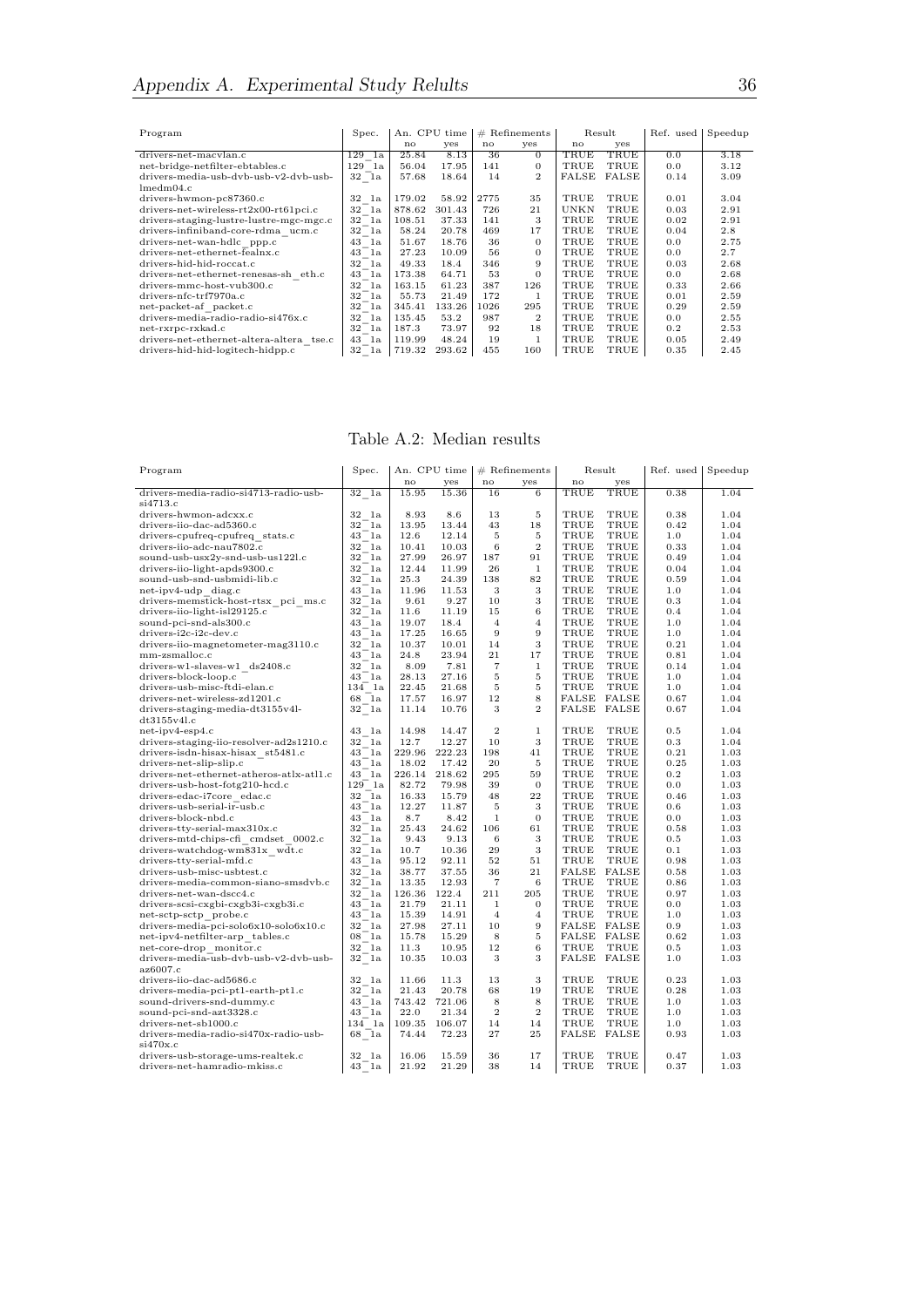#### Table A.3: Bottom results

<span id="page-42-0"></span>

| Program                                       | Spec.             | An. CPU time |              | $#$ Refinements |                  | Result             |             | Ref. used | Speedup   |
|-----------------------------------------------|-------------------|--------------|--------------|-----------------|------------------|--------------------|-------------|-----------|-----------|
|                                               |                   | no           | yes          | no              | yes              | no                 | yes         |           |           |
| drivers-md-dm-log.c                           | $43$ la           | 8.33         | 9.54         | 1               | 1                | TRUE               | TRUE        | 1.0       | 0.87      |
| drivers-media-pci-ddbridge-ddbridge.c         | 43 1a             | 9.47         | 10.85        | $\mathbf{1}$    | 1                | TRUE               | TRUE        | 1.0       | 0.87      |
| drivers-edac-amd64 edac mod.c                 | 129 la            | 8.99         | 10.37        | $\mathbf{1}$    | $\overline{0}$   | TRUE               | TRUE        | 0.0       | 0.87      |
| drivers-iio-imu-inv mpu6050-inv-              | 08 la             | 10.89        | 12.61        | $\mathbf{1}$    | $\mathbf{1}$     | <b>FALSE FALSE</b> |             | 1.0       | 0.86      |
| mpu6050.c                                     |                   |              |              |                 |                  |                    |             |           |           |
| drivers-usb-atm-xusbatm.c                     | 134 la            | 6.81         | 7.89         | $\,2$           | $\overline{2}$   | TRUE               | TRUE        | 1.0       | 0.86      |
| drivers-iio-gyro-itg3200.c                    | 08 la             | 9.95         | 11.61        | $\mathbf{1}$    | $\mathbf{1}$     | <b>FALSE FALSE</b> |             | 1.0       | 0.86      |
| drivers-media-rc-img-ir-img-ir.c              | 32 la             | 178.29       | 208.73       | 8               | $\overline{2}$   | TRUE               | TRUE        | 0.25      | 0.85      |
| drivers-usb-serial-mos7840.c                  | 43 la             | 37.01        | 43.33        | 200             | 28               | TRUE               | TRUE        | 0.14      | 0.85      |
| drivers-input-joystick-xpad.c                 | 68<br>1a          | 54.95        | 64.83        | 28              | 30               | FALSE              | FALSE       | 1.07      | 0.85      |
| drivers-net-ethernet-marvell-                 | 43 la             | 20.96        | 25.11        | 26              | 14               | TRUE               | TRUE        | 0.54      | 0.83      |
| $pxa168$ eth.c                                |                   |              |              |                 |                  |                    |             |           |           |
| drivers-mfd-tps65010.c                        | 32 la             | 16.02        | 19.55        | 69              | 9                | TRUE               | TRUE        | 0.13      | 0.82      |
| sound-soc-intel-snd-soc-sst-baytrail-         | 43 la             | 10.31        | 12.63        | $\overline{2}$  | $\theta$         | TRUE               | TRUE        | 0.0       | 0.82      |
| pcm.c                                         |                   |              |              |                 |                  |                    |             |           |           |
| drivers-net-wireless-rtlwifi-rtl usb.c        | 43 la             | 51.13        | 62.7         | 527             | 13               | TRUE               | TRUE        | 0.02      | 0.82      |
| drivers-usb-class-cdc-wdm.c                   | 43 la             | 25.26        | 30.98        | 45              | 32               | TRUE               | TRUE        | 0.71      | 0.82      |
| drivers-net-wireless-ti-wl12xx-wl12xx.c       | 32<br>1a          | 179.2        | 219.94       | 3               | 3                | FALSE              | FALSE       | 1.0       | 0.81      |
| drivers-net-ethernet-sun-sunhme.c             | 43 la             | 327.74       | 407.52       | 308             | 51               | TRUE               | TRUE        | 0.17      | 0.8       |
| sound-drivers-snd-portman2x4.c                | 43 1a             | 10.74        | 13.39        | 1               | $\mathbf{1}$     | TRUE               | TRUE        | 1.0       | 0.8       |
| drivers-net-wan-dscc4.c                       | 43 la             | 38.75        | 50.06        | 92              | 48               | TRUE               | TRUE        | 0.52      | 0.77      |
| $divers-atm-zatm.c$                           | 43 1a             | 72.1         | 93.27        | 39              | 41               | TRUE               | TRUE        | 1.05      | 0.77      |
| net-key-af key.c                              | 32<br>1a          | 658.28       | 854.05       | 193             | 41               | TRUE               | TRUE        | 0.21      | 0.77      |
| drivers-usb-gadget-function-u ether.c         | 43 la             | 319.77       | 417.13       | $\overline{4}$  | $\theta$         | TRUE               | TRUE        | 0.0       | 0.77      |
| drivers-net-ethernet-ti-tlan.c                | 134 la            | 67.98        | 89.75        | $\,2$           | 12               | TRUE               | TRUE        | 6.0       | 0.76      |
| drivers-input-tablet-gtco.c                   | 68<br>1a          | 665.05       | 880.66       | 62              | 58               | FALSE              | <b>UNKN</b> | 0.94      | 0.76      |
| drivers-atm-iphase.c                          | 43 1a             | 182.22       | 243.66       | 58              | 58               | TRUE               | TRUE        | 1.0       | 0.75      |
| drivers-isdn-hisax-hisax st5481.c             | 68<br>1a          | 550.66       | 739.73       | 48              | 41               | <b>FALSE FALSE</b> |             | 0.85      | 0.74      |
| drivers-usb-class-cdc-acm.c                   | 43<br>1a          | 67.33        | 90.62        | 393             | 392              | TRUE               | TRUE        | 1.0       | 0.74      |
| drivers-md-dm-snapshot.c                      | 43<br>1a          | 7.99         | 10.98        | $\mathbf{1}$    | $\mathbf{1}$     | TRUE               | TRUE        | 1.0       | 0.73      |
| drivers-net-ethernet-micrel-ks8842.c          | 43 la             | 30.37        | 42.08        | 79              | 15               | TRUE               | TRUE        | 0.19      | 0.72      |
| sound-core-seq-oss-snd-seq-oss.c              | 43 la             | 383.55       | 552.02       | 96              | 93               | TRUE               | TRUE        | 0.97      | 0.69      |
| drivers-net-usb-kaweth.c                      | 134 la            | 15.97        | 23.44        | 1               | $\overline{7}$   | TRUE               | TRUE        | 7.0       | 0.68      |
| drivers-usb-serial-garmin gps.c               | 43 la             | 39.14        | 57.8         | 129             | 8                | TRUE               | TRUE        | 0.06      | 0.68      |
| drivers-bluetooth-btusb.c                     | 68<br>$_{\rm 1a}$ | 45.33        | 67.26        | 9               | 10               | TRUE               | TRUE        | 1.11      | $_{0.67}$ |
| drivers-infiniband-core-ib mad.c              | 43<br>1a          | 77.2         | 116.34       | 34              | 25               | TRUE               | TRUE        | 0.74      | 0.66      |
| drivers-usb-serial-digi acceleport.c          | 43<br>1a          | 25.13        | 38.71        | 112             | 11               | TRUE               | TRUE        | 0.1       | 0.65      |
| drivers-media-dvb-frontends-<br>rtl2832 sdr.c | 43 la             | 35.95        | 63.16        | 70              | 15               | TRUE               | TRUE        | 0.21      | 0.57      |
| drivers-net-hippi-rrunner.c                   | 43 la             | 26.48        | 47.1         | 23              | 25               | TRUE               | TRUE        | 1.09      | 0.56      |
| drivers-net-ethernet-tehuti-tehuti.c          | 43 1a             | 251.23       | 500.68       | 352             | 212              | TRUE               | TRUE        | 0.6       | 0.5       |
| drivers-net-vmxnet3-vmxnet3.c                 | 43 1a             | 202.1        | 425.12       | 582             | 126              | TRUE               | TRUE        | 0.22      | 0.48      |
| drivers-net-ethernet-cadence-macb.c           | 43<br>1a          | 80.37        | 171.67       | 101             | 100              | TRUE               | TRUE        | 0.99      | 0.47      |
| drivers-net-ethernet-micrel-ksz884x.c         | 43<br>1a          | 406.71       | 876.92       | 1382            | 886              | TRUE               | UNKN        | 0.64      | 0.46      |
| drivers-dma-mic x100 dma.c                    | 43 1a             | 22.3         | 48.15        | 19              | 22               | TRUE               | TRUE        | 1.16      | 0.46      |
| drivers-usb-mon-usbmon.c                      | 43 la             | 15.14        | 34.47        | $\overline{4}$  | 5                | TRUE               | TRUE        | 1.25      | 0.44      |
| drivers-net-irda-vlsi ir.c                    | 43 1a             | 26.07        | 62.76        | 31              | 24               | TRUE               | TRUE        | 0.77      | 0.42      |
| drivers-net-ethernet-atheros-atl1c-           | 43 la             | 335.36       | 877.11       | 143             | 63               | TRUE               | <b>UNKN</b> | 0.44      | 0.38      |
| $_{\rm at11c.c}$                              |                   |              |              |                 |                  |                    |             |           |           |
| drivers-net-ethernet-sis-sis900.c             | 43<br>1a          | 206.72       | 584.94       | 257             | 469              | TRUE               | TRUE        | 1.82      | 0.35      |
| drivers-tty-n r3964.c                         | 43 la             | 284.66       | 880.57       | 105             | 448              | TRUE               | <b>UNKN</b> | 4.27      | 0.32      |
| drivers-net-wireless-orinoco-                 | 43 la             | 17.62        | 62.38        | 40              | $\overline{4}$   | TRUE               | TRUE        | 0.1       | 0.28      |
| orinoco usb.c                                 |                   |              |              |                 |                  |                    |             |           |           |
| drivers-usb-serial-cypress m8.c               | 43 la             | 239.38       | 883.35       | 73              | $\boldsymbol{2}$ | TRUE               | UNKN        | 0.03      | 0.27      |
| drivers-atm-nicstar.c                         | 43 1a             | 212.92       | 878.03       | 1376            | 207              | TRUE               | <b>UNKN</b> | 0.15      | 0.24      |
| drivers-isdn-capi-capidrv.c                   | 43 la             |              | 14.51 120.36 | 21              | $\mathbf{0}$     | TRUE               | TRUE        | 0.0       | 0.12      |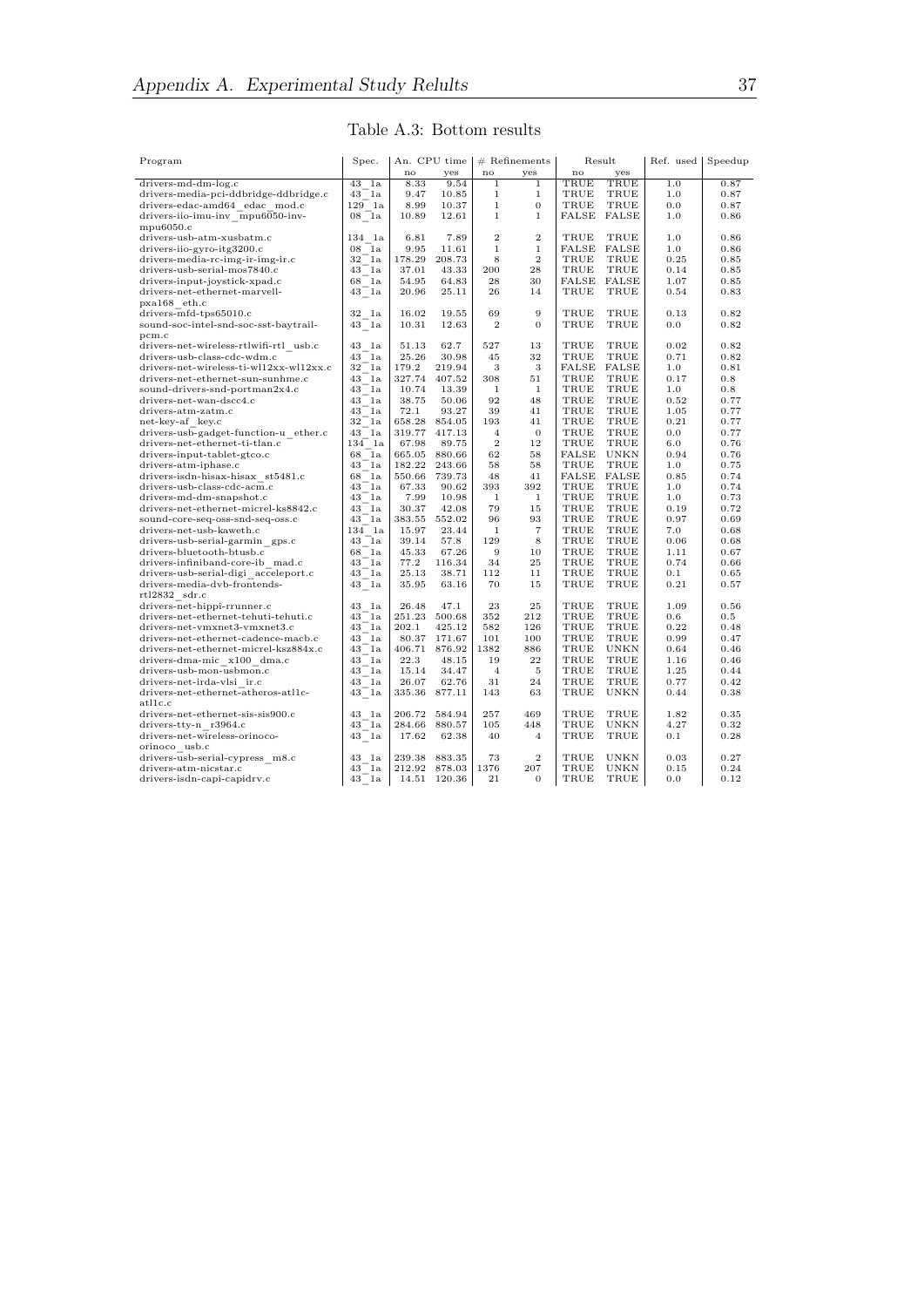# <span id="page-43-0"></span>Bibliography

- <span id="page-43-7"></span>[1] Sven Apel et al. "On-the-fly Decomposition of Specifications in Software Model Checking". In: Proceedings of the 2016 24th ACM SIGSOFT International Symposium on Foundations of Software Engineering. FSE 2016. New York, NY, USA: ACM, 2016, pp. 349–361.
- <span id="page-43-3"></span>[2] Thomas Ball et al. "Automatic Predicate Abstraction of C Programs". In: Proceedings of the ACM SIGPLAN 2001 Conference on Programming Language Design and Implementation. ACM, 2001, pp. 203–213.
- <span id="page-43-6"></span>[3] D. Beyer, T. A. Henzinger, and G. Theoduloz. "Program Analysis with Dynamic Precision Adjustment". In: 2008 23rd IEEE/ACM International Conference on Automated Software Engineering. 2008, pp. 29–38.
- <span id="page-43-4"></span>[4] D. Beyer, M. E. Keremoglu, and P. Wendler. "Predicate abstraction with adjustable-block encoding". In: Formal Methods in Computer Aided Design. Oct. 2010, pp. 189–197.
- <span id="page-43-5"></span>[5] Dirk Beyer, Thomas A. Henzinger, and Grégory Théoduloz. "Configurable Software Verification: Concretizing the Convergence of Model Checking and Program Analysis". In: Computer Aided Verification: 19th International Conference, CAV 2007, Berlin, Germany, July 3-7, 2007. Proceedings. Springer, 2007, pp. 504–518.
- <span id="page-43-8"></span>[6] Dirk Beyer and M. Erkan Keremoglu. "CPAchecker: A Tool for Configurable Software Verification". In: Proceedings of the 23rd International Conference on Computer Aided Verification (CAV 2011, Snowbird, UT, July 14-20). Ed. by G. Gopalakrishnan and S. Qadeer. LNCS 6806. Springer-Verlag, Heidelberg, 2011, pp. 184–190.
- <span id="page-43-9"></span>[7] Dirk Beyer and Stefan Löwe. "Explicit-State Software Model Checking Based on CEGAR and Interpolation". In: Fundamental Approaches to Software Engineering: 16th International Conference, FASE 2013, Held as Part of the European Joint Conferences on Theory and Practice of Software, ETAPS 2013, Rome, Italy, March 16-24, 2013. Proceedings. Springer, 2013, pp. 146–162.
- <span id="page-43-2"></span>[8] Dirk Beyer et al. "Precision Reuse for Efficient Regression Verification". In: Proceedings of the 2013 9th Joint Meeting on Foundations of Software Engineering. ACM, 2013, pp. 389–399.
- <span id="page-43-1"></span>[9] Edmund Clarke et al. "Counterexample-Guided Abstraction Refinement". In: Computer Aided Verification: 12th International Conference, CAV 2000, Chicago, IL, USA, July 15-19, 2000. Proceedings. Springer, 2000, pp. 154–169.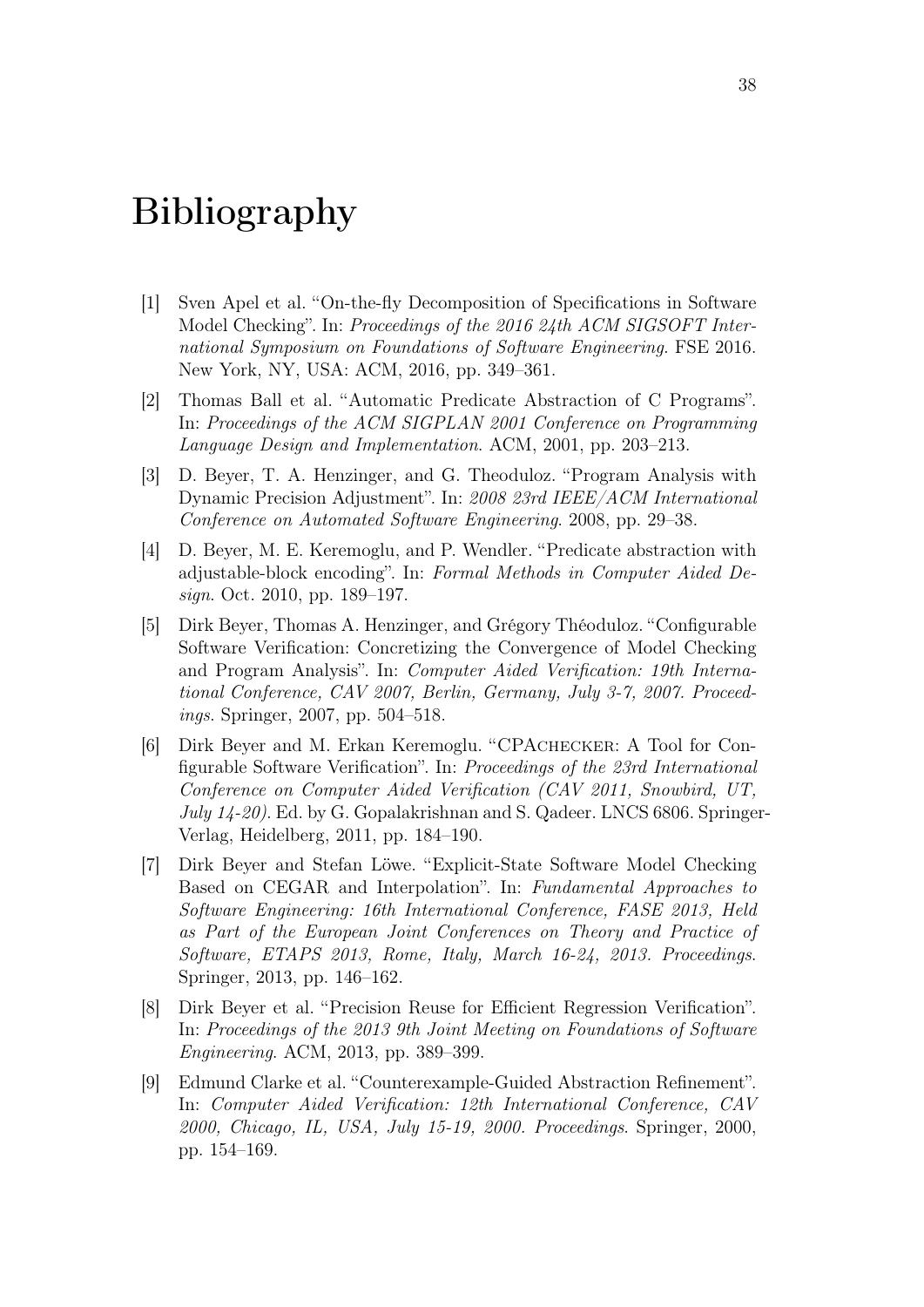- <span id="page-44-0"></span>[10] Susanne Graf and Hassen Saidi. "Construction of abstract state graphs with PVS". In: *Computer Aided Verification: 9th International Confer*ence, CAV'97 Haifa, Israel, June 22–25, 1997 Proceedings. Springer, 1997, pp. 72–83.
- <span id="page-44-1"></span>[11] Thomas A. Henzinger et al. "Abstractions from Proofs". In: SIGPLAN Not. 39.1 (2004), pp. 232–244.
- <span id="page-44-2"></span>[12] Ranjit Jhala and Rupak Majumdar. "Software Model Checking". In: ACM Comput. Surv. 41.4 (2009), 21:1–21:54.
- <span id="page-44-3"></span>[13] K. L. McMillan. "Interpolation and SAT-Based Model Checking". In: Computer Aided Verification: 15th International Conference, CAV 2003, Boulder, CO, USA, July 8-12, 2003. Proceedings. Springer, 2003, pp. 1– 13.
- <span id="page-44-5"></span>[14] Saurabh Srivastava and Sumit Gulwani. "Program Verification Using Templates over Predicate Abstraction". In: Proceedings of the 30th ACM SIG-PLAN Conference on Programming Language Design and Implementation. PLDI '09. ACM, 2009, pp. 223–234.
- <span id="page-44-4"></span>[15] Margus Veanes. "Applications of Symbolic Finite Automata". In: Implementation and Application of Automata: 18th International Conference, CIAA 2013, Halifax, NS, Canada, July 16-19, 2013. Proceedings. Springer, 2013, pp. 16–23.